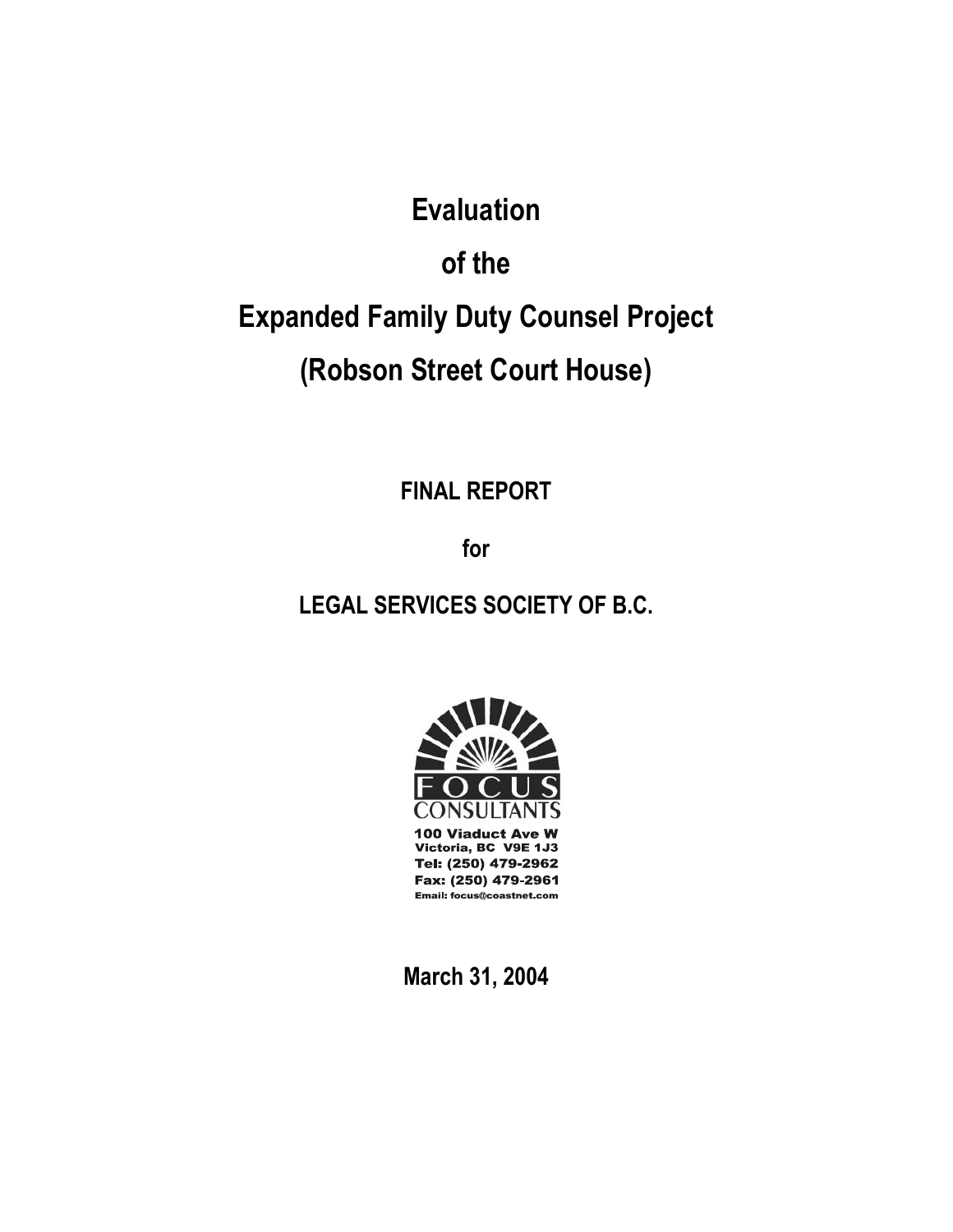# **Table of Contents**

<span id="page-1-0"></span>

| 1.0        |                |  |  |  |  |
|------------|----------------|--|--|--|--|
| 1.1        |                |  |  |  |  |
| 1.2        |                |  |  |  |  |
| 1.3        |                |  |  |  |  |
| 1.4        |                |  |  |  |  |
|            |                |  |  |  |  |
| 2.0        |                |  |  |  |  |
| 2.1        |                |  |  |  |  |
| 2.2        |                |  |  |  |  |
| 2.3        |                |  |  |  |  |
| 2.4<br>2.5 |                |  |  |  |  |
| 2.6        |                |  |  |  |  |
|            |                |  |  |  |  |
| 3.0        |                |  |  |  |  |
| 3.1        |                |  |  |  |  |
| 3.2        |                |  |  |  |  |
| 3.3        |                |  |  |  |  |
|            |                |  |  |  |  |
| 4.0        |                |  |  |  |  |
| 4.1        |                |  |  |  |  |
| 4.2        |                |  |  |  |  |
|            | 4.2.1          |  |  |  |  |
| 4.3        |                |  |  |  |  |
|            | 4.3.1          |  |  |  |  |
|            | 4.3.2<br>4.3.3 |  |  |  |  |
|            | 4.3.4          |  |  |  |  |
|            |                |  |  |  |  |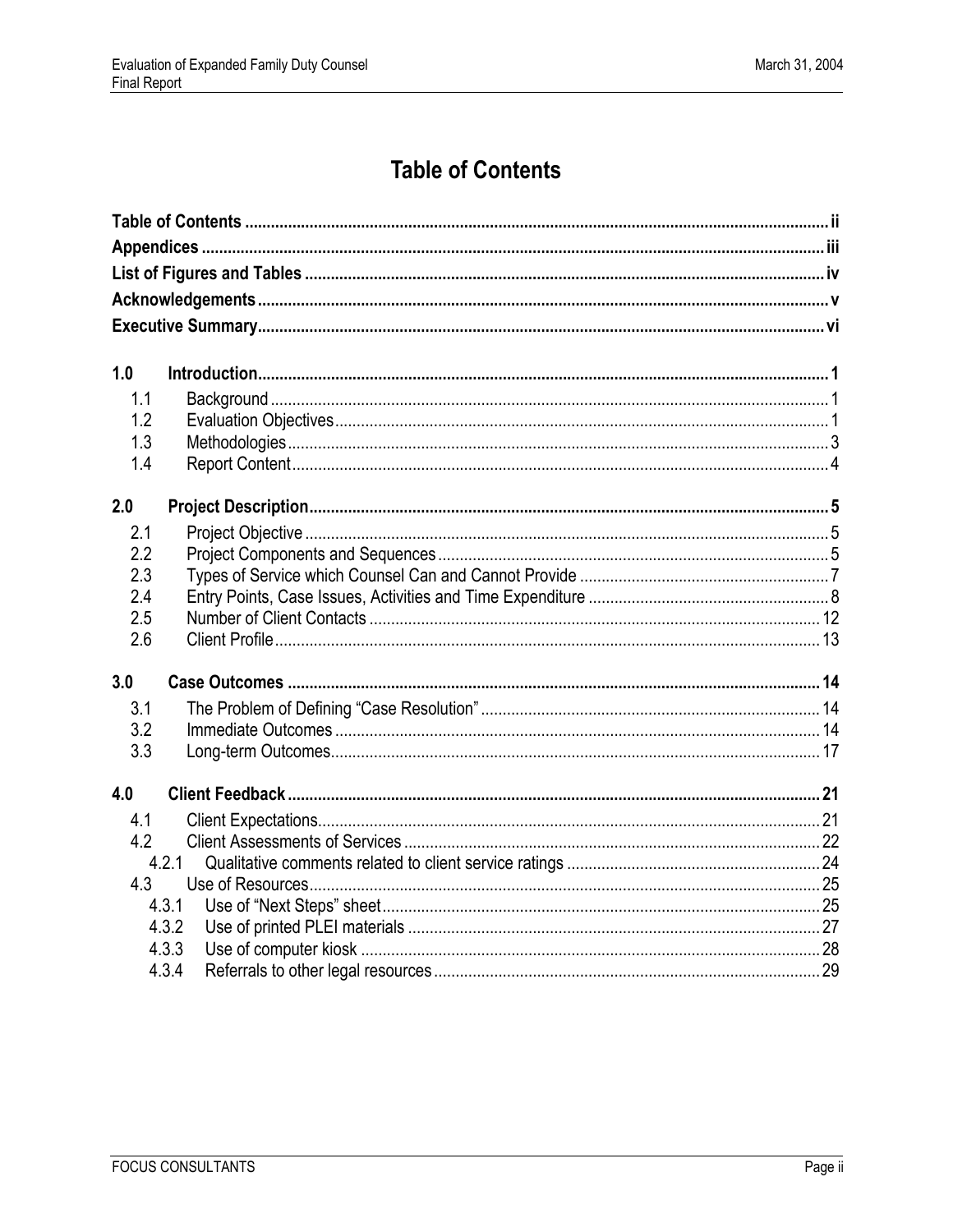| 5.0   |  |
|-------|--|
| 5.1   |  |
| 5.2   |  |
| 5.3   |  |
| 5.3.1 |  |
| 5.3.2 |  |
| 5.3.3 |  |
| 5.3.4 |  |
| 5.4   |  |
| 5.4.1 |  |
| 6.0   |  |
| 6.1   |  |
| 6.2   |  |
| 6.2.1 |  |
| 6.2.2 |  |

# **Appendices**

<span id="page-2-0"></span>

| Appendix 2: Interview Guide for Court Registry Staff and Family Justice Counsellors 53 |  |
|----------------------------------------------------------------------------------------|--|
|                                                                                        |  |
|                                                                                        |  |
|                                                                                        |  |
|                                                                                        |  |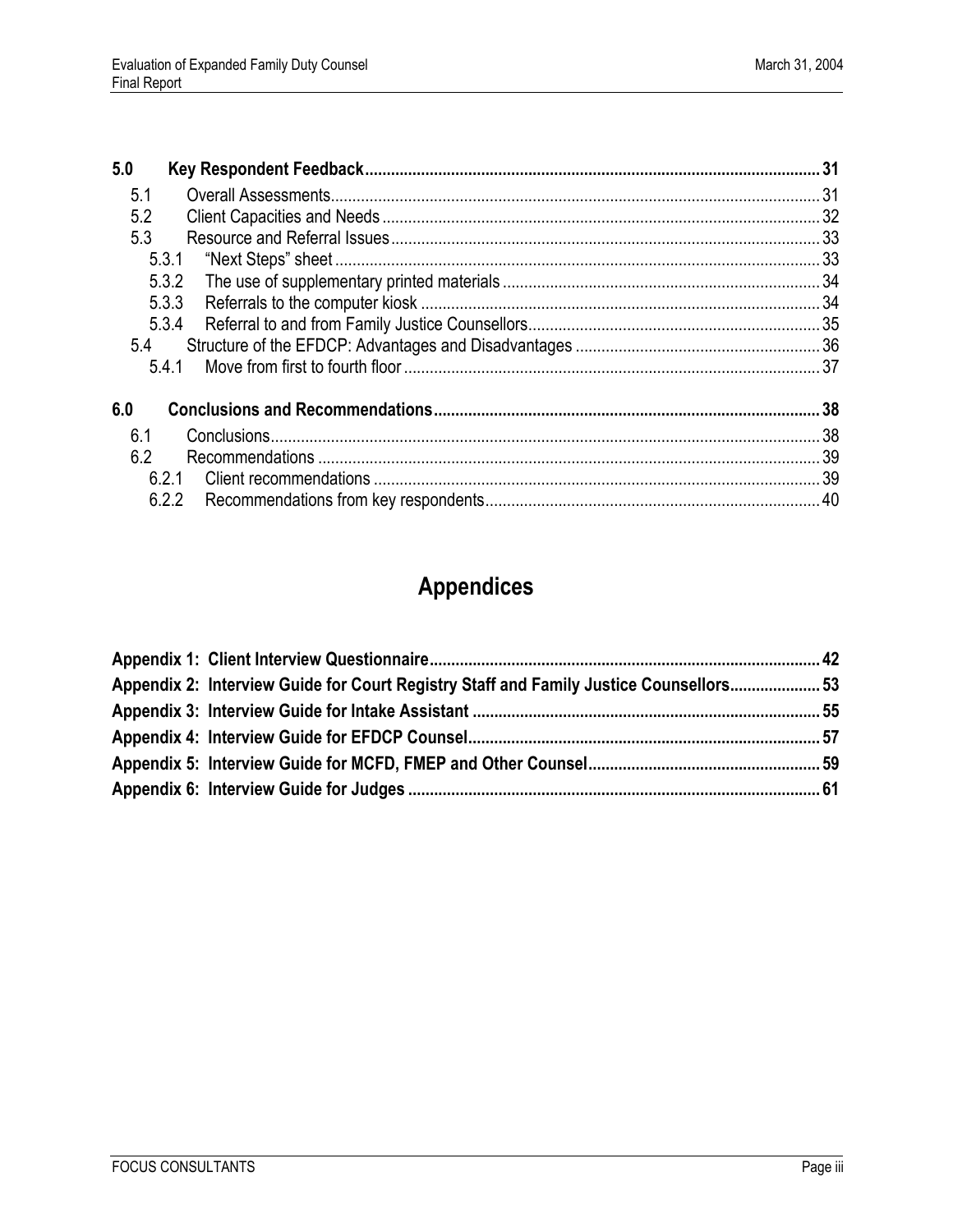# **List of Figures and Tables**

<span id="page-3-0"></span>

| Figure 1: |                                                                                        |  |
|-----------|----------------------------------------------------------------------------------------|--|
| Table 1:  |                                                                                        |  |
| Table 2:  |                                                                                        |  |
| Table 3:  |                                                                                        |  |
| Table 4:  |                                                                                        |  |
| Table 5:  | Proportion of Counsel Time Expended on Activities, Closed Cases Only 11                |  |
| Table 6:  |                                                                                        |  |
| Table 7:  |                                                                                        |  |
| Table 8:  |                                                                                        |  |
| Table 9:  |                                                                                        |  |
| Table 10: |                                                                                        |  |
| Table 11: |                                                                                        |  |
| Table 12: |                                                                                        |  |
| Table 13: |                                                                                        |  |
| Table 14: | Whether Information Sheet Adequately Explained Help Client Could Expect to Receive  21 |  |
| Table 15: | Whether Services Described on Information Sheet were More,                             |  |
|           |                                                                                        |  |
| Table 16: |                                                                                        |  |
| Table 17: | Whether EFDCP Counsel Gave Client a Completed "Next Steps" Sheet  26                   |  |
| Table 18: |                                                                                        |  |
| Table 19: |                                                                                        |  |
| Table 20: |                                                                                        |  |
| Table 21: |                                                                                        |  |
| Table 22: |                                                                                        |  |
| Table 23: |                                                                                        |  |
| Table 24: | Typology of EFDCP Clients' Capacity as Self-Represented Litigants                      |  |
|           |                                                                                        |  |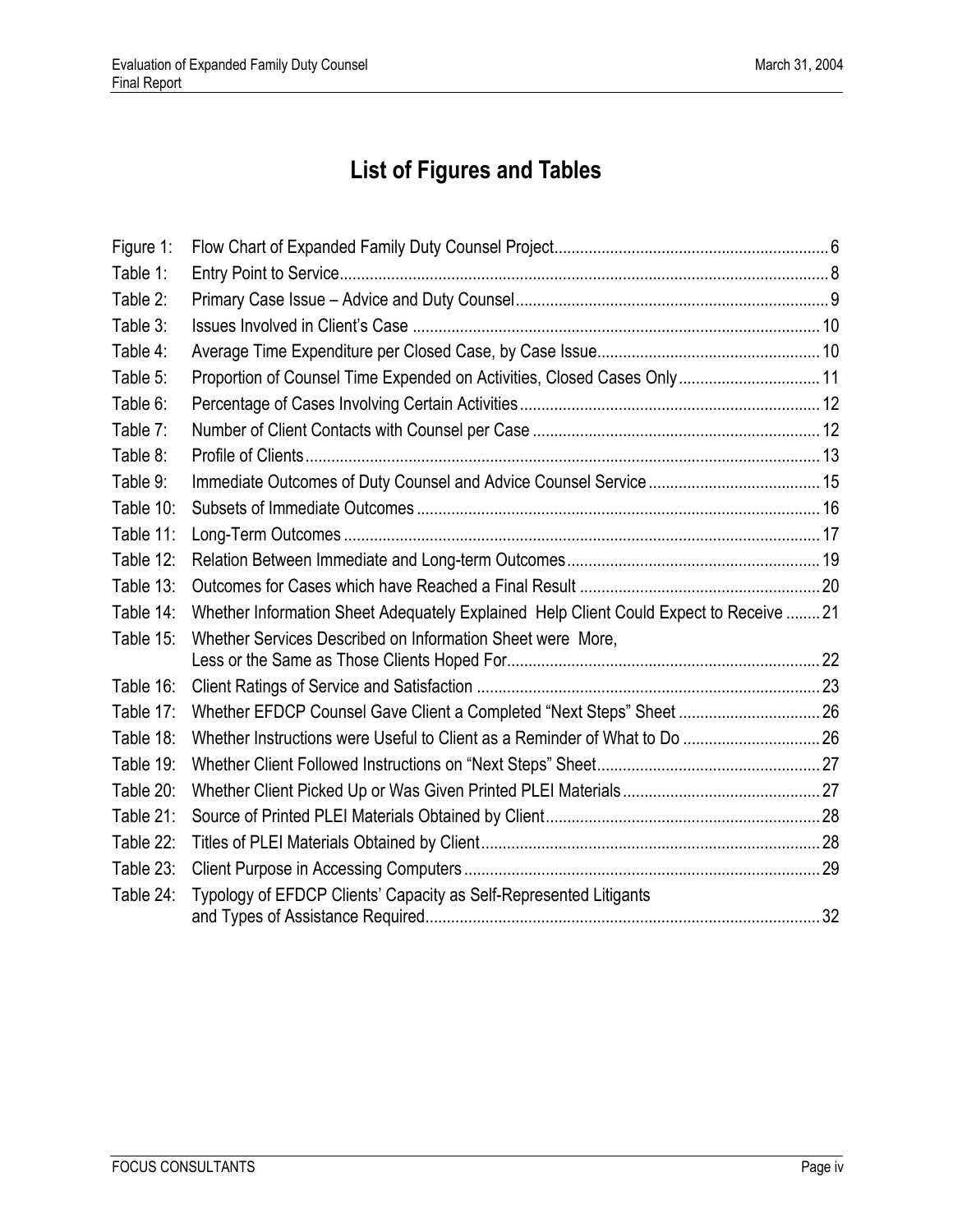### **Acknowledgements**

<span id="page-4-0"></span>I should like to acknowledge the assistance and expertise of the following persons at various points in the evaluation and data analysis process that led to this report.

Legal Services Society: Heidi Mason

 Sherry MacLennan Carol McEown Lara Ramsey Dylan Rickard

Family Duty Counsel Project (FDCP) Kathryn Ferriss Slavka Andrejevic

I also appreciate the time and consideration given in telephone interviews by clients, court personnel, Family Justice Counsellors and lawyers acting for provincial ministries who have come in contact with the EDCP, as well as lawyers who have acted as counsel for the project.

Peggie-Ann Kirk conducted telephone interviews with clients and with Family Justice Counsellors, Beth Kope and Peggie-Ann Kirk data entered the interviews, and Raincoast Business Centre has word processed this report.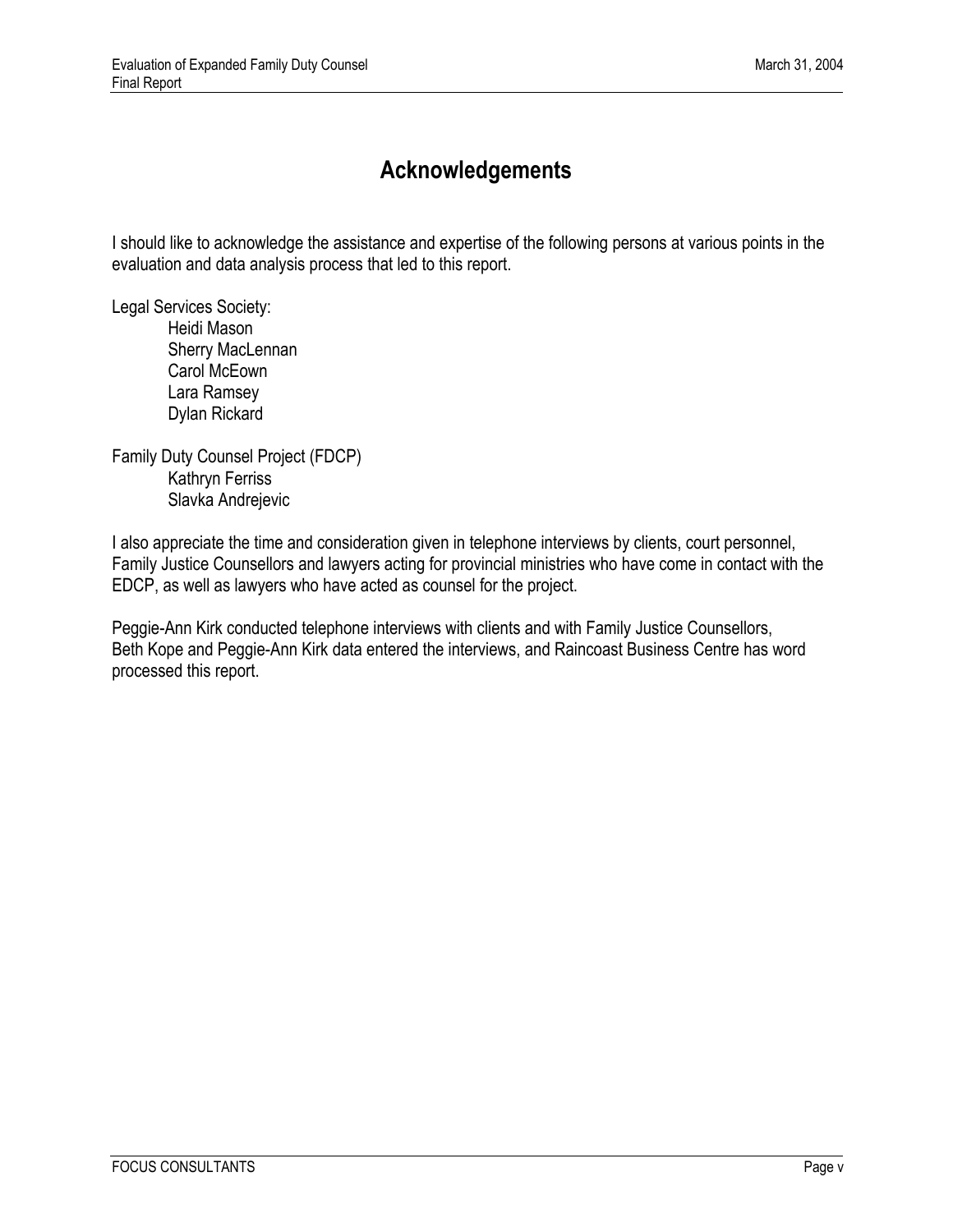### **Executive Summary**

<span id="page-5-0"></span>This is the final report of an evaluation of the Enhanced Family Duty Counsel Project (EFDCP), a project initiated at the Robson Street Family Court in Vancouver in November 2002. The report is based on project database reports, 278 interviews with clients where cases have closed and who used the EFDCP services between November 2002 and October 31, 2003, and 27 interviews with key respondents both in the project (counsel, intake assistant) and external to it (court personnel, Family Justice Counsellors, counsel for various Ministries).

#### *Project Description*

The primary objective of the EFDCP is to help self-represented individuals achieve a resolution to their cases, and can be distinguished from traditional duty counsel service in that:

- In addition to duty counsel, the project has advice counsel with whom clients can make appointments. Up to three hours of advice and assistance can be provided to financially eligible clients, and up to 45 minutes of summary advice for non-financially eligible clients.
- Client files are maintained.
- An intake assistant makes appointments for clients, screens clients, determines conflict of interest situations.
- Counsel can help clients to draft documents and prepare for their case over several meetings.
- The project is co-housed with Family Justice Counsellors (FJCs).
- A self-help computer kiosk is available to clients.

#### *Database Findings*

- From November 1, 2002 to October 31, 2003, 1,016 clients were served by the project.
- Custody, child maintenance and protection matters comprise the primary case issues.
- The average time expenditure for client cases was 2.0 hours.
- Apart from a meeting with the client in almost all cases, 34% of cases involved attending court with the client, and 32% involved file review and court preparation.
- The average number of contacts with clients was 2.2.
- 16% of cases (42/256) involved four or more contacts.
- 56% of clients are female; 83% were financially eligible; 5% had seen a lawyer, and 64% had seen a FJC prior to contact with the EFDCP.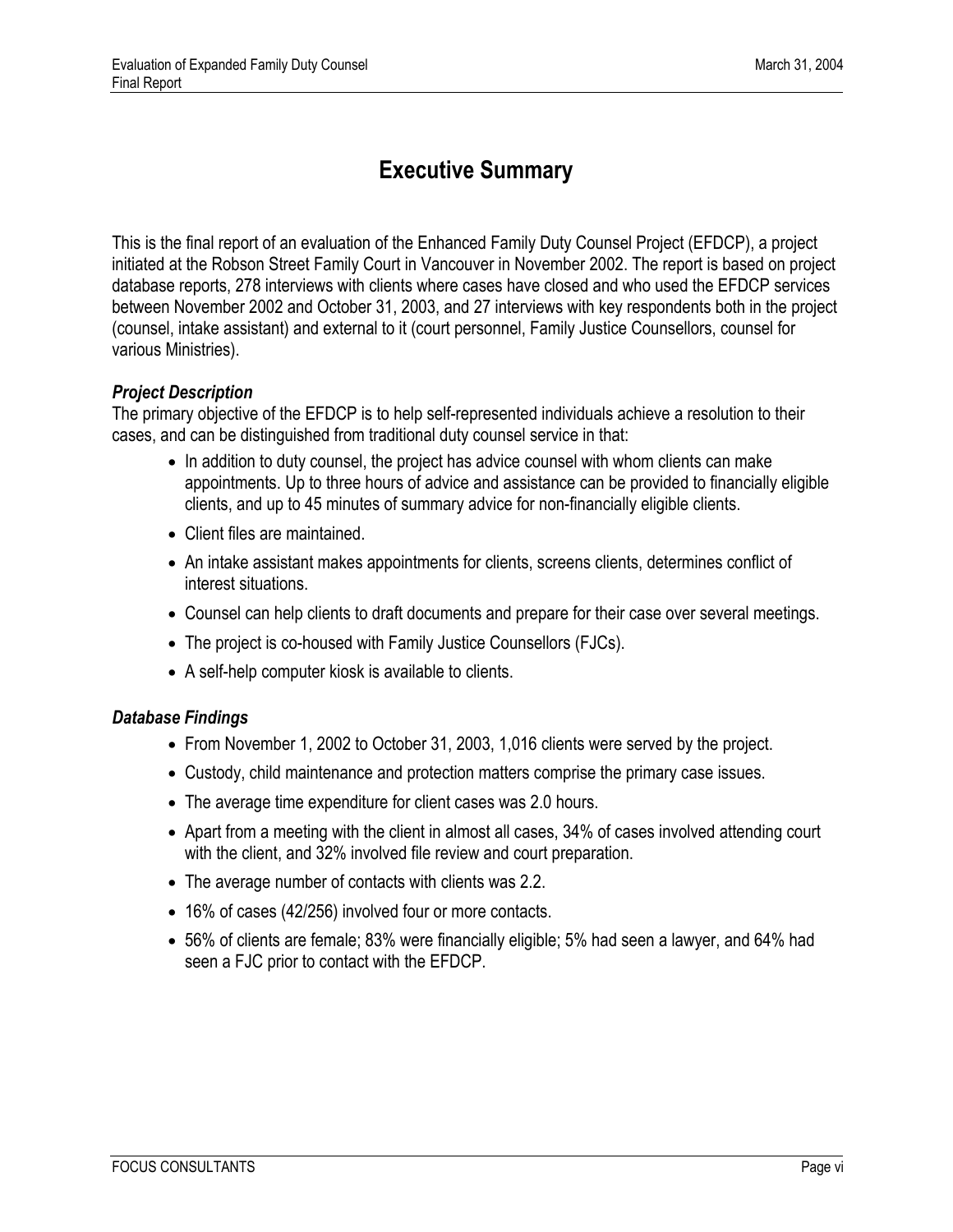#### *Case Outcomes*

- Approximately a quarter of EFDCP clients achieved a resolution to their problem that could be considered "final" almost immediately.
- In the remaining cases, EFDCP set in motion a process that was intended to lead towards a final resolution. Although half of these cases were still pending at the time of the evaluation interview, approximately 88% of those that were settled (152/173) were likely seen as a positive resolution by the client. Of equal significance, approximately 75% of litigants who proceeded on their own having received information or preliminary document or court preparation from EFDCP counsel, achieved a positive final outcome.

It should be emphasized that while these overall outcomes are very positive, part of the success of the EFDCP is that it works closely with and/or builds on the contributions of other organizations and services. Thus, not all the credit for successful resolution of the cases can be attributed to the EFDCP. Other significant actors noted in the report are the FJCs, Parenting After Separation (PAS) Workshops, and legal aid (upon referral from EFDCP).

#### *Client Feedback*

- Clients rated highly (between 5.8 and 6.5 on a 7-point scale) such service items as clarity of lawyer's explanations, assistance with documents, and speed with which appointments were made to see a lawyer.
- Clients rated moderately positively (between 5.2 and 5.3 on a 7-point scale) the project's effectiveness in such service items as helping him/her achieve a resolution to his/her issues, achieving it faster than had he/she not used the service, helping him/her feel more confident or prepared. These ratings appear to be negatively affected by the fact that some cases had still not achieved a final resolution, or had ended negatively in the opinion of the client, at the time of the evaluation interview.
- Clients rated their overall satisfaction with the EFDCP service highly (5.8 on a 7-point scale).
- Approximately half of clients claim to have received or picked up printed PLEI material, but very few (6%) used the computer kiosk in the EFDCP reception area. Few counsel refer clients to the kiosk. Another 8% of clients said they accessed family law information using their own computer at home.
- Overall, 57 of 278 clients were referred to another service, most frequently for legal aid. A large majority of these clients (75%) followed through on referrals offered to them, and most found them useful in achieving a resolution.
- Key respondents felt the project had helped to reduce delays and the need for adjournments in family court, reduced anxiety of parties, saved registry staff time, increased litigant's understanding of issues and procedures, and resulted in a higher frequency of consent orders.
- The "Next Steps" sheet was seen as a useful device by the majority of clients who were given them, and by EFDCP counsel.
- The co-housing of FJCs and the EFDCP was generally viewed positively both by FJCs and EFDCP counsel.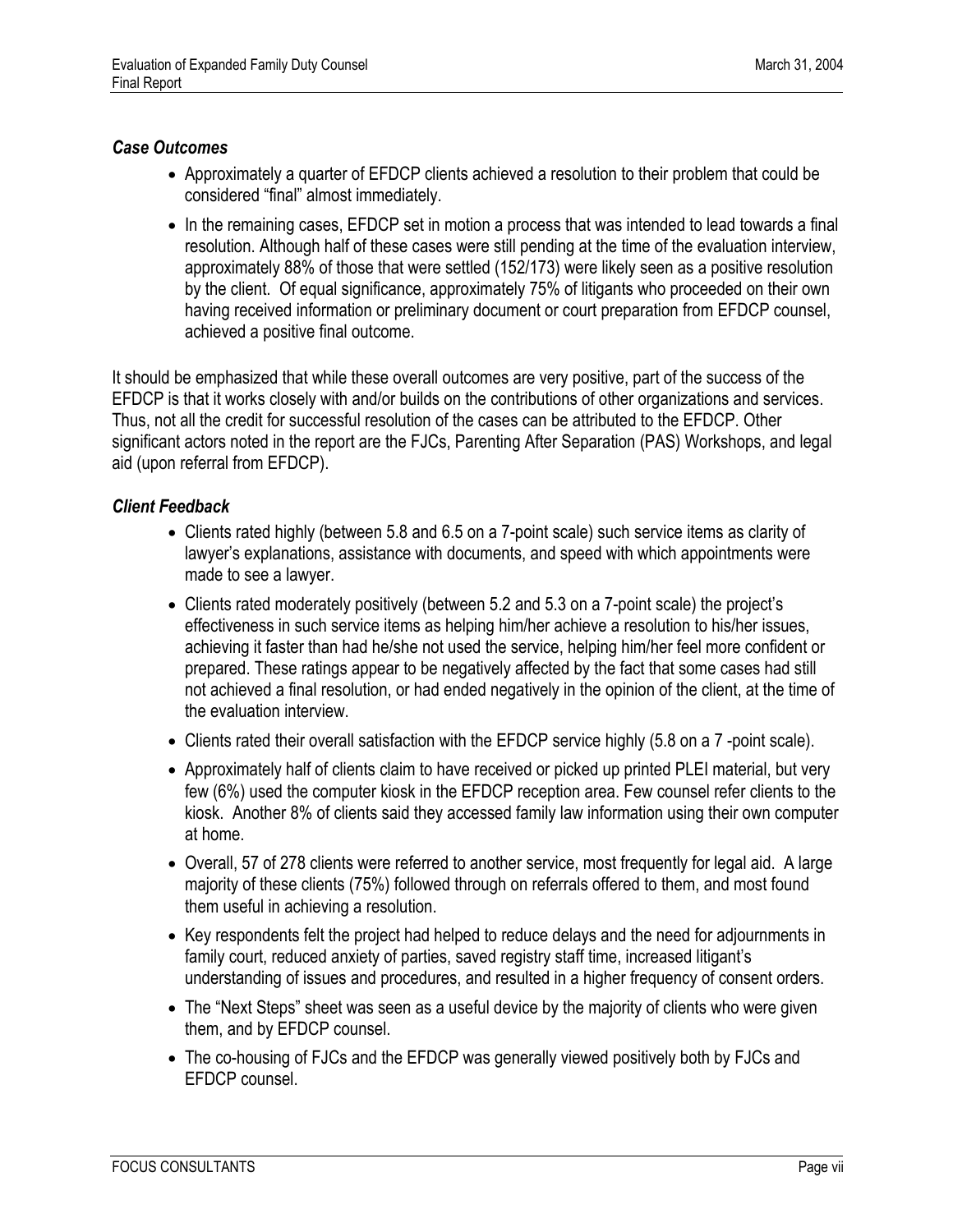#### *Recommendations from Clients*

All comments were made by a small minority of clients (i.e. never more than 17 out of 278 interviews), in response to an open-ended question for comments or recommendations at the end of the interview. The seven points are presented in descending order of frequency of mention. Five of them were presented in the Interim Report, and some, as noted in Section 6.2.1, have been addressed.

- 1. Staff should acknowledge and respond to the emotional needs of clients in family law cases as well as the legal needs.
- 2. Ensure that "Next Steps" sheets are written in plain English; counsel should also communicate with clients in simple English with a minimum of legal jargon.
- 3. Advertise the service more widely.
- 4. Improve directions, location and assistance for users of the computer kiosk.
- 5. Provide simple PLEI materials on procedures, evidence required and key terminology.
- 6. Attempt to use the same lawyer for a client on successive visits.
- 7. Provide more assistance to individuals who are litigants in Supreme Court.

#### *Recommendations Based on Key Respondent Interviews*

As with recommendations derived from clients, the following are derived from open-ended comments at the end of each key respondent interview. They do not represent a consensus of views, and should be considered as issues to consider rather than formal recommendations. The recommendations were all made in the Interim Report, and some have already been addressed, as noted in Section 6.2.2 of the report.

- 1. Consider reducing the number of counsel to four or five part-time, but with fuller schedules.
- 2. Provide short (one or two pages) information sheet on key procedures that need to be understood in CFCSA and FRA cases handled by the project.
- 3. Provide more information to EFDCP counsel about the nature of the information available through the computer kiosk, and a one-page summary of key sites that clients can access on their own.
- 4. In future projects which co-house FJC and duty counsel/advice counsel, an initial joint meeting should be held with all parties to meet each other, clarify service purposes and approaches and expectations, determine circumstances and purpose of referrals, review confidentiality and client communication protocols, and clarify types of supplementary PLEI material used by each party.
- 5. Wherever possible, clients who are being referred to the Registry by counsel should be accompanied by counsel so that directions are given directly to Registry staff.
- 6. Explore feasibility of having a legal aid intake office as part of one-stop multi-service delivery at the Court House.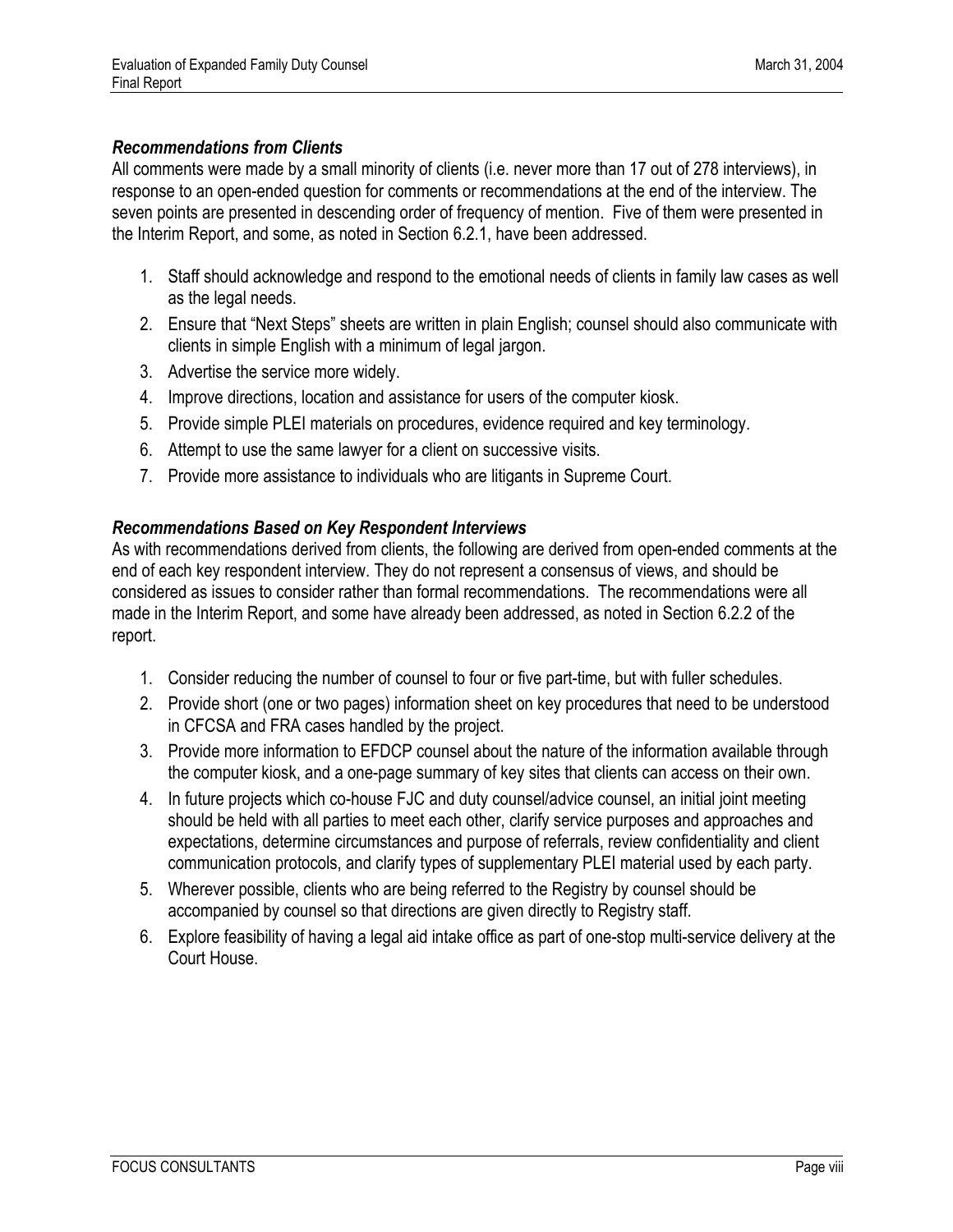### **1.0 Introduction**

#### <span id="page-8-1"></span><span id="page-8-0"></span>**1.1 Background**

This is the final evaluation report of the Expanded Family Duty Counsel Project (EFDCP), a service to clients which has operated at the Robson Street Court House in Vancouver since October 2002. It reports on client, project staff, Family Justice Counsellor and court personnel experiences with the project.

#### <span id="page-8-2"></span>**1.2 Evaluation Objectives**

Evaluation objectives for the EFDCP were developed in a framework document dated January 17, 2003. They are listed below in relation to the project objectives.

| <b>PROJECT OBJECTIVE</b>                                                                                                | <b>EVALUATION OBJECTIVE</b>                                                                                                                           |  |  |
|-------------------------------------------------------------------------------------------------------------------------|-------------------------------------------------------------------------------------------------------------------------------------------------------|--|--|
| To provide the tools or support necessary for self-<br>represented litigants to achieve a resolution within             | • To describe the types of tools and support<br>provided by the program.                                                                              |  |  |
| the family justice system or through informal<br>means.                                                                 | • To determine whether clients are able to achieve<br>a resolution of their case.                                                                     |  |  |
|                                                                                                                         | • To determine reasons for non-achievement.                                                                                                           |  |  |
| To help self-represented litigants to:<br>• Understand the degree of assistance that can be<br>provided by the project; | • To assess the degree to which clients<br>understand the extent of service, legal issues,<br>how to proceed with case, and how to complete<br>forms. |  |  |
| • Understand the key legal issues relevant to their<br>position;                                                        | • To assess the role of printed materials in<br>assisting clients.                                                                                    |  |  |
| • Package or frame their case for the next step in<br>their process;                                                    | • To identify factors which affect clients' ability to                                                                                                |  |  |
| • Complete relevant forms.                                                                                              | benefit from counsel explanations.                                                                                                                    |  |  |
| To provide service that helps clients achieve a<br>timely result.                                                       | • To determine the extent to which the project<br>helps move cases faster through the courts.                                                         |  |  |
|                                                                                                                         | To determine whether clients feel the service<br>provided by the project enabled them to resolve<br>their case in a timely manner.                    |  |  |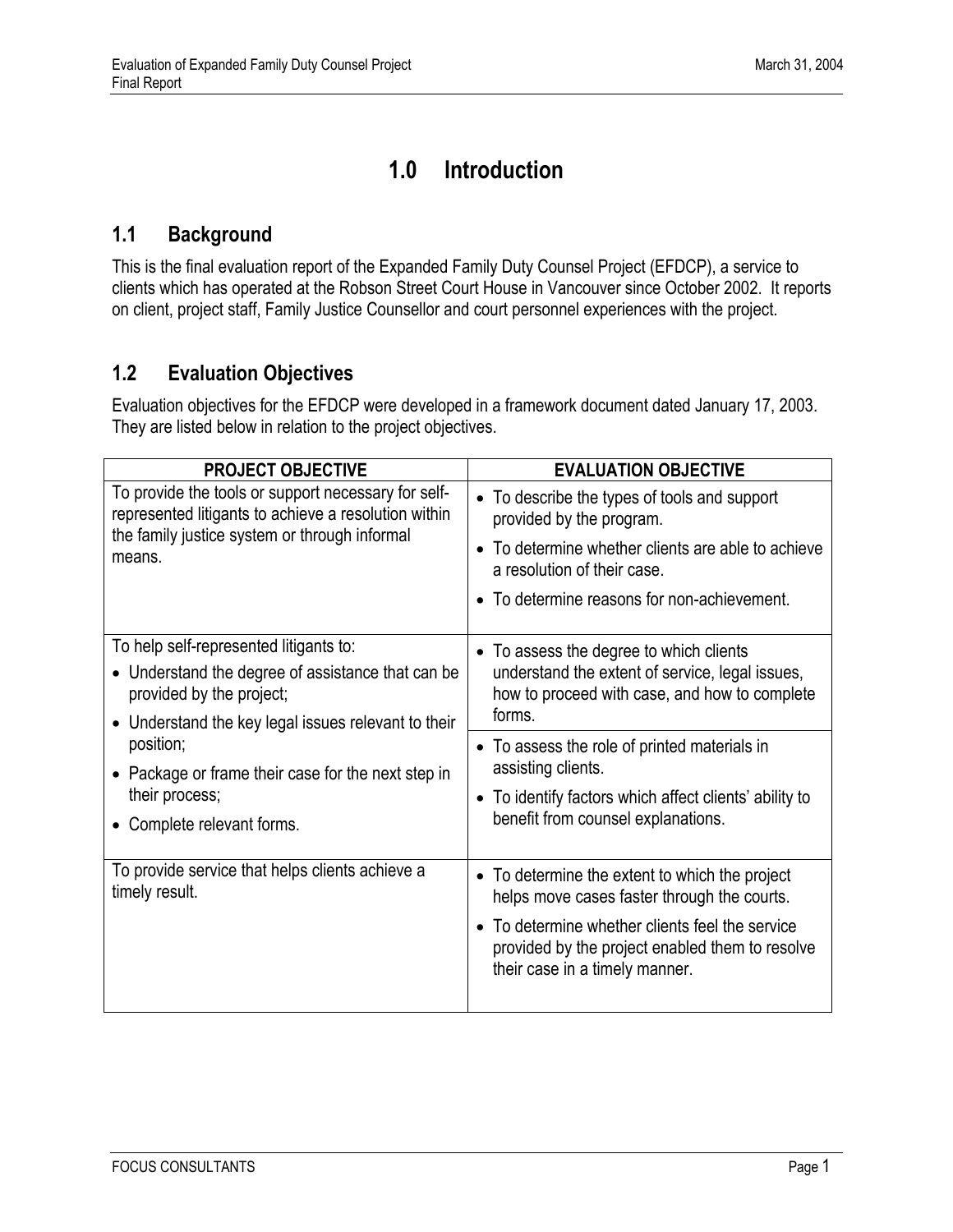| <b>PROJECT OBJECTIVE</b>                                                                                              | <b>EVALUATION OBJECTIVE</b>                                                                                                                                              |  |  |
|-----------------------------------------------------------------------------------------------------------------------|--------------------------------------------------------------------------------------------------------------------------------------------------------------------------|--|--|
| To provide self-service computer access to family<br>law information as a resource for self-represented<br>litigants. | • To describe how clients are referred to the<br>computer, its physical location and set-up,<br>information content of family law site and<br>support offered to client. |  |  |
|                                                                                                                       | • To describe client usage of the computer kiosk.                                                                                                                        |  |  |
|                                                                                                                       | • To assess usefulness of the resource to clients.                                                                                                                       |  |  |
| To provide useful referrals to clients, where<br>appropriate                                                          | • To describe referrals made by counsel and<br>intake assistant.                                                                                                         |  |  |
|                                                                                                                       | • To determine if clients went to the resource to<br>which they were referred.                                                                                           |  |  |
|                                                                                                                       | • To determine the usefulness of the referrals to<br>clients.                                                                                                            |  |  |
| To maintain records capable of documenting key<br>client information, services provided and case                      | • To document problems in entering or retrieving<br>meaningful data.                                                                                                     |  |  |
| outcomes.                                                                                                             | • To describe volume of cases, service provided,<br>and time expended.                                                                                                   |  |  |
|                                                                                                                       | • To describe the project's background, its<br>objectives, the selection of lawyers, and case<br>flow.                                                                   |  |  |
| To deliver a high quality service.                                                                                    | • To assess client satisfaction with service.                                                                                                                            |  |  |
|                                                                                                                       | • To determine ways in which the project could be<br>improved.                                                                                                           |  |  |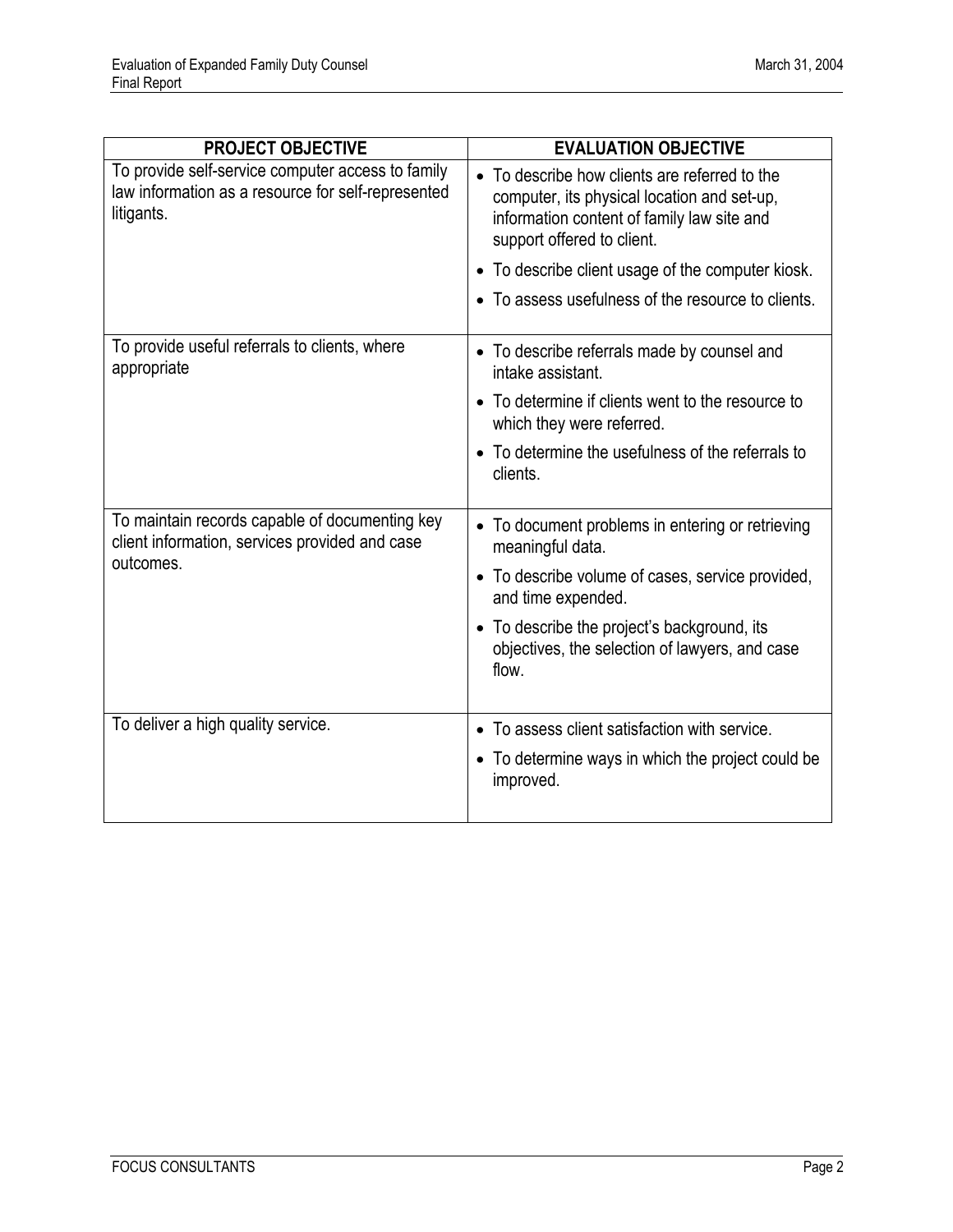#### <span id="page-10-0"></span>**1.3 Methodologies**

The methodologies used in gathering data for this report include:

• *Client Interviews* 

Telephone interviews were completed with 278 clients of the EFDCP whose cases were opened in the 12 month period November 1, 2002 to October 31, 2003 and closed as of January 31, 2004. This represents a 27% sample of the 1,016 clients who were served during this period, and a 31% sample of the 890 which were opened in the 12 month period and closed by January 31, 2004. Cases were selected randomly from all closed cases in each quarter of the 13 month period, maintaining a sampling proportion of 27% in each quarter. This percentage was based on a required sample size for the population – based on an original projection of 1,020 cases – to achieve representativeness at the 95% level with a confidence interval of 5%. The client interview questionnaire is shown in Appendix 1.

• *Key Respondent Interviews* 

Twenty-seven interviews were conducted with key respondents in the following categories:

- **Family Justice Counsellors: 9**
- Uudge: 1
- **Registry Supervisor: 1**
- **Project Intake Assistant: 1**
- **Project Counsel: 8**
- Ministry for Child and Family Development Counsel: 5
- BC Benefits Counsel: 2

 Twenty of the interviews were conducted in October 2003 for the Interim Report; the remaining seven - all Family Justice Counsellors – were held in March 2004. Guides for these interviews are included in Appendices 2 – 6.

• *Web-Time Data Management System Reports* 

This data management system is used by the project to generate reports on open and closed cases, lawyers involved, issues dealt with, activities undertaken and time expended. Several of these reports have been adapted for this final report.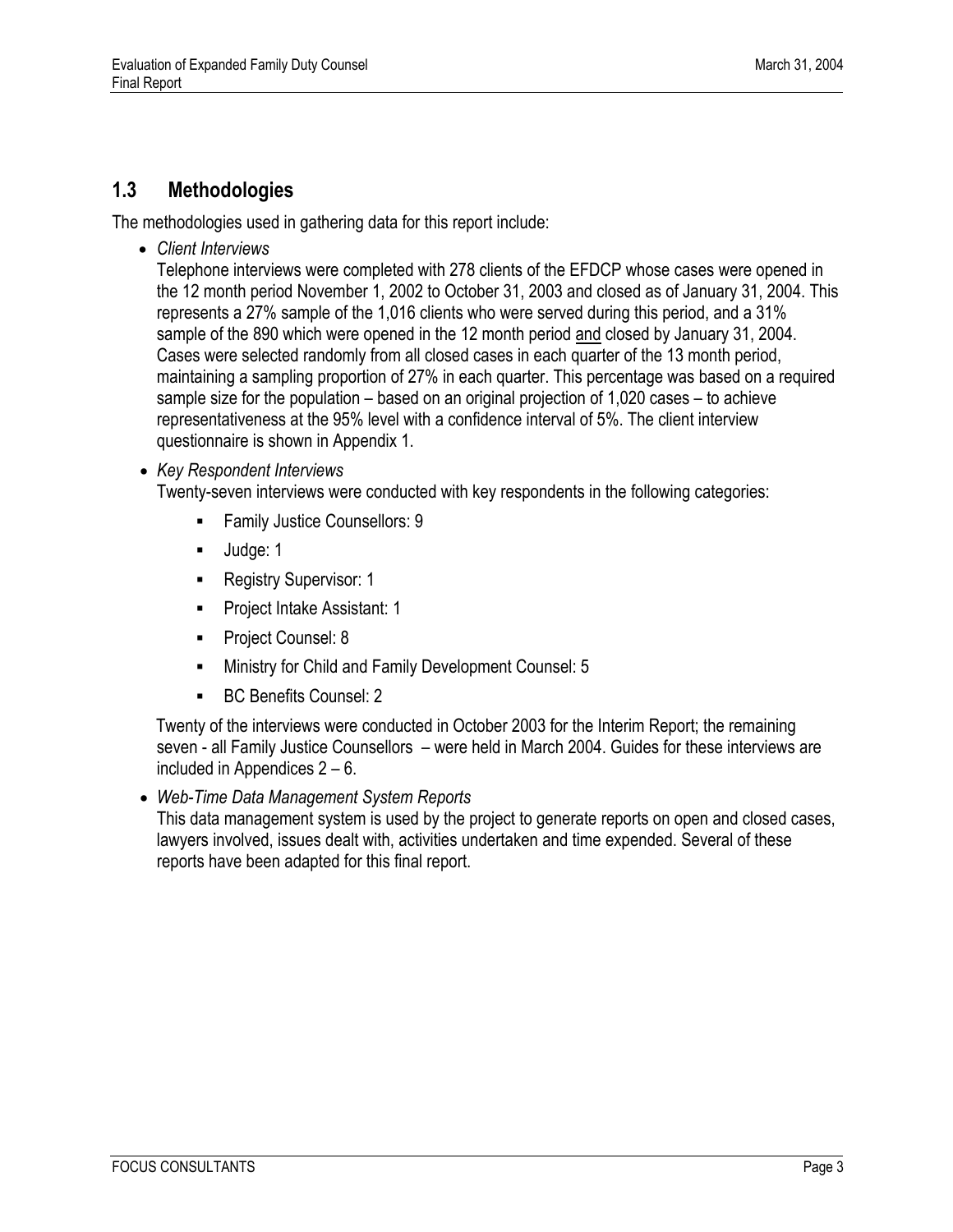### <span id="page-11-0"></span>**1.4 Report Content**

This report is presented in the following sections:

- A summary description of the project, including key activity, issue and time data (Section 2).
- A presentation of key immediate and longer term outcomes for clients (Section 3).
- A description of clients' satisfaction with various aspects of the service they received (Section 4).
- A presentation of feedback from key respondents working for or in relation to the project (Section 5).
- Conclusions and recommendations (Section 6).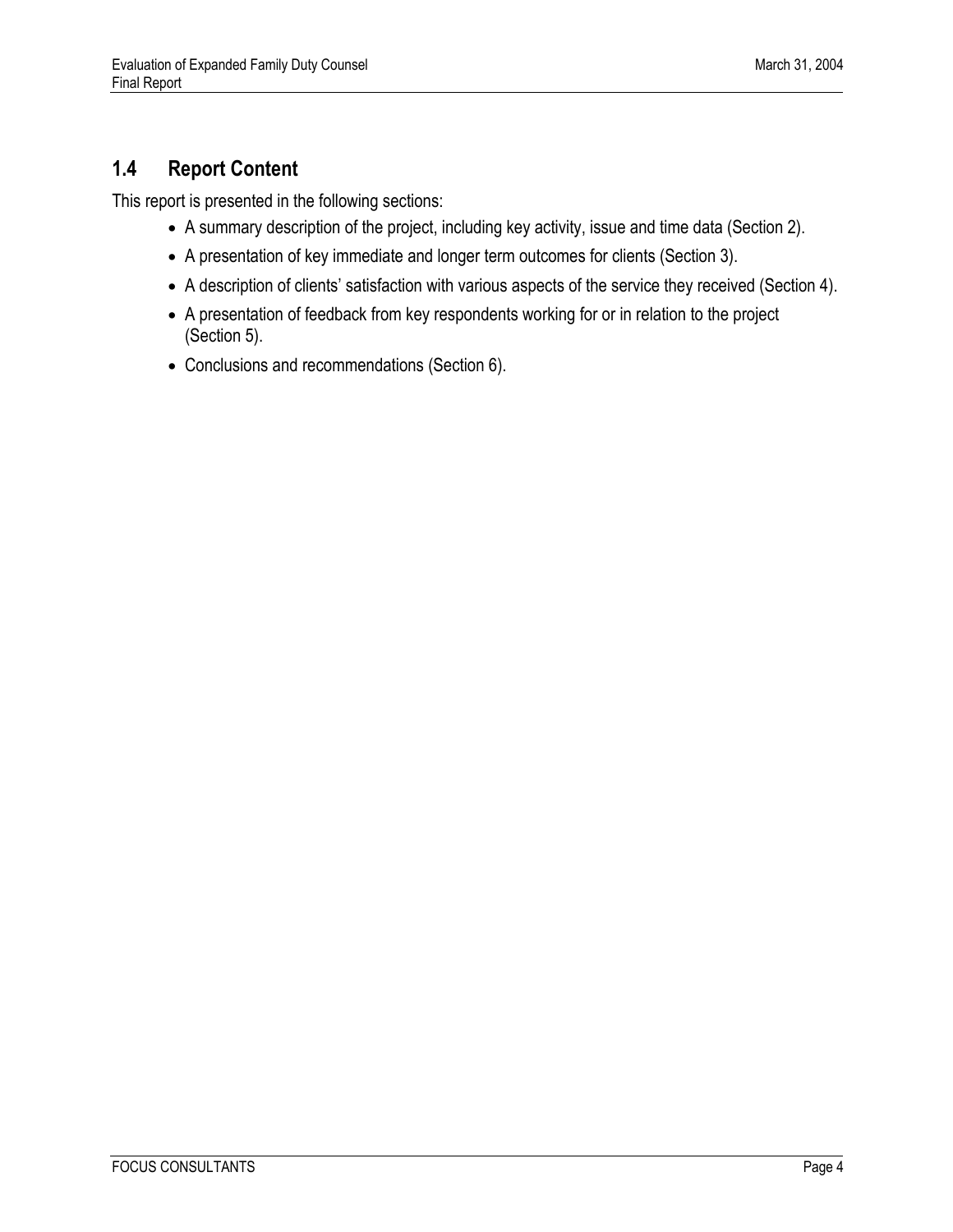## **2.0 Project Description**

### <span id="page-12-1"></span><span id="page-12-0"></span>**2.1 Project Objective**

The primary objective of the EFDCP is to help self-represented individuals achieve a resolution to their case. This objective can be seen as occupying a middle ground between traditional duty counsel service on the one hand, and full legal representation on the other. Traditional duty counsel in family matters is available to help a client move to the immediate next stage in the legal process; counsel's relationship with the client is usually confined to a single contact in the court setting. Full legal representation means that the lawyer is responsible for the conduct of the client's case from beginning to end, based on their client's instructions and definition of concerns.

In the expanded duty counsel model the client is more "assisted" than they are fully "represented", but the assistance goes beyond the traditional duty counsel model in that (1) if financially eligible, the client may return more than once for assistance (non-financially eligible clients are limited to 45 minutes of summary advice); (2) the project maintains a client file; (3) there may be continuity of representation; (4) counsel can assist a client in drafting documents; and (5) counsel can assist the client in case conferences.

#### <span id="page-12-2"></span>**2.2 Project Components and Sequences**

Figure 1 depicts the basic components and sequences of client assistance. Several aspects of this flow chart show how the model is considerably expanded from a basic duty counsel delivery service:

• *Duty counsel combined with advice counsel* 

In addition to duty counsel, the service involves an advice counsel component. Whereas clients meet with duty counsel spontaneously because both are in court, clients see advice counsel by appointment. If they do not qualify financially, they are still entitled to 45 minutes of summary advice and assistance, and if they do qualify, may receive summary advice and assistance over several visits, to a total of three hours.

Advice counsel are able to assist clients in drafting their own documents, which is obviously beyond the capacity of duty counsel in a courtroom setting. When a client finishes his meeting with counsel, he/she is given a sheet outlining the advice given and the subsequent steps he/she needs to take in his/her case. This sheet is also kept on file for counsel to use in subsequent visits.

Although duty counsel and advice counsel are represented in separate boxes in Figure 1, counsel contracting with the EFDCP may fulfill both functions. For example, if counsel has first advised a client and the client subsequently needs assistance in court, the lawyer may then act as duty counsel for the client if scheduling permits. Although the Child Support Officer (CSO) was not part of the project during the evaluation period, her role is included in Figure 1 because it represents part of the current operations.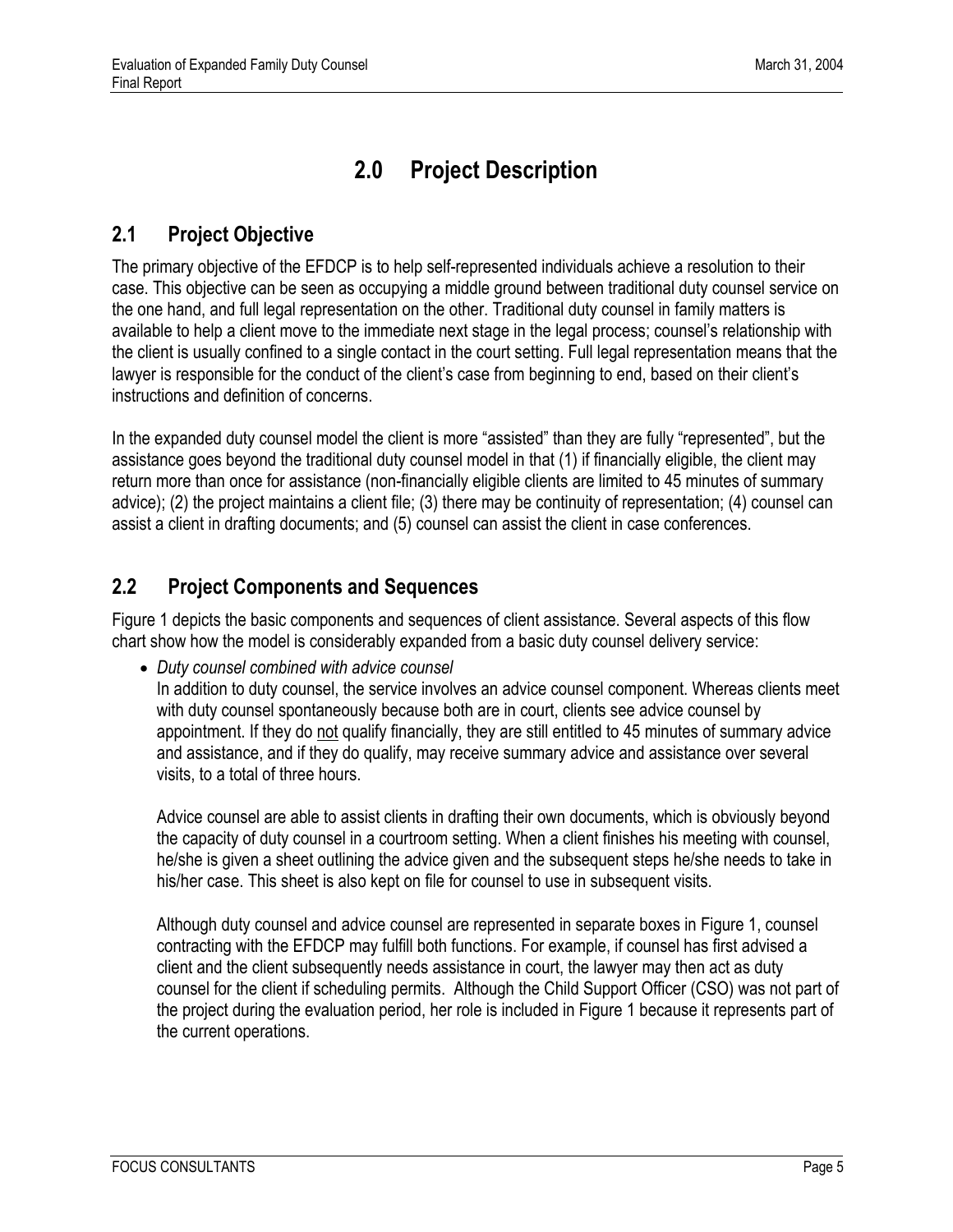

<span id="page-13-0"></span>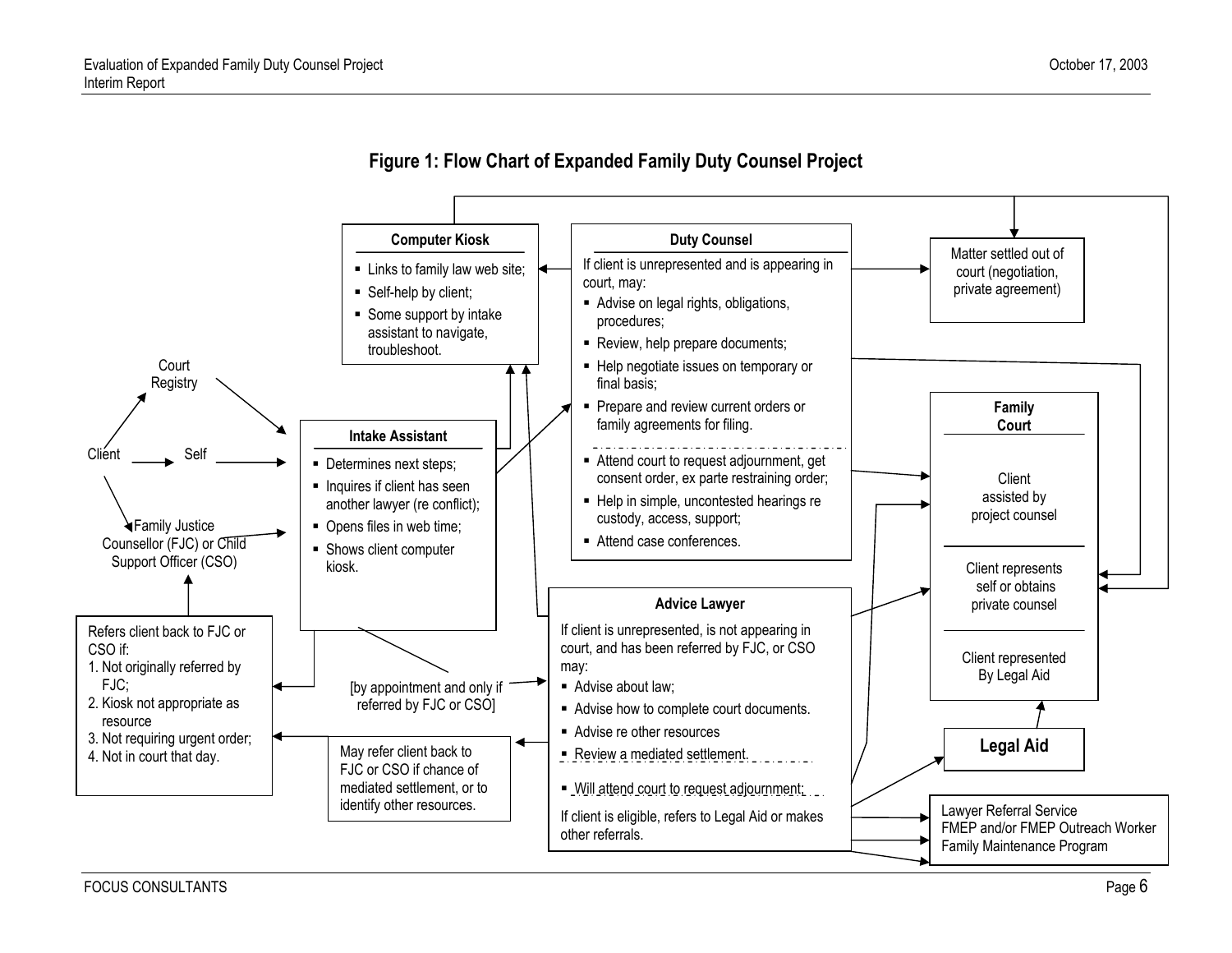• *Intake assistant* 

The intake assistant serves several functions. She develops files for each client, which facilitates case continuity between counsel, and also the possibility of a client using the same counsel on a subsequent visit. She also plays a screening, appointment-setting and referral function, as well as ensuring that in designating counsel there is no conflict of interest.

- *Co-housing with Family Justice Counsellors*  In order to see advice counsel, clients are required first to see a Family Justice Counsellor. The Family Justice Centre is co-housed with the project, so referral back and forth creates a one-stop service for the client.
- *Computer kiosk*

A computer kiosk with family justice websites is located in the reception area for free use by clients. This resource is intended to enhance client capacity for self-help.

### <span id="page-14-0"></span>**2.3 Types of Service which Counsel Can and Cannot Provide**

Client are given a sheet which explains activities that advice or duty counsel can or cannot do for them. If the client qualifies financially for the service, the advice and/or duty counsel can help them with all matters in Family Court (including cases involving the Family Maintenance Enforcement Program, the Family Maintenance Program and the Ministry of Children and Family Development) by:

- Giving clients advice about their legal rights, obligations and Family court procedures;
- Reviewing and helping them prepare Family Court documents;
- Helping them negotiate and settle issues on a temporary or final basis;
- Helping them prepare or review consent orders or family agreements that can be filed in Family Court;
- Attending court with them to request an adjournment or to get a consent order or an ex parte (emergency) restraining order;
- Helping them with simple uncontested hearings about custody, access and support; and
- Attending case conferences with them.

If clients do not qualify financially, counsel can still provide them with up to 45 minutes of general advice about the law and how to complete court documents. Counsel can also attend court to request an adjournment and advise the client about what other resources are available.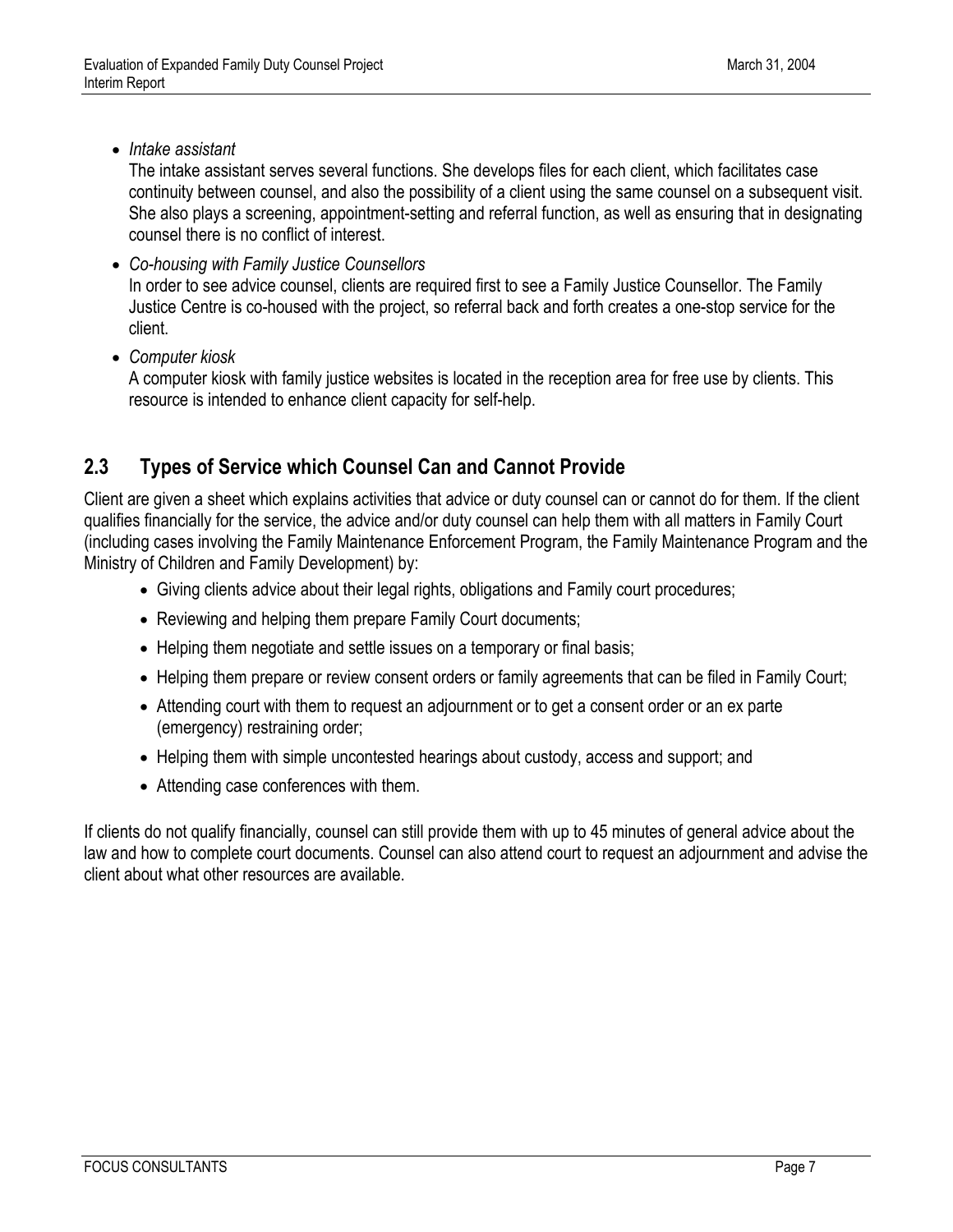The project lawyers cannot, under any circumstances:

- Go to court for a contested trial or any hearing for which the issues are lengthy or complex;
- Attend court appearances in the Supreme Court of British Columbia;
- Attend trial planning conferences;
- Help a client with complex property disputes;
- Help a client get a divorce;
- Help a client if he/she already has a lawyer acting for him/her;
- Prepare their family court documents;
- Help with any legal problems that is not family law related;
- Serve or accept service of any court documents; or
- Become the client's lawyer while acting as duty counsel.

#### <span id="page-15-0"></span>**2.4 Entry Points, Case Issues, Activities and Time Expenditure**

This section reports descriptive data about service provision by the EFDCP, most of which is derived from the project's WebTime data system.

<span id="page-15-1"></span>Table 1 shows that a slight majority of the 1,016 cases which were opened between November 1, 2002 and October 31, 2003, were initiated through appointments with advice counsel. As noted in the previous section, clients in some cases may use both advice counsel or duty counsel on successive visits. The designation of "advice" or "duty" counsel refers only to the initial point of entry. In the client survey, the percentage of cases with advice counsel as the point of entry was 67% (186/277). Thus this point of entry was over-represented in the survey sample.

| <b>TYPE OF INITIAL SERVICE</b> | <b>FREQUENCY</b> | <b>PERCENTAGE</b> |
|--------------------------------|------------------|-------------------|
| <b>Advice Counsel</b>          | 534              | 53%               |
| Duty Counsel                   | 482              | 47%               |
| <sup>⊤</sup> otal              | 1,016            | 100%              |

| <b>Table 1: Entry Point to Service</b> |  |  |  |
|----------------------------------------|--|--|--|
|----------------------------------------|--|--|--|

Source: LSS WebTime Report for all clients November 1, 2002 – October 31, 2003

Table 2 indicates the primary issues that were involved in all cases between November 1, 2002 and October 31, 2003. In considering this table, two points need clarification. Firstly, many cases involved more than one issue, and designation of a "primary" issue often requires a judgement call on the part of the lawyer. Secondly, many cases involved use of both advice and duty counsel; the designation here only refers to the client's entry point to the service (which is when the issues are defined). In general, custody and child maintenance issues were the most frequently identified by advice counsel, whereas protection related issues under the Child, Family and Community Services Act (CFCSA) and custody issues were most frequently identified by duty counsel.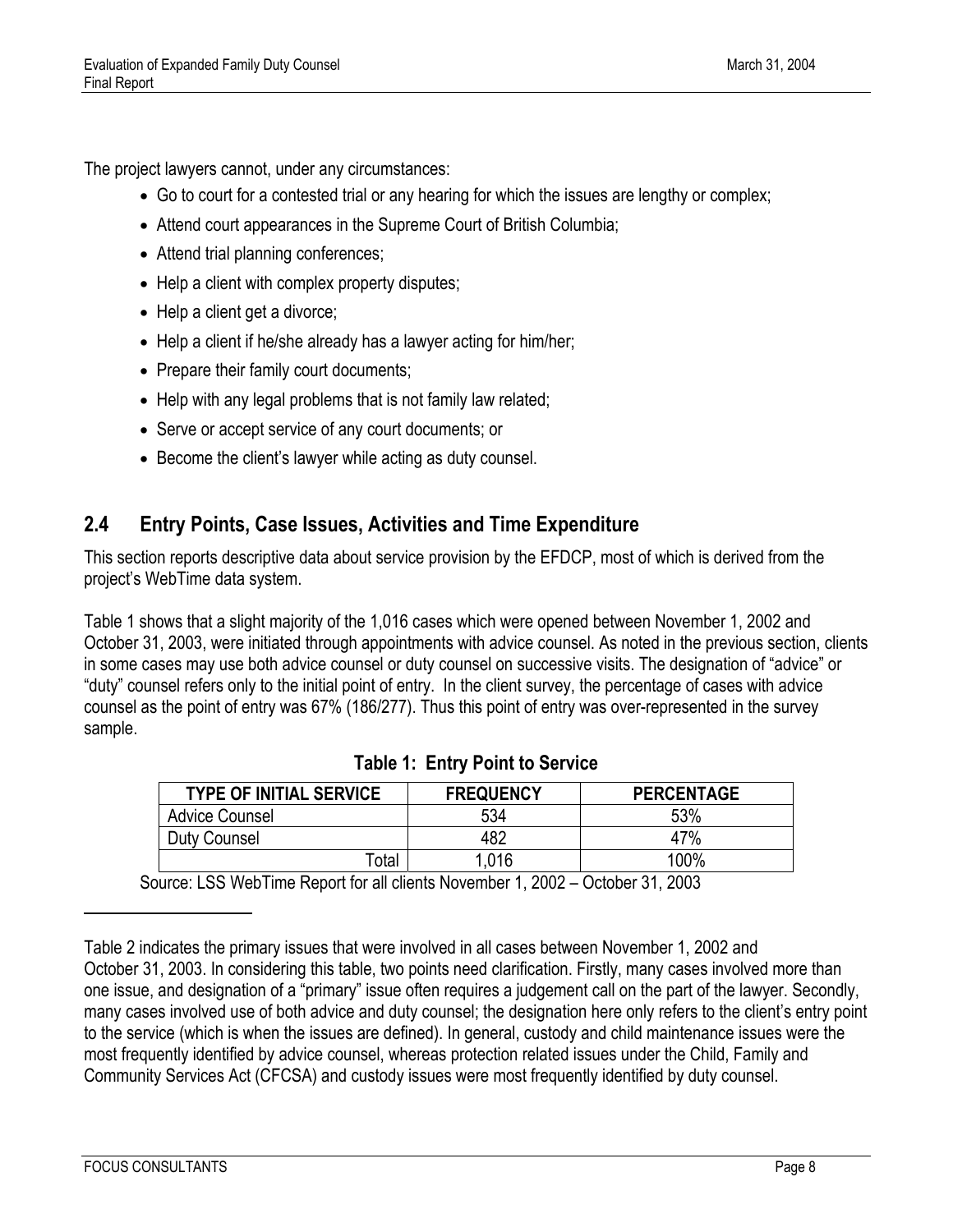<span id="page-16-0"></span>

| <b>PRIMARY CASE ISSUE</b> | <b>Advice Counsel</b> |      | <b>Duty Counsel</b> |       | <b>Total Cases</b> |      |
|---------------------------|-----------------------|------|---------------------|-------|--------------------|------|
|                           | Freq.                 | $\%$ | Freq.               | %     | Freq.              | %    |
| <b>Family Violence</b>    | 31                    | 6%   | 20                  | 4%    | 51                 | 5%   |
| Custody                   | 157                   | 30%  | 97                  | 21%   | 254                | 26%  |
| Access                    | 75                    | 14%  | 55                  | 12%   | 130                | 13%  |
| <b>Child Maintenance</b>  | 129                   | 24%  | 61                  | 13%   | 190                | 19%  |
| Spousal Maintenance       | 23                    | 4%   | 6                   | $1\%$ | 29                 | 3%   |
| <b>CFCSA</b>              | 14                    | 3%   | 170                 | 37%   | 184                | 19%  |
| Maintenance Enforcement   | 54                    | 10%  | 48                  | 10%   | 102                | 10%  |
| <b>Property Division</b>  | 25                    | 5%   |                     | $0\%$ | 26                 | 3%   |
| <b>Divorce</b>            | 20                    | 4%   |                     | $0\%$ | 20                 | 2%   |
| Total Cases               | 528                   | 100% | 458                 | 98%   | 986                | 100% |

#### **Table 2: Primary Case Issue – Advice and Duty Counsel**

Source: LSS WebTime Report for all clients (open and closed cases) November 1, 2002 – October 31, 2003. Notes:

1. Although many cases contained more than one issue, only one principal issue was recorded for each case. Determination of which was the primary issue was made by Advice or Duty Counsel who first handled the case.

2. In 30 cases, a principal issue was not recorded.

3. Percentages do not necessarily total 100% due to rounding.

Since Table 3 reports all issues involved per case, one would expect the percentage counts to be higher than in Table 2. This is true for all except child protection (CFCSA) and maintenance enforcement cases. This suggests that these types of cases are underrepresented in the client survey. It is quite possible that clients involved in child protection matters may have less stable residential situations than other clients, which may have resulted in fewer evaluation interviews with this class of clients.

Table 4 indicates the average time expended on each case, according to the issue type. Time expenditure can only meaningfully be discussed for closed cases. The average time spent on cases was 2.0 hours. Of the three high volume case types, child maintenance cases averaged 2.2 hours, custody cases 1.9 hours and child protection cases 1.4 hours.

Whereas Table 2 only looks at the primary issue for each case, Table 3 is based on all issues in a case. It describes the percentage of cases in which a given issue is involved. Unlike Table 2 which describes all cases handled by the project during the evaluation period, these data are taken from client information sheets of the 278 clients interviewed in the evaluation survey.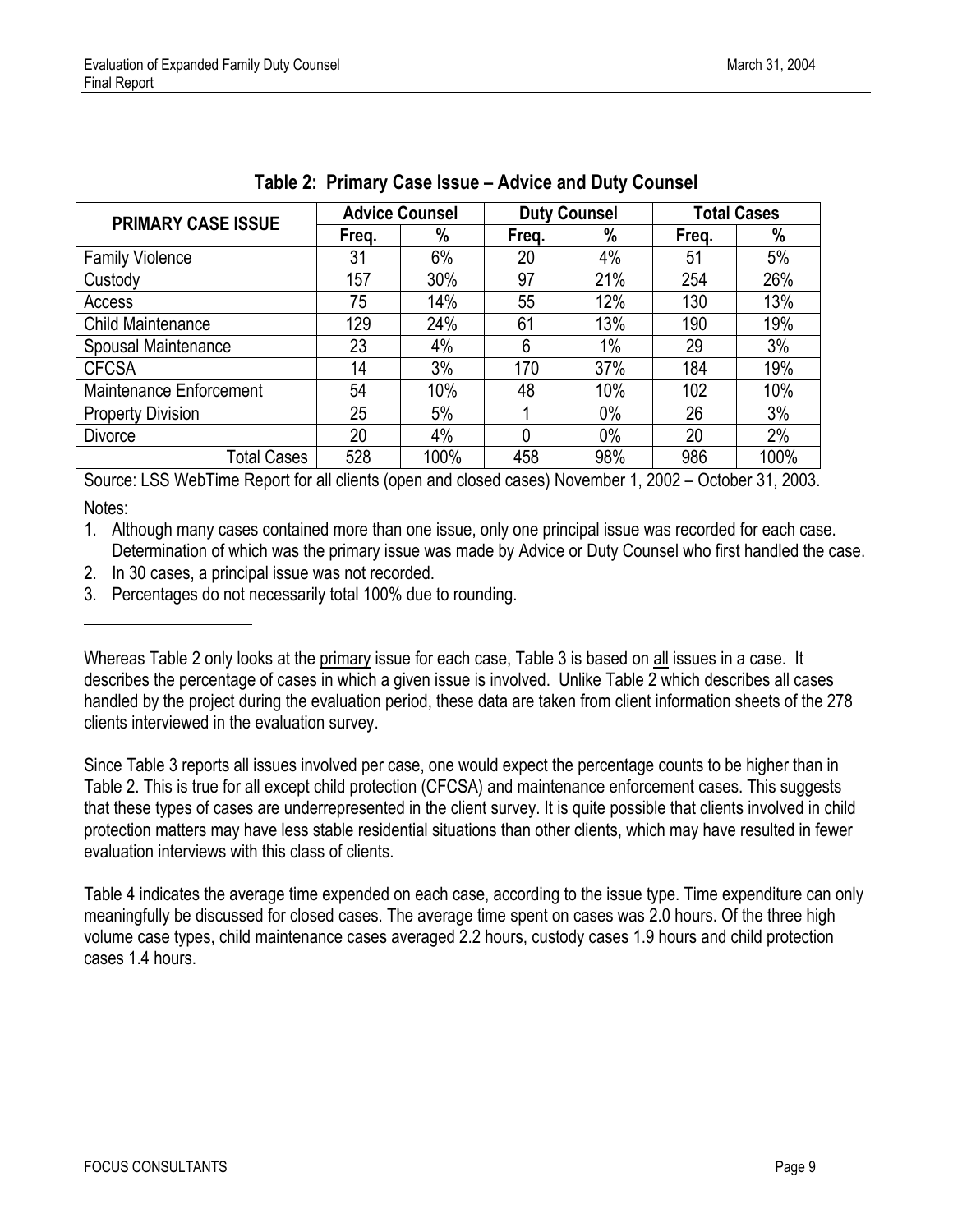<span id="page-17-1"></span><span id="page-17-0"></span>

| <b>CASE ISSUE</b>                          | Number of cases in which<br>this issue involved | <b>Total number of</b><br>clients responding | Percentage of cases in<br>which this issue involved. |
|--------------------------------------------|-------------------------------------------------|----------------------------------------------|------------------------------------------------------|
| <b>Family Violence</b>                     | 23                                              | 276                                          | 8%                                                   |
| Custody                                    | 93                                              | 277                                          | 34%                                                  |
| Access                                     | 70                                              | 277                                          | 25%                                                  |
| <b>Child Maintenance</b>                   | 94                                              | 277                                          | 34%                                                  |
| Spousal Maintenance                        | 30                                              | 277                                          | 11%                                                  |
| Child Removal/Threat of<br>Removal (CFCSA) | 27                                              | 277                                          | 10%                                                  |
| Maintenance Enforcement                    | 20                                              | 277                                          | 7%                                                   |
| <b>Property Division</b>                   | 14                                              | 277                                          | 5%                                                   |
| <b>Divorce</b>                             | 13                                              | 277                                          | 5%                                                   |
| Other Issues                               | 13                                              | 275                                          | 5%                                                   |

#### **Table 3: Issues Involved in Client's Case**

Source: Client Information Forms for Clients Interviewed in the Client Survey.

Note: 6 of the 13 "other issues" were for orders forbidding removal of a child from the province.

| <b>CASE ISSUE</b>        | <b>TOTAL HOURS</b> | <b>NO. OF CASES</b> | <b>AVERAGE HOURS PER CASE</b> |
|--------------------------|--------------------|---------------------|-------------------------------|
| <b>Family Violence</b>   | 72.5               | 44                  | 1.6                           |
| Custody                  | 441.4              | 229                 | 1.9                           |
| Access                   | 282.6              | 114                 | 2.5                           |
| <b>Child Maintenance</b> | 366.3              | 163                 | 2.2                           |
| Spousal Maintenance      | 63.7               | 26                  | 2.5                           |
| <b>CFCSA</b>             | 239.1              | 170                 | 1.4                           |
| Maintenance Enforcement  | 214.5              | 88                  | 2.4                           |
| <b>Property Division</b> | 40.7               | 24                  | 1.7                           |
| <b>Divorce</b>           | 30.8               | 19                  | 1.6                           |
| <b>Total Cases</b>       | 1,749.8            | 877                 | 2.0                           |

#### **Table 4: Average Time Expenditure per Closed Case, by Case Issue**

Source: LSS WebTime Report for closed cases only, November 1, 2002 – October 31, 2003.

- 2. The average hours per case for cases initiated by Duty Counsel was 2.1, and for those initiated by Advice Counsel, 1.9.
- 3. The average total time spent by counsel in the client survey cases was 2.1, which closely reflects the population average reported in this table.

Notes: 1. This table contains all closed cases, whether initiated by Advice or Duty Counsel.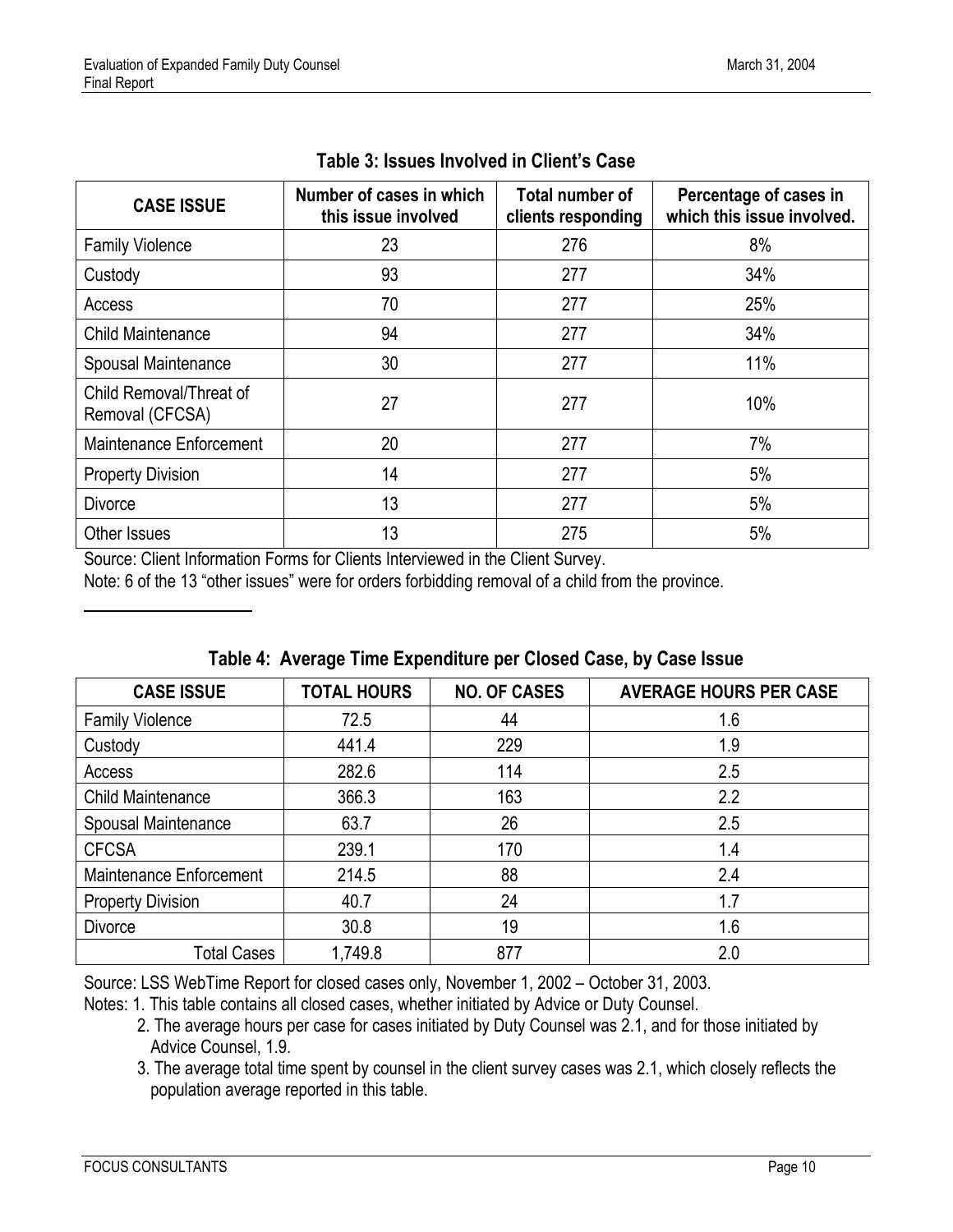<span id="page-18-0"></span>Tables 5 and 6 also describe time expenditures by counsel, but in relation to activities. Table 5 shows that as a percentage of overall time, "meetings with client" take almost 60% of counsel's overall time, and attending court 16%. It should be noted that "meetings with client" is a category that can obviously include other activities such as drafting documents and/or telephone calls, so these latter categories may be underrepresented.

| <b>ACTIVITY DESCRIPTION</b>          | <b>TOTAL HOURS</b> | <b>PERCENTAGE OF</b><br><b>OVERALL TIME</b> |  |
|--------------------------------------|--------------------|---------------------------------------------|--|
| <b>Attend Court</b>                  | 289.9              | 16%                                         |  |
| Case Conference                      | 109.9              | 6%                                          |  |
| Draft Correspondence                 | 11.0               | 1%                                          |  |
| <b>Draft Documents</b>               | 105.7              | 6%                                          |  |
| Meetings with Client                 | 1,035.4            | 58%                                         |  |
| <b>Negotiations</b>                  | 17.8               | 1%                                          |  |
| <b>Telephone Calls</b>               | 68.2               | 4%                                          |  |
| <b>File Review/Court Preparation</b> | 134.1              | 8%                                          |  |
| Total                                | 1,772.0            | 100%                                        |  |

**Table 5: Proportion of Counsel Time Expended on Activities, Closed Cases Only** 

Source: LSS WebTime Report for closed cases only, November 1, 2002 – October 31, 2003.

Notes:

l

1. This table contains all closed cases, whether initiated by Advice or Duty Counsel.

Whereas Table 5 is based on WebTime data, Table 6 is based on file data for the 278 respondents interviewed in the client survey. The table shows the percentage of cases involving certain types of activities. Again, a "meeting with client" is involved in almost all cases, but a significant number of cases involve attendance in court, file review/court preparation, telephone calls and drafting of documents.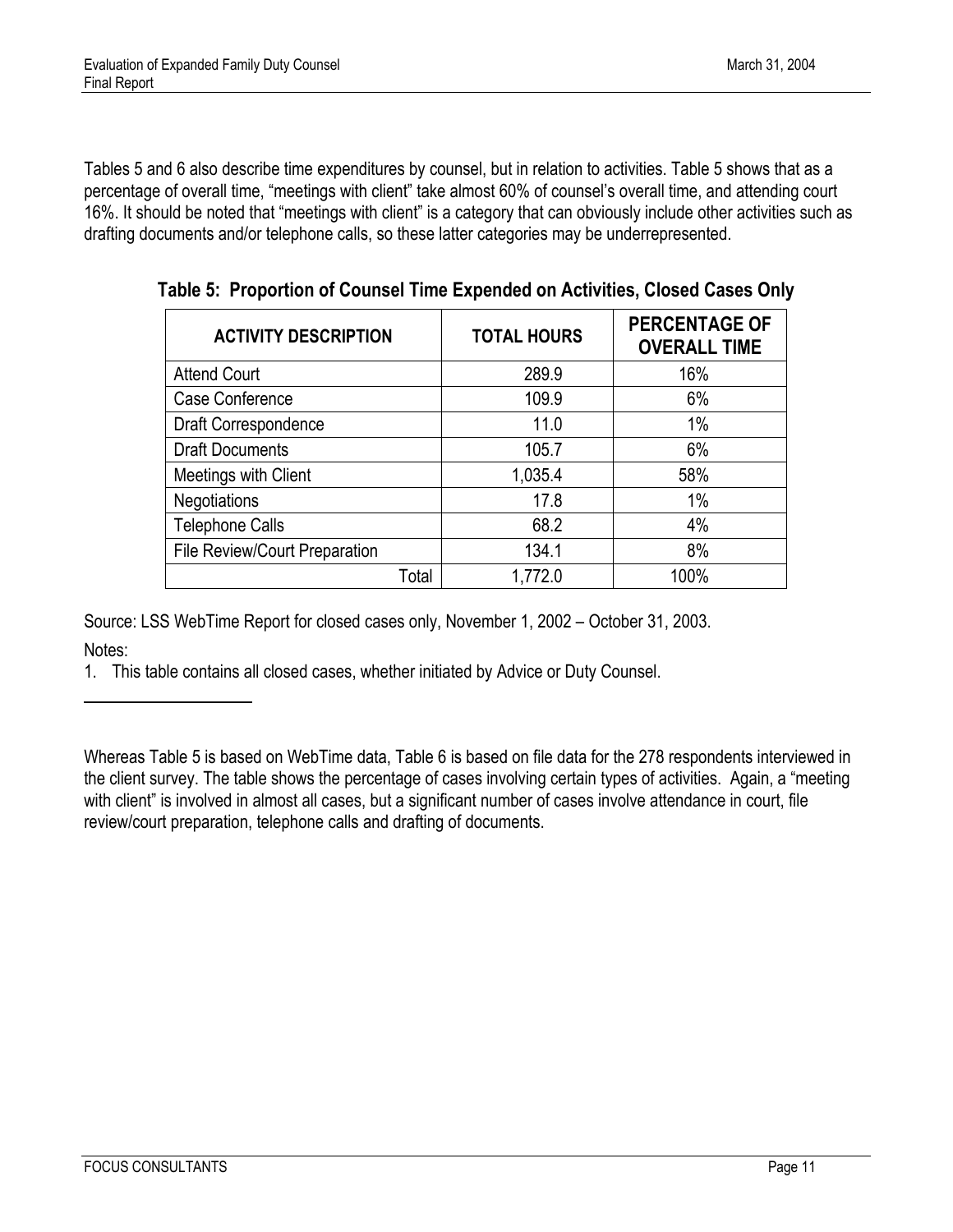<span id="page-19-1"></span>

| <b>ACTIVITIES</b>             | <b>NUMBER OF CASES IN WHICH THIS</b><br><b>ACTIVITY INVOLVED</b> | PERCENTAGE OF OVERALL<br><b>CASES WHICH INVOLVED THIS</b><br><b>ACTIVITY</b> |
|-------------------------------|------------------------------------------------------------------|------------------------------------------------------------------------------|
| <b>Attend Court</b>           | 94                                                               | 34%                                                                          |
| Case Conference               | 27                                                               | 10%                                                                          |
| Draft Correspondence          | 11                                                               | 4%                                                                           |
| <b>Draft Documents</b>        | 51                                                               | 18%                                                                          |
| Meetings with Client          | 259                                                              | 93%                                                                          |
| <b>Telephone Calls</b>        | 39                                                               | 14%                                                                          |
| Negotiation                   | 13                                                               | 5%                                                                           |
| File Review/Court Preparation | 89                                                               | 32%                                                                          |
| Total # of cases              | 278                                                              |                                                                              |

|  | Table 6: Percentage of Cases Involving Certain Activities |  |  |  |  |
|--|-----------------------------------------------------------|--|--|--|--|
|--|-----------------------------------------------------------|--|--|--|--|

Source: File documentation of cases included in survey sample.

Notes: 1. Cases frequently involved more than one activity.

2. A non-response for any given activity was interpreted as a "no" (i.e. case did not involve this activity).

#### <span id="page-19-0"></span>**2.5 Number of Client Contacts**

 $\overline{\phantom{a}}$ 

Table 7 provides a breakdown of the number of meetings counsel held with clients in the 256 cases in which these data were entered. In slightly over half the cases (134/256) only one meeting was held. However, an indicator of the degree of service that EFDCP is able to provide is that 16% of cases (42/256) involved four our more contacts.

Separate analysis reveals that a large majority of single contact cases (74% or 99 of 134 cases) was with advice counsel. Thus it appears that the unscheduled contact with duty counsel in court identifies needs for further assistance within EFDCP's mandate, and a follow-up appointment for further court preparation, advice or in-court assistance is then arranged.

| <b>NUMBER OF CONTACTS</b> | <b>FREQUENCY</b> | <b>PERCENTAGE</b> |
|---------------------------|------------------|-------------------|
| One                       | 134              | 52%               |
| Two                       | 51               | 20%               |
| Three                     | 29               | 11%               |
| Four                      | 16               | 6%                |
| Five                      | 8                | 3%                |
| <b>Six</b>                |                  | 2%                |
| Seven                     |                  | 2%                |
| Eight or more             | 8                | 3%                |
| Total                     | 256              | 99%               |

**Table 7: Number of Client Contacts with Counsel per Case** 

Source: File data from client survey.

Notes: 1. Percentages do not total 100% due to rounding.

- 2. In 22 additional cases these data were not recorded.
- 3. The average number of contacts per case is 2.2.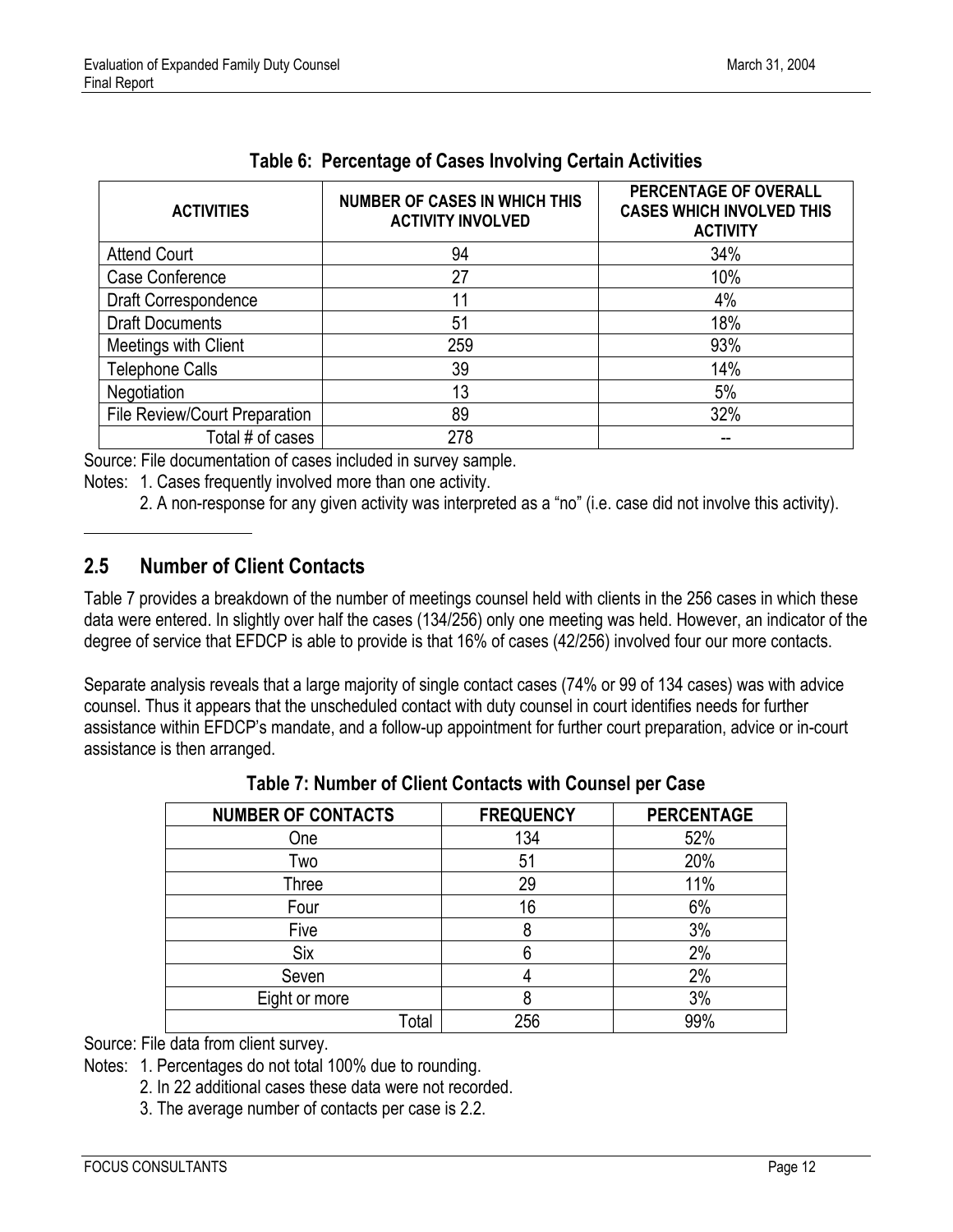#### <span id="page-20-1"></span><span id="page-20-0"></span>**2.6 Client Profile**

Table 8 presents profile data for individuals interviewed in the client survey. Several points can be made:

- The vast majority of clients have not seen a lawyer prior to arriving at the EFDCP.
- Slightly under two-thirds of clients have seen a Family Justice Counsellor (FJC) prior to using the service. As discussed in Section 2.2, the project is co-housed with the FJC service. It is a requirement that the client be directed to a FJC prior to using the EFDCP except in cases of emergency, or if the client's matter is being heard in court that day, or in child protection cases (which are not applicable).
- Slightly under half of clients have high school graduation or less. This level of education could obviously impact the capacity of individuals to self-litigate.
- There is a significant minority (15%) of clients of non-Canadian citizenship, for whom language could potentially be an issue in self-litigation.

| <b>PROFILE ITEM</b>                                                     | <b>FREQUENCY</b> | <b>PERCENTAGE</b> |
|-------------------------------------------------------------------------|------------------|-------------------|
| Financially Eligible (N= 219)                                           |                  |                   |
| Yes                                                                     | 182              | 83%               |
| <b>No</b>                                                               | $\overline{37}$  | 17%               |
| Gender (N= 278)                                                         |                  |                   |
| Male                                                                    | 121              | 44%               |
| Female                                                                  | 157              | 56%               |
| Age (N= 254)                                                            |                  |                   |
| Under 29                                                                | 40               | 16%               |
| 30-39                                                                   | 94               | 37%               |
| 40-49                                                                   | 84               | 33%               |
| $50 +$                                                                  | $\overline{36}$  | 14%               |
| Citizenship (N= 209)                                                    |                  |                   |
| Canadian                                                                | 191              | 85%               |
| Other                                                                   | $\overline{34}$  | 15%               |
| Education (N=209)                                                       |                  |                   |
| Less than grade 12                                                      | 31               | 15%               |
| High school graduation                                                  | 65               | 31%               |
| Some technical or university                                            | $\overline{71}$  | 34%               |
| University graduation                                                   | $\overline{42}$  | 20%               |
| Employment (N= 206)                                                     |                  |                   |
| Unemployed                                                              | 62               | 30%               |
| Part-time                                                               | $\overline{13}$  | 6%                |
| Full-time                                                               | 131              | 64%               |
| Whether client has seen a lawyer (N=213)                                |                  |                   |
| Yes                                                                     | 11               | 5%                |
| <b>No</b>                                                               | 202              | 95%               |
| Whether client has seen a family justice counsellor (N=199)             |                  |                   |
| Yes                                                                     | 128              | 64%               |
| No                                                                      | 71               | 36%               |
| Whether a client has attended a parenting after separation workshop (N= |                  |                   |
| 195)                                                                    |                  |                   |
| Yes                                                                     | 86               | 44%               |
| No                                                                      | 109              | 56%               |

#### **Table 8: Profile of Clients**

Source of data: Client Information Forms of individuals interviewed in the Client Survey.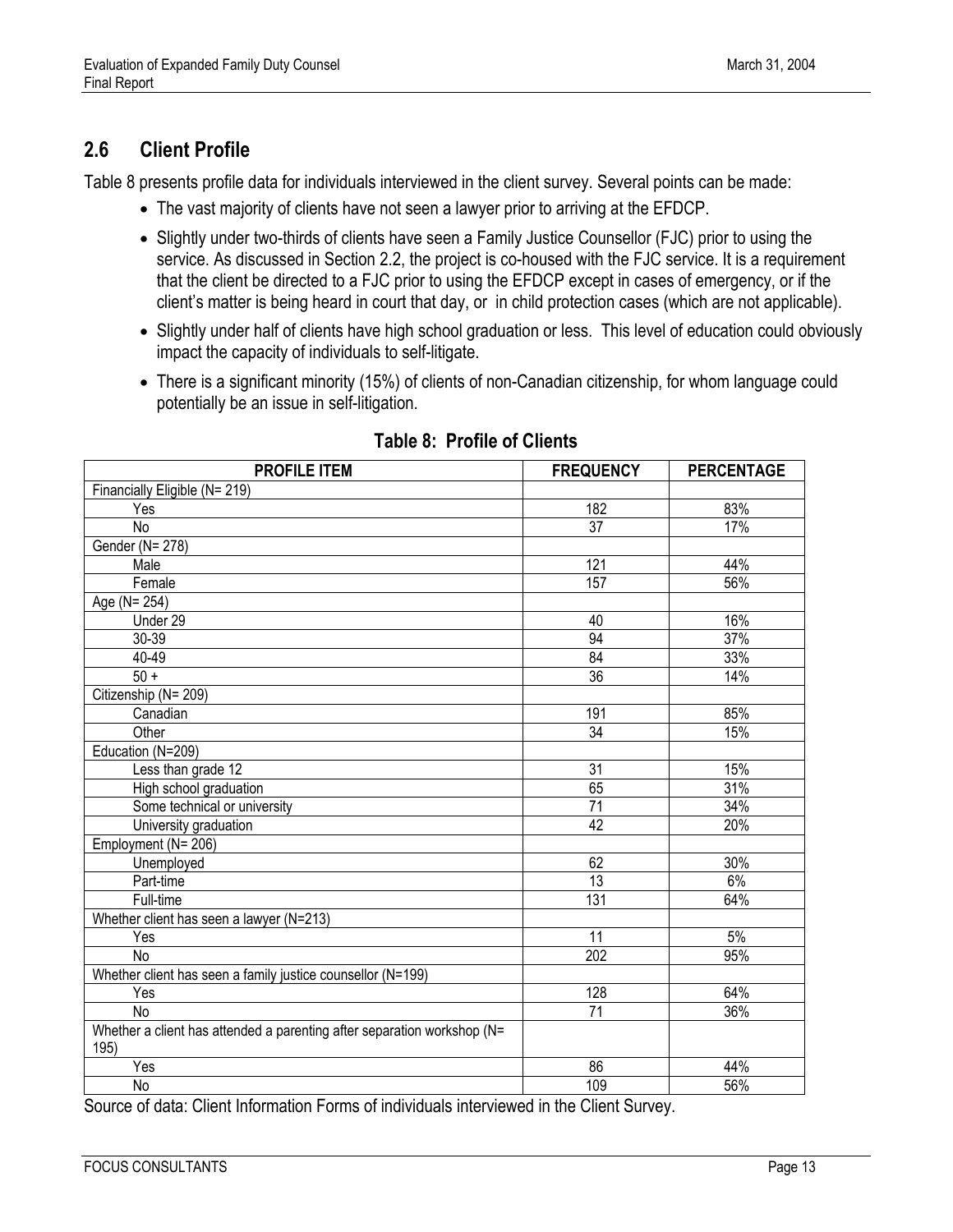### **3.0 Case Outcomes**

#### <span id="page-21-1"></span><span id="page-21-0"></span>**3.1 The Problem of Defining "Case Resolution"**

As noted in Section 2.1, the primary objective of the EFDCP is to help self-represented clients achieve a resolution to their case. "Achieving a resolution" is a problematic concept in family law, insofar as family cases are in constant flux due to changing family circumstances or events, and they frequently involve interim orders and/or multiple stages in the proceedings. If clients are asked whether the service helped them to achieve a resolution to their issues, they tend to think in terms of their overall problem rather than of a particular stage or event. This is especially true if they are interviewed 4 or 5 months after the service was rendered, because many intervening events and/or proceedings may have taken place.

Over the course of the first two rounds of interviews with clients, it became apparent that it would be necessary to distinguish between "immediate outcomes" of the EFDCP service, and "longer term outcomes" that more closely relate to the resolution of their overall case. While this distinction was made retroactively when analyzing responses in the first two rounds of interviews represented in the data below, it was done proactively in the third and fourth rounds of interviews by explicitly phrasing the question related to outcomes in terms of "immediate" and "ultimate" resolution of their issues.

#### <span id="page-21-2"></span>**3.2 Immediate Outcomes**

Tables 9 and 10 present data on the outcomes that occurred in the time period immediately related to service provision. Half of all cases involved some form of information, court preparation or court attendance, without any other definable outcome at that point in time. Table 10 shows that in these cases, 70% (98/140) were situations in which the client expected to carry on as self-represented litigants. Another 30% either were only seeking information as their immediate need, or decided to abandon their case or hire a lawyer.

Again referring to Table 9, there were two other major categories of immediate outcomes, in combination involving approximately 40% of clients: a court order or a referral (another 5% involved both outcomes). Most of the 79 cases involving a court order were for interim consent orders or procedural orders (usually adjournments). Both of these outcomes are obviously temporary points in a longer series of proceedings. Referrals were most frequently for persons who qualified for a legal aid service, so again this was a temporary outcome.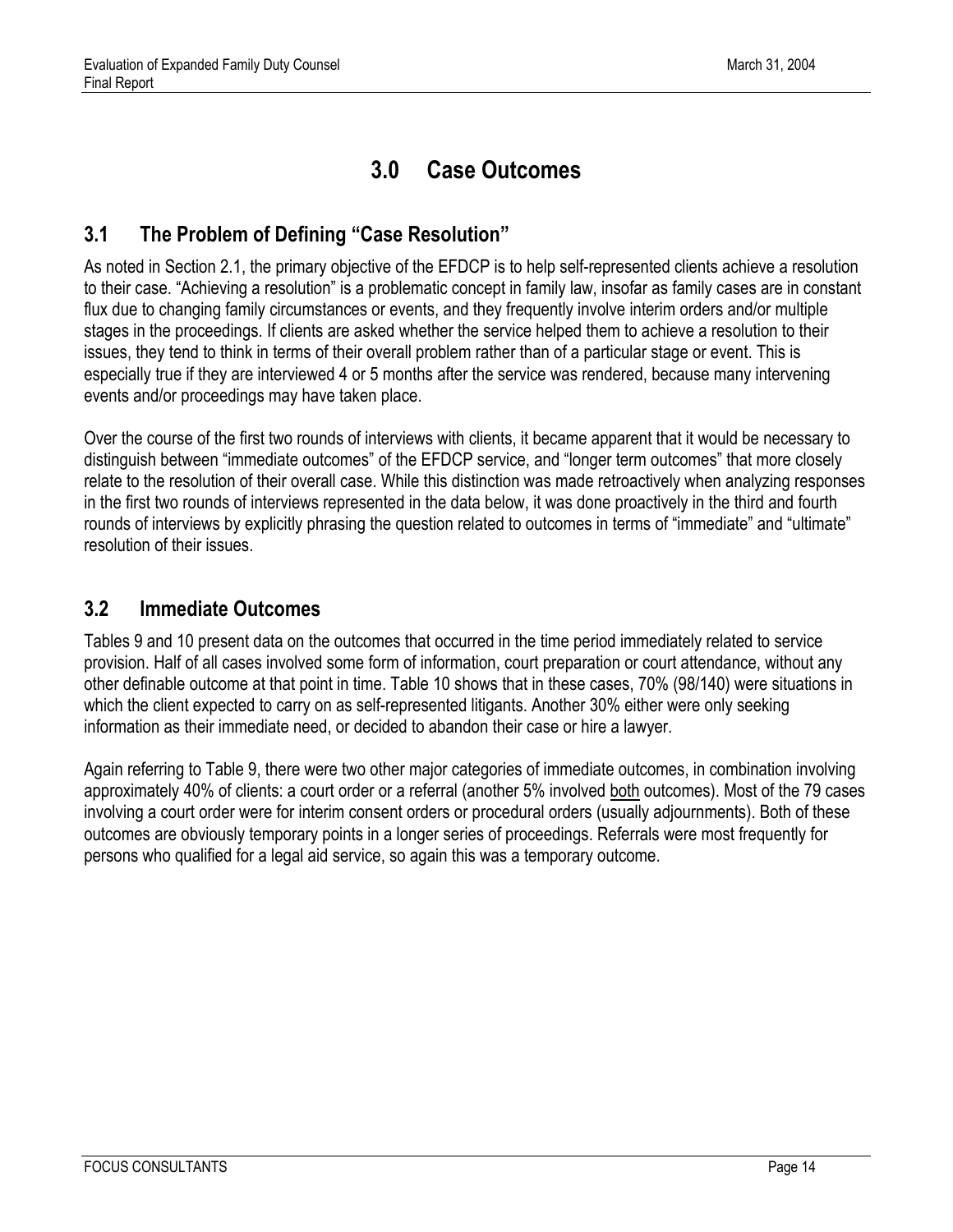| <b>OUTCOME</b>                        | <b>FREQUENCY</b> | <b>PERCENTAGE</b> |
|---------------------------------------|------------------|-------------------|
| Information, court preparation, court |                  |                   |
| attendance and/or other assistance.   | 140              | 50%               |
| but no immediate outcome.             |                  |                   |
| Court order                           | 65               | 23%               |
| Referral                              | 43               | 15%               |
| Court order and referral              | 14               | 5%                |
| Case abandonment                      | 9                | 3%                |
| Informal agreement                    | 5                | 2%                |
| Other                                 | 2                | $1\%$             |
| Total                                 | 278              | 99%               |

#### <span id="page-22-0"></span>**Table 9: Immediate Outcomes of Duty Counsel and Advice Counsel Service**

Source: Survey of clients.

Notes:

l

- 1. Outcomes were first recorded from file data and then verified in an interview with the client.
- 2. "Immediate outcome" refers to the outcome most closely associated with the provision of service. In some cases this may have involved several contacts with one or more lawyers, either as Advice Counsel or Duty Counsel.
- 3. No response = 1.
- 4. Percentages do not total 100% due to rounding.

In summary, in terms of immediate outcomes:

- Approximately a quarter of EFDCP clients almost immediately achieve a resolution to their problem that can be considered "final" almost immediately. These final resolutions would include the provision of information where no further action is expected, a decision to abandon a case, arrival at an informal agreement or the achievement of a final consent court order. Some interim orders may also fall in the category of "final resolution".
- In the remaining cases, EFDCP sets in motion a process that is intended to lead towards a final resolution. These cases include referrals, the provision of information and assistance over several meetings with to help the client resolve his/her case through self litigation, or the achievement of interim court orders.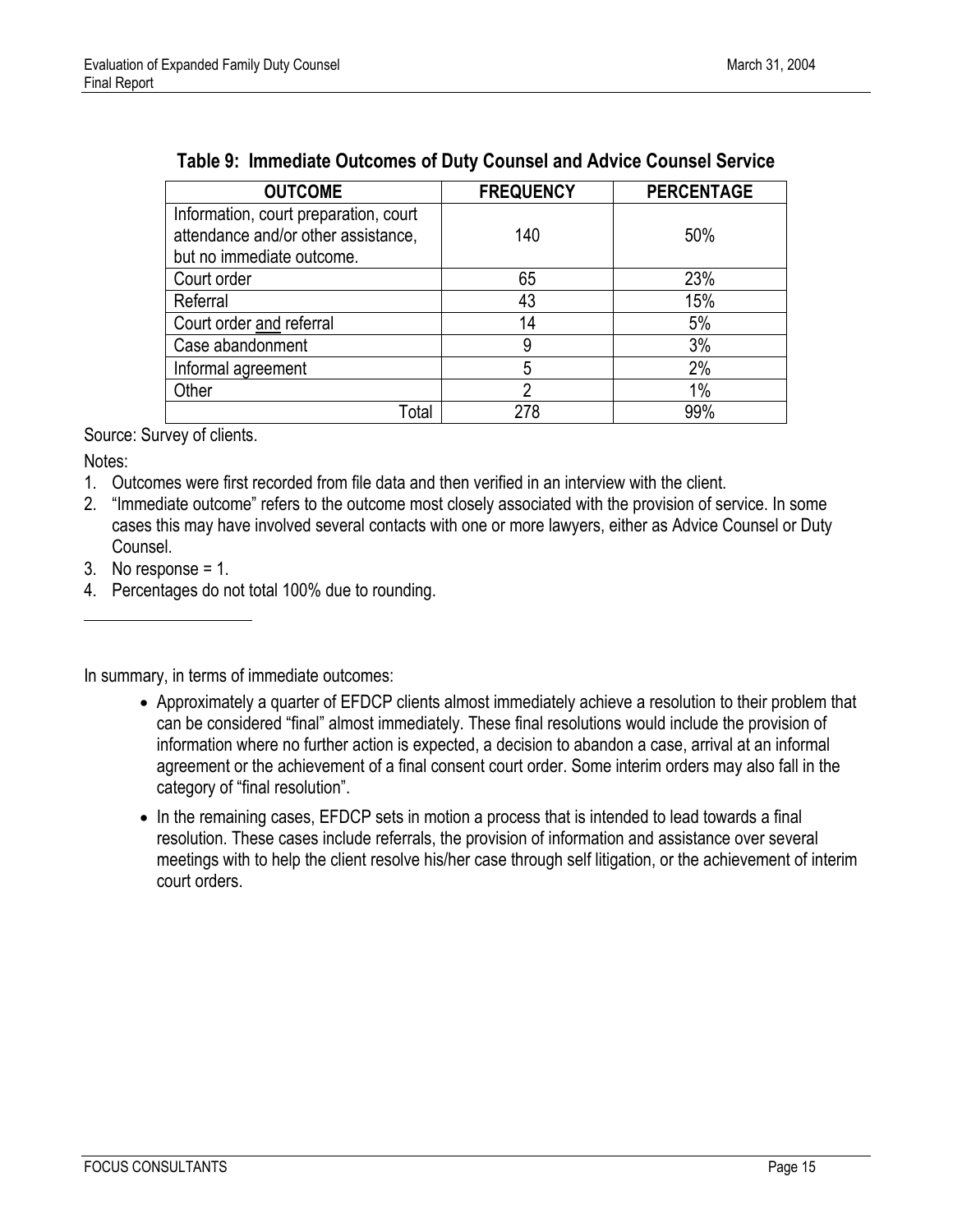<span id="page-23-0"></span>

| <b>IMMEDIATE OUTCOME</b><br>(from Table 7) | <b>TOTAL FOR</b><br>THIS OUTCOME | <b>SPECIFIC OUTCOMES</b>         | <b>FREQUENCY</b> | <b>PERCENTAGE</b> |
|--------------------------------------------|----------------------------------|----------------------------------|------------------|-------------------|
| <b>Court Order</b>                         | 79                               | Interim Restraining              | 5                | 6%                |
|                                            |                                  | <b>Final Restraining</b>         |                  | $1\%$             |
|                                            |                                  | Procedural                       | 31               | 39%               |
|                                            |                                  | Interim consent                  | 27               | 34%               |
|                                            |                                  | Final consent                    | 14               | 18%               |
|                                            |                                  | Confirmation                     |                  | $1\%$             |
|                                            |                                  | Total                            | 79               | 99%               |
| Referrals                                  | 56                               | To LSS                           | 33               | 58%               |
|                                            |                                  | To FJC                           | 8                | 14%               |
|                                            |                                  | To private lawyer or lawyer      | 8                | 14%               |
|                                            |                                  | referral service                 |                  |                   |
|                                            |                                  | To duty counsel in different     | 3                | 5%                |
|                                            |                                  | court                            |                  |                   |
|                                            |                                  | To pro bono clinic               | $\overline{c}$   | 4%                |
|                                            |                                  | Other                            | 3                | 5%                |
|                                            |                                  | Total                            | $\overline{57}$  | 100%              |
| Information/court                          |                                  | Client only seeking              |                  |                   |
| preparation or other                       | 140                              | information, no need for further | 31               | 22%               |
| assistance                                 |                                  | information                      |                  |                   |
|                                            |                                  | Client given information/        |                  |                   |
|                                            |                                  | assistance, trying to go further | 98               | 70%               |
|                                            |                                  | on own                           |                  |                   |
|                                            |                                  | Client abandons case based       | 5                | 4%                |
|                                            |                                  | on advice received               |                  |                   |
|                                            |                                  | Client advised to get own        | 6                | 4%                |
|                                            |                                  | lawyer                           |                  |                   |
|                                            |                                  | Total                            | 140              | 100%              |

**Table 10: Subsets of Immediate Outcomes** 

Source: Client survey Notes:

- 1. As per Table 9, there were 65 cases in which a court order was made, and 14 in which both a court order and referral was made, for a total of 79 court orders.
- 2. Of the 79 court orders, there was information on who obtained the order in 76 cases: 71 by counsel (93%), 3 by litigant (4%), 2 by "other" (3%).
- 3. As per Table 9, there were 42 cases in which a referral was made, and 14 in which both a court order and referral was made, for a total of 56 referrals.
- 4. Percentages do not necessarily total 100% due to rounding.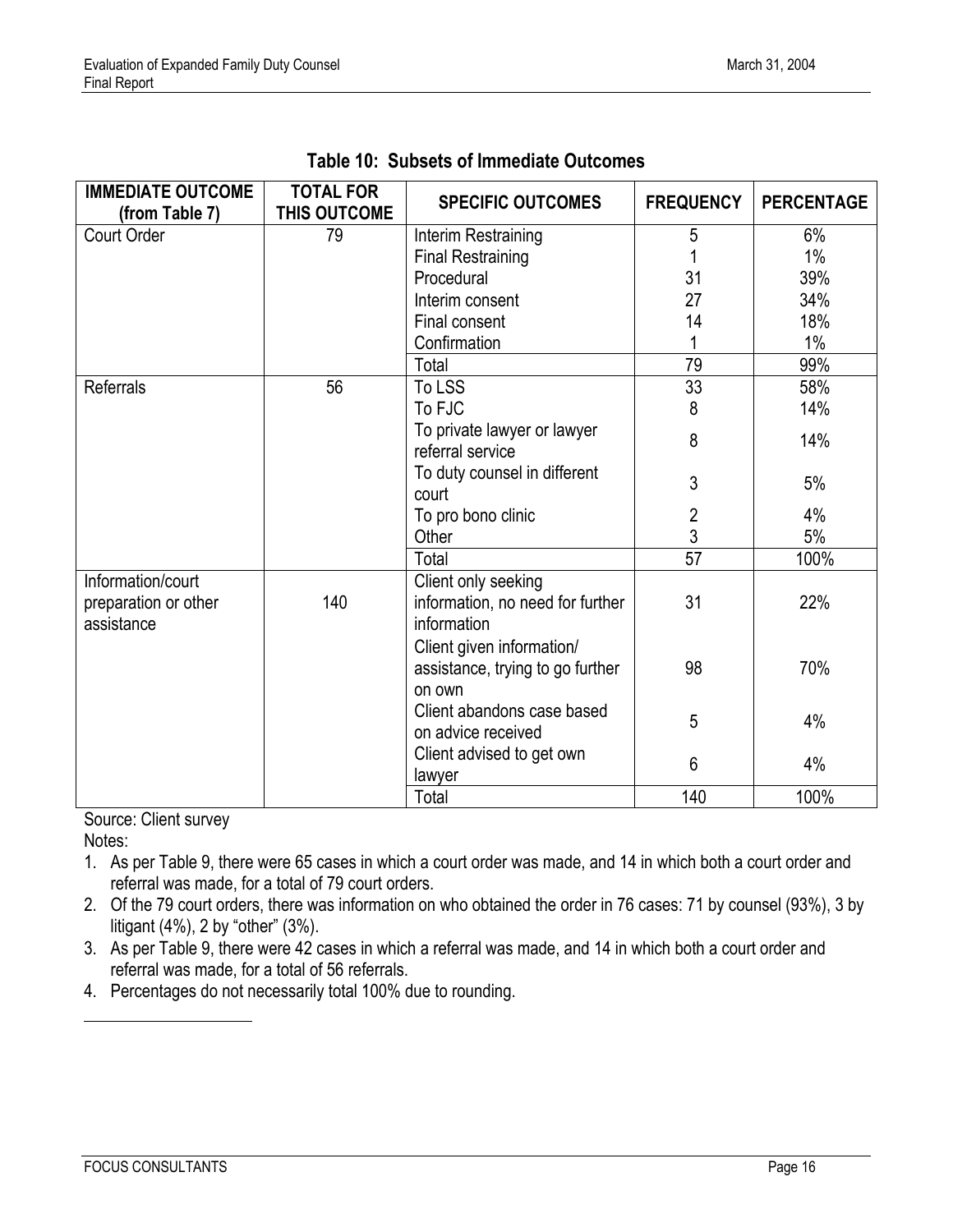#### <span id="page-24-1"></span><span id="page-24-0"></span>**3.3 Long-term Outcomes**

In approximately three quarters (203/278) of the client cases, there was an expectation that clients, either on their own (as self-represented litigants) or with legal assistance (a legal aid or private lawyer), were anticipating a further resolution over and above that reported as an "immediate" outcome. Table 11 presents the longer term outcomes of these cases. Unfortunately, despite the significant time lapse between the EFDCP service and the evaluation interview, in 105 of the 203 cases (52%) it was still not possible to define a final outcome, and therefore the "resolution" of the clients' issues.

| <b>OUTCOME</b>                                                                   | <b>FREQUENCY</b> | <b>PERCENTAGE</b> |
|----------------------------------------------------------------------------------|------------------|-------------------|
| Court order                                                                      | 45               | 22%               |
| Court case and/or other process still proceeding<br>and/or outcome unknown       | 105              | 52%               |
| Positive resolution, but not through court order<br>(FMEP, FJC, case conference) | 25               | 12%               |
| Lost case in court (with or without own lawyer)                                  | 12               | 6%                |
| Case abandoned                                                                   |                  | 3%                |
| Family situation changed, so no action necessary                                 | 6                | 3%                |
| Other                                                                            | 3                | 1%                |
| Total                                                                            | 203              | 99%               |

#### **Table 11: Long-Term Outcomes**

Source: Client survey

Notes:

 $\overline{\phantom{a}}$ 

1. Long-term outcome primarily consisted of cases where referrals were made, and/or where information or assistance was provided but the client was expected to proceed on their own.

2. Percentages do not total 100% due to rounding..

A significant outcome in this table is what happens to clients who receive some form of information, document preparation or court preparation at the immediate stage, but are expected to carry on to a further stage on their own. There were 112 such cases, and 56 were still pending at the time of the evaluation interview. Of the other 56 cases that were resolved, 42 (75%) had positive court or non-court outcomes or were resolved on their own accord

Table 12 shows the relationship between the immediate outcomes and final outcomes for all cases. In 27% of overall cases (75/278) the immediate outcomes were in fact also final outcomes. The remaining 73% of cases proceeded to a longer term outcome, or are still pending. For example, 32 of the immediate 65 court orders ultimately remained de facto final outcomes, but 33 of the immediate court orders continued on to further court orders or other outcomes.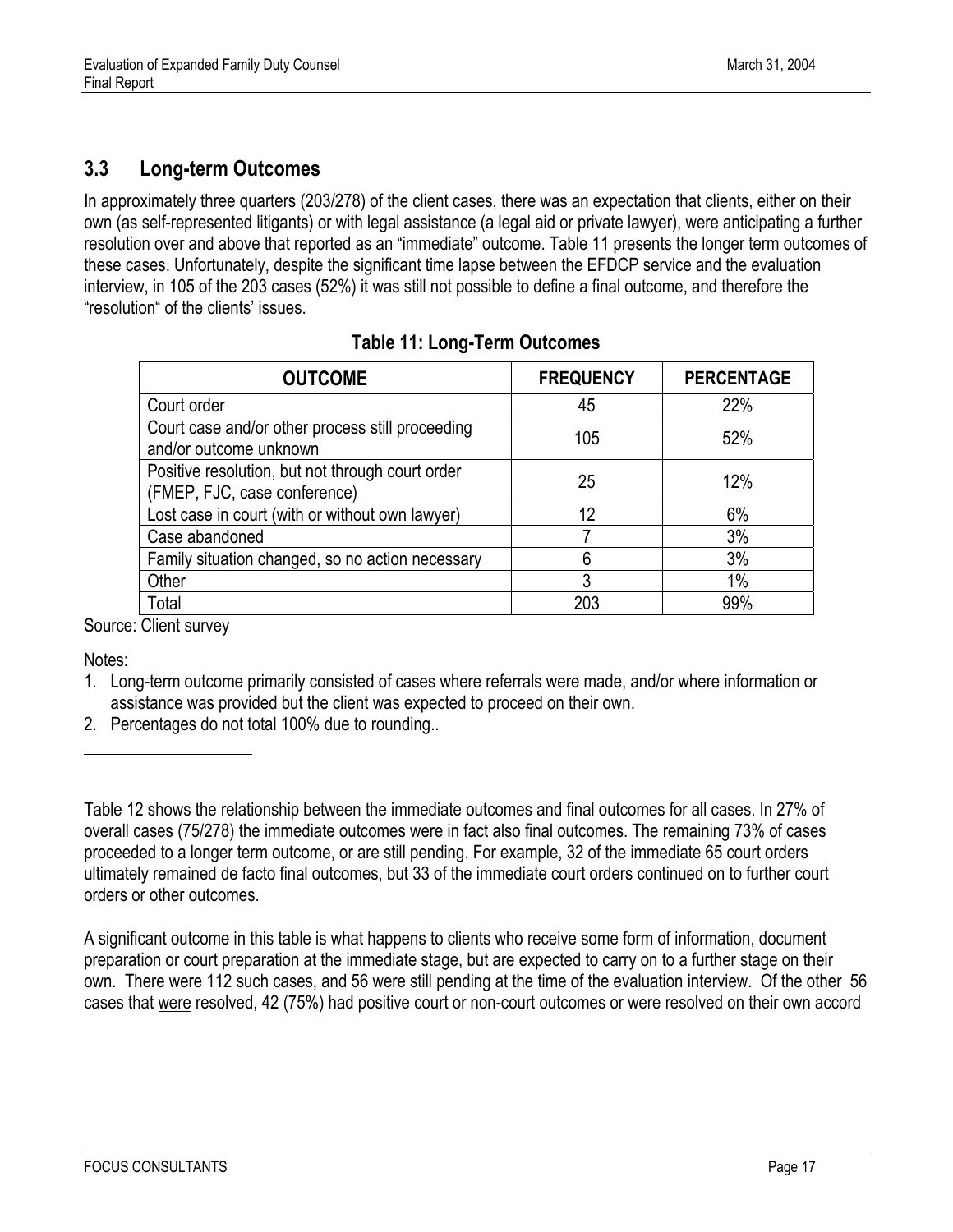because of changed family situations. Only 9 (18%) had outcomes considered negative by the client (7 in court and 2 abandoned for negative reasons). For three cases it was not possible to determine the nature of the outcome. Despite the fact that final results have not been obtained in 50% of the cases, and despite the lack of a control group of clients who received no help, the results thus far suggest that the time-limited information, court preparation and document assistance services offered by EFDCP indeed help self-represented litigants achieve results on their own.

Table 13 presents data on the 173 cases which have achieved a final result either at the immediate or long term stage. These cases represent 62% of the original 278 cases; the remainder (105) are still pending.

Of these cases with a final disposition, 45% (77/173) were settled positively in court (i.e. achieved what the client had hoped for), whereas only 7% (12/173) ended in a negative court outcome. The other primary categories of final result were the receipt of basic information without a need for the client to take further steps (16%, or 28/173, always at the immediate stage), or a positive non-court outcome (frequently a mediated agreement). Of the 16 cases that were abandoned, 10 were seen as essentially positive decisions by the individual (e.g. "decided not to pursue as it could have worsened my situation"), one neutral, and five as negative. Overall, the first five categories in Table 13 can be considered positive outcomes; coupled with the 10 abandoned cases that were also seen as positive outcomes, the overall positive outcome rate for completed cases is 88% (152/173).

It should be emphasized that while these overall outcomes are very positive, part of the success of the EFDCP is that it works closely with and/or builds on the contributions of other organizations and services. Thus not all the credit for successful resolution of the cases can be attributed to the EFDCP. The other significant actors are the FJCs, Parenting After Separation (PAS) workshops, and legal aid provided to clients through LSS (after referral by the EFDCP).

For example, in the latter part of the evaluation survey, 166 clients were asked if they had seen a FJC in the triage process. Of the 144 who replied, 60% (86/144) said they had. A further 41 out of 117 (31%) actually used an FJC to pursue a mediated settlement. Of those, 56% (23/41) stated that the process had helped solve their problem. Similarly, 53% (73/137) of clients had gone to a PAS workshop, and 58% within this group (38/65, NR=8) felt the workshop had helped them to deal with their problem when they subsequently met with the EFDCP.

This type of feedback shows the importance of EFDCP creating strong linkages with services such as the FJC, as they can work together to create optimal leverage for clients who are trying to resolve their problems.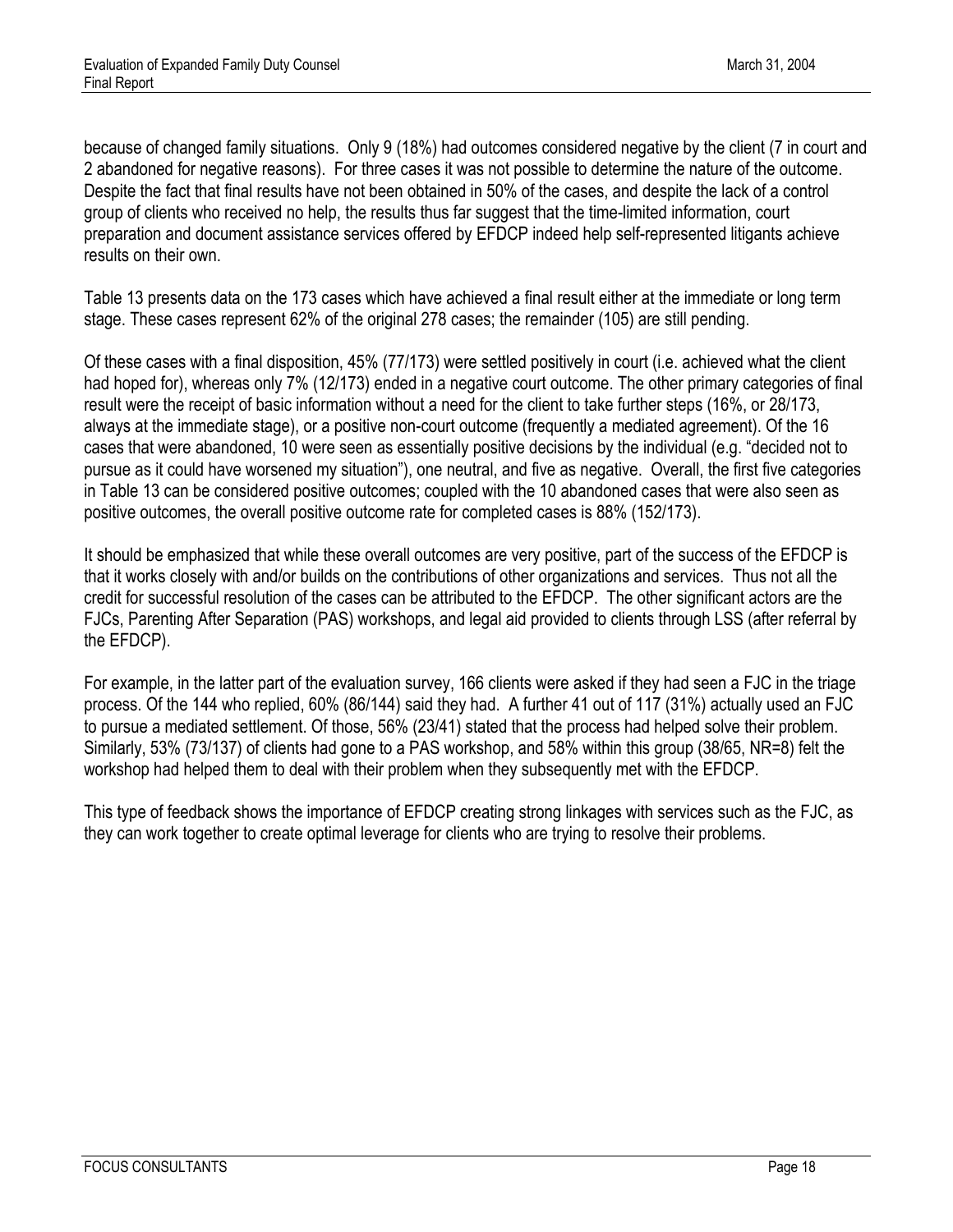<span id="page-26-0"></span>

|                                                               | <b>Immediate Outcomes</b><br><b>Long-term Outcomes</b> |                                                                        |                                                            |                                             |                                         |                                                           |                                |                   |                |                              |
|---------------------------------------------------------------|--------------------------------------------------------|------------------------------------------------------------------------|------------------------------------------------------------|---------------------------------------------|-----------------------------------------|-----------------------------------------------------------|--------------------------------|-------------------|----------------|------------------------------|
| Type of<br><b>Outcome</b>                                     | Frequency<br>of<br>immediate<br>outcomes               | Frequency<br>where<br>immediate<br>outcome is<br>also final<br>outcome | Frequency<br>where there<br>is a longer<br>term<br>outcome | <b>Court order</b><br>(positive<br>outcome) | <b>Positive</b><br>non-court<br>outcome | Family<br>situation<br>changed, no<br>action<br>necessary | Negative in-<br>court outcomes | Case<br>abandoned | Other          | <b>Case still</b><br>pending |
| Court order                                                   | 65                                                     | 32                                                                     | 33                                                         | 15                                          | $\overline{2}$                          | $\mathbf{1}$                                              | $\overline{4}$                 | $\blacksquare$    | $\blacksquare$ | 11                           |
| Information,<br>document<br>preparation, court<br>preparation | 140                                                    | 28                                                                     | 112                                                        | 24                                          | 14                                      | 4                                                         | $\overline{7}$                 | 4                 | 3              | 56                           |
| Referral                                                      | 43                                                     | $5\phantom{.0}$                                                        | 38                                                         | $\overline{4}$                              | 5                                       | $\mathbf{1}$                                              | $\blacksquare$                 | 3                 | $\blacksquare$ | 25                           |
| Court order and<br>referral                                   | 14                                                     | $\blacksquare$                                                         | 14                                                         | $\mathbf 1$                                 | $\overline{2}$                          | $\blacksquare$                                            | $\overline{1}$                 |                   |                | 10                           |
| Other                                                         | $\overline{2}$                                         | $\blacksquare$                                                         | $\overline{2}$                                             | $\mathbf{r}$                                | $\blacksquare$                          | $\sim$                                                    | $\blacksquare$                 | $\blacksquare$    | $\sim$         | $\overline{2}$               |
| Case abandoned                                                | 9                                                      | 9                                                                      | $\Box$                                                     | $\overline{\phantom{a}}$                    | $\blacksquare$                          | $\blacksquare$                                            | $\blacksquare$                 | $\blacksquare$    | $\blacksquare$ |                              |
| Positive non-court<br>agreement                               | 5                                                      | $\overline{1}$                                                         | $\overline{4}$                                             | $\mathbf{1}$                                | $\overline{2}$                          |                                                           |                                |                   |                | $\mathbf{1}$                 |
| Total                                                         | 278                                                    | 75                                                                     | 203                                                        | 45                                          | 25                                      | 6                                                         | 12                             | $\overline{7}$    | 3              | 105                          |
|                                                               |                                                        |                                                                        |                                                            |                                             |                                         |                                                           |                                |                   |                |                              |
| Percentage of<br>total cases<br>$(N=277)$                     | 100%                                                   | 27%                                                                    | 73%                                                        | (16%)                                       | (9%)                                    | (2%)                                                      | (4% )                          | (3%)              | $(1\%)$        | (38%)                        |
| Percent of long-<br>term outcomes<br>$(N=203)$                |                                                        | $\blacksquare$                                                         | 100%                                                       | 22%                                         | 12%                                     | 3%                                                        | 6%                             | 3%                | 1%             | 52%                          |

**Table 12: Relation Between Immediate and Long-term Outcomes** 

Notes: 1. Source: Client Survey

2. Percentages do not total 100% due to rounding.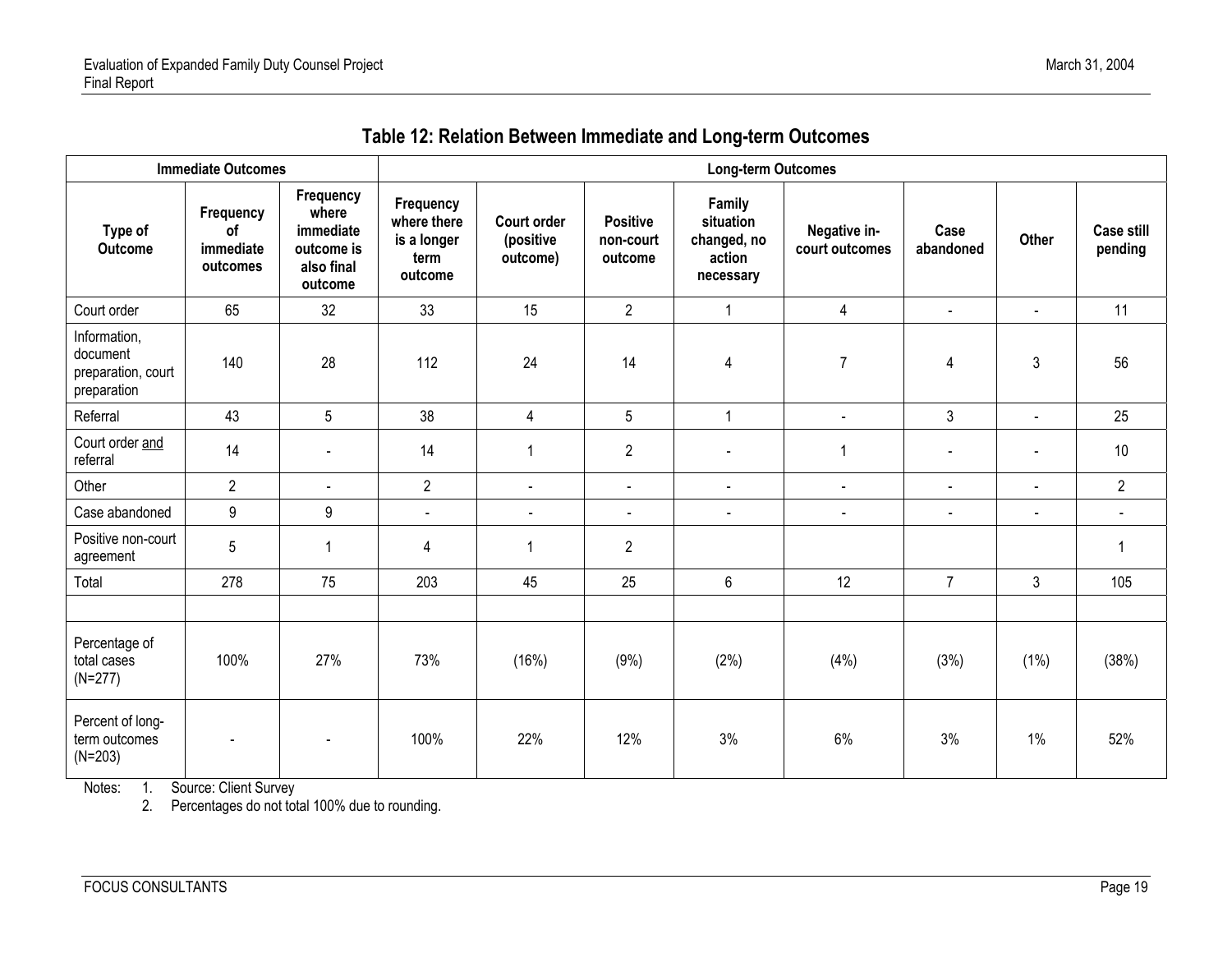<span id="page-27-0"></span>

|                                                     |                                      | STAGE WHERE THIS OUTCOME REACHED | <b>TOTAL CASES WITH FINAL RESULT</b> |                   |  |
|-----------------------------------------------------|--------------------------------------|----------------------------------|--------------------------------------|-------------------|--|
| <b>TYPE OF OUTCOME</b>                              | <b>LONG TERM</b><br><b>IMMEDIATE</b> |                                  | <b>TOTAL</b>                         | <b>PERCENTAGE</b> |  |
| Court Order                                         | 32                                   | 45                               | 77                                   | 45%               |  |
| Information only                                    | 28                                   | --                               | 28                                   | 16%               |  |
| Referral                                            | 5                                    |                                  | 5                                    | 3%                |  |
| Positive non-court outcome                          |                                      | 25                               | 26                                   | 15%               |  |
| Family situation changed,<br>so no action necessary |                                      | 6                                | 6                                    | 3%                |  |
| Case abandoned                                      | 9                                    | $\overline{7}$                   | 16                                   | 9%                |  |
| Negative in-court outcome                           |                                      | 12                               | 12                                   | 7%                |  |
| Other                                               |                                      | 3                                | 3                                    | 2%                |  |
|                                                     | 75                                   | 98                               | 173                                  | 100%              |  |

| Table 13: Outcomes for Cases which have Reached a Final Result |  |
|----------------------------------------------------------------|--|
|----------------------------------------------------------------|--|

Source: Client Survey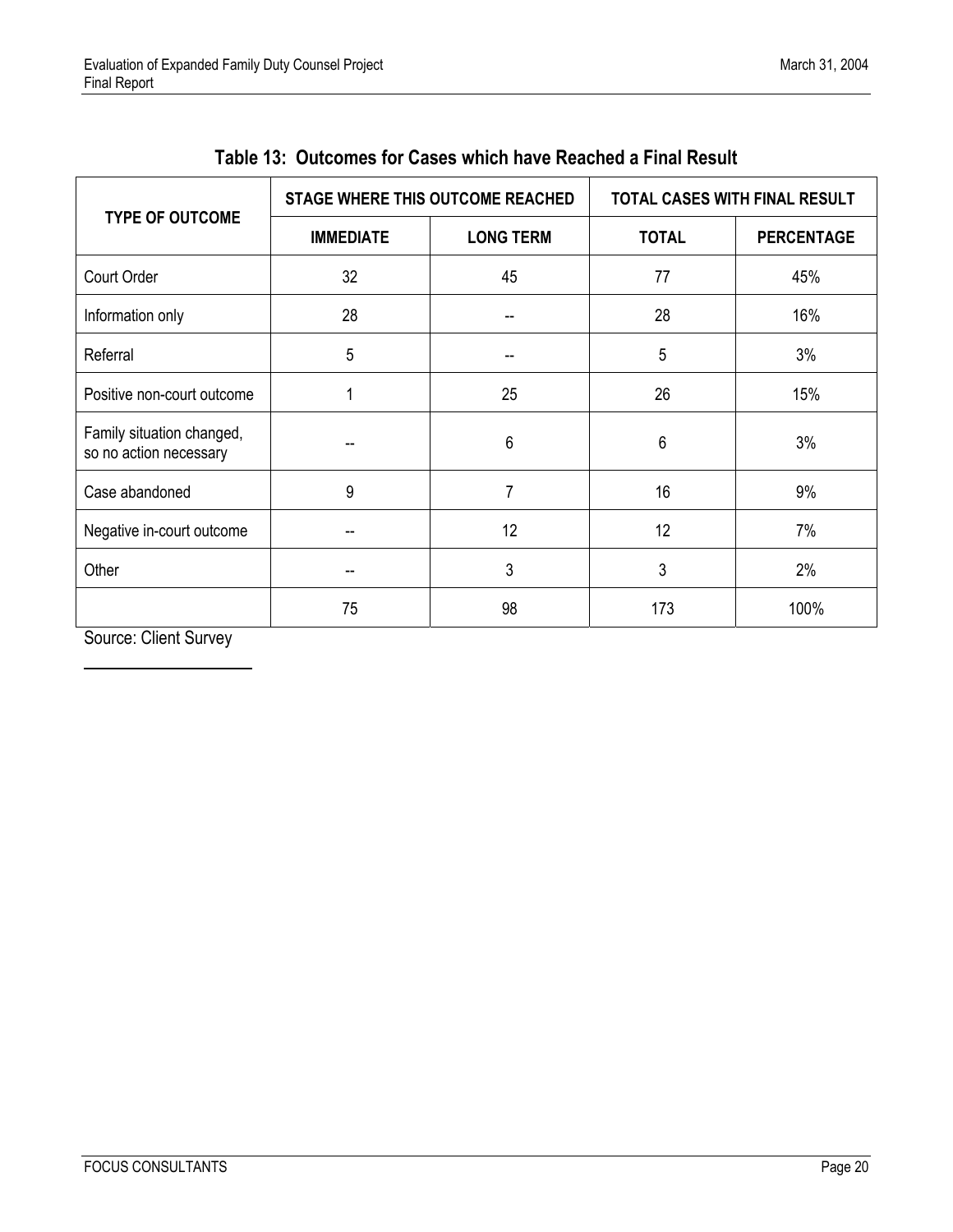### **4.0 Client Feedback**

<span id="page-28-2"></span><span id="page-28-0"></span>This section reports client feedback on a number of dimensions of the service provided by EFDCP counsel, clients' use of PLEI support resources, and their follow-through on referrals.

#### <span id="page-28-1"></span>**4.1 Client Expectations**

Clients are given a sheet which describes the extent and conditions of services that can be provided to them, the main elements of which are summarized in Section 2.3 of this report. Counsel practice was to explain the sheet with clients and to address any questions. In the evaluation interview, clients were asked whether the sheet adequately explained the type of help they could expect to receive. As shown in Table 14 the vast majority (85%) stated that it did. Those respondents who felt the sheet and explanation were inadequate expressed difficulty either because of their own language capacity, their agitated state because of their family circumstance and/or need to appear in court, the fact that they were rushed but needed more information, or the feeling that the legal terminology and complexity of the case was confusing.

| <b>WHETHER EXPLANATION WAS ADEQUATE</b> | <b>FREQUENCY</b> | <b>PERCENTAGES</b> |
|-----------------------------------------|------------------|--------------------|
| Yes, completely                         | 245              | 89%                |
| Only partially                          | 17               | 6%                 |
| No, not at all                          |                  | 3%                 |
| Can't remember                          | 6                | 2%                 |
| Гоtal                                   | 275              | 100%               |

#### **Table 14: Whether Information Sheet Adequately Explained Help Client Could Expect to Receive**

Source: Client survey

Note: There were 3 non-responses to this question.

Table 15 explains how the services described on the sheet fit with client expectations of service. Over half of the respondents said the service was the same as what they hoped for, a fifth felt it was less, and a quarter felt it exceeded expectations. Of the 56 individuals who felt the service was less than what they expected, 49 explained why. The main reasons were that they wanted more detailed, relevant or concrete information than the project provided (sometimes expressed as "wanting more time with the lawyer"), or they wanted full representation in court, rather than just assistance or information. Overall, however, the majority of clients either were comfortable with, or successfully adjusted their expectation to, the services that were being provided.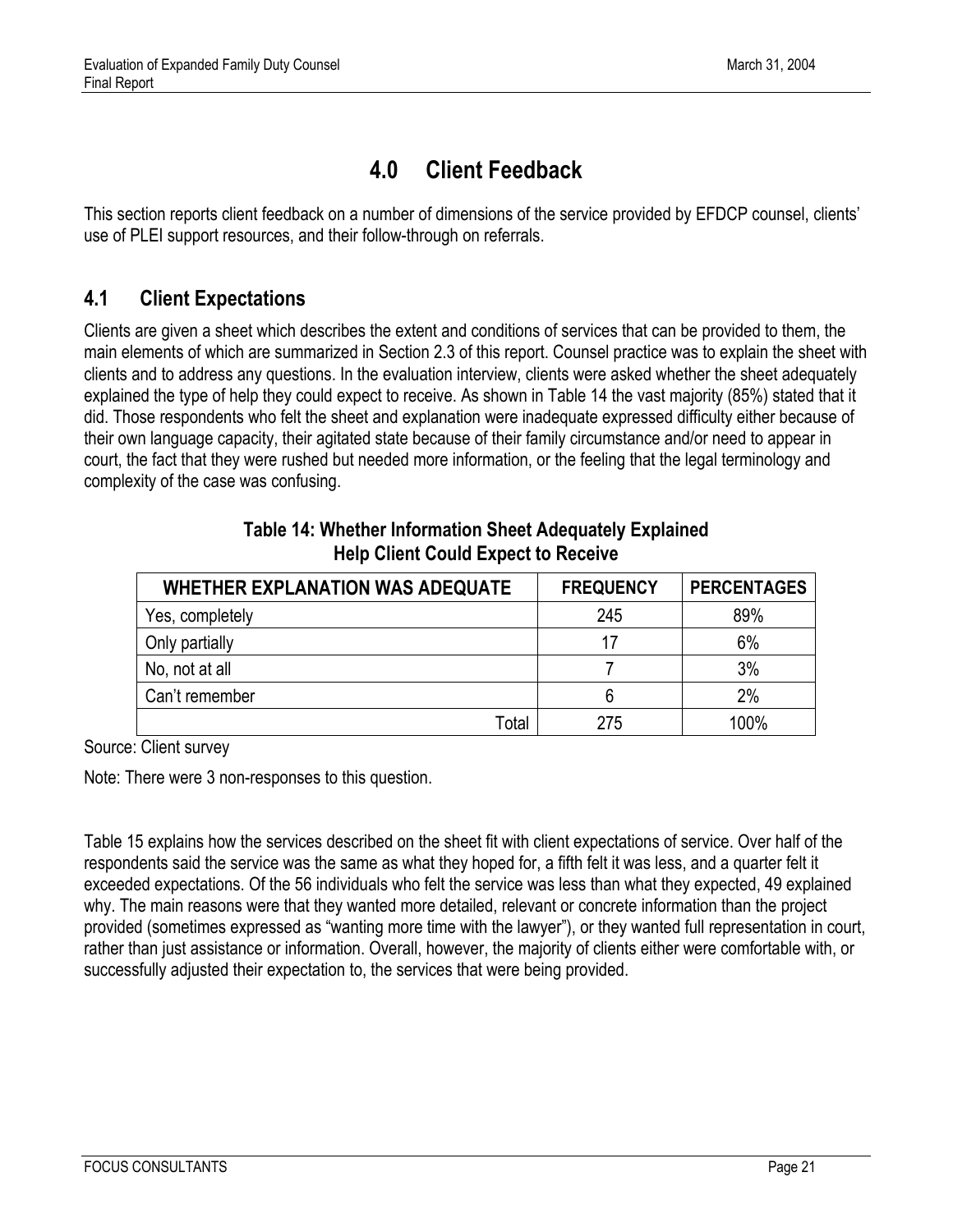<span id="page-29-1"></span>

| <b>RESPONSE</b>                                            | <b>FREQUENCY</b> | <b>PERCENTAGE</b> |
|------------------------------------------------------------|------------------|-------------------|
| Less than had hoped for                                    | 56               | 21%               |
| - because wanted representation                            | (17)             |                   |
| - because wanted more extensive or relevant information    | (23)             |                   |
| - because wanted Supreme Court order                       | (5)              |                   |
| - because wanted mediation or more help at case conference | 2)               |                   |
| - other                                                    | (2)              |                   |
| - no answer                                                |                  |                   |
| About the same as hoped for                                | 140              | 53%               |
| More than what had hoped for                               | 67               | 25%               |
| Total                                                      | 263              | 99%               |

| Table 15: Whether Services Described on Information Sheet were |
|----------------------------------------------------------------|
| More, Less or the Same as Those Clients Hoped For.             |

Source: Client survey

Notes:

 $\overline{\phantom{a}}$ 

- 1. Fifteen persons did not respond to this question.
- 2. Percentages do not total 100% due to rounding.

#### <span id="page-29-0"></span>**4.2 Client Assessments of Services**

Table 16 provides a summary of average ratings by clients of various aspects of the service provided by the EFDCP. Ratings were on a 7-point scale, with 1 being low and 7 being high, as explained for each item.

The first three items related to the clarity and extent of assistance the project counsel gave to the client. These average ratings are very positive, and reflect that the lawyers are perceived to be making an effort to communicate and assist in a way that is helpful to the client.

The highest rating is for the speed with which appointments were made, and clearly shows that the project is seen as responsive to clients' time needs.

Items 5 – 8 are client assessments related to project effectiveness. While the average ratings are still positive (since 1 is the lowest rating and 7 is the highest, the mid-point is "4"), they are lower than the first four. In fact, 21 – 23% of respondents assessed the service's effectiveness negatively (a rating of 1-3) in terms of the items rated. It was clear in the evaluation interviews that events subsequent to the provision of service may have negatively impacted – or simply confused – the client's assessment of the project's effectiveness at resolving their issues (see also the description of this issue in Section 3.1). On the other hand, the average client rating of their overall satisfaction with the service was very positive, because it did not involve as much consideration of subsequent events.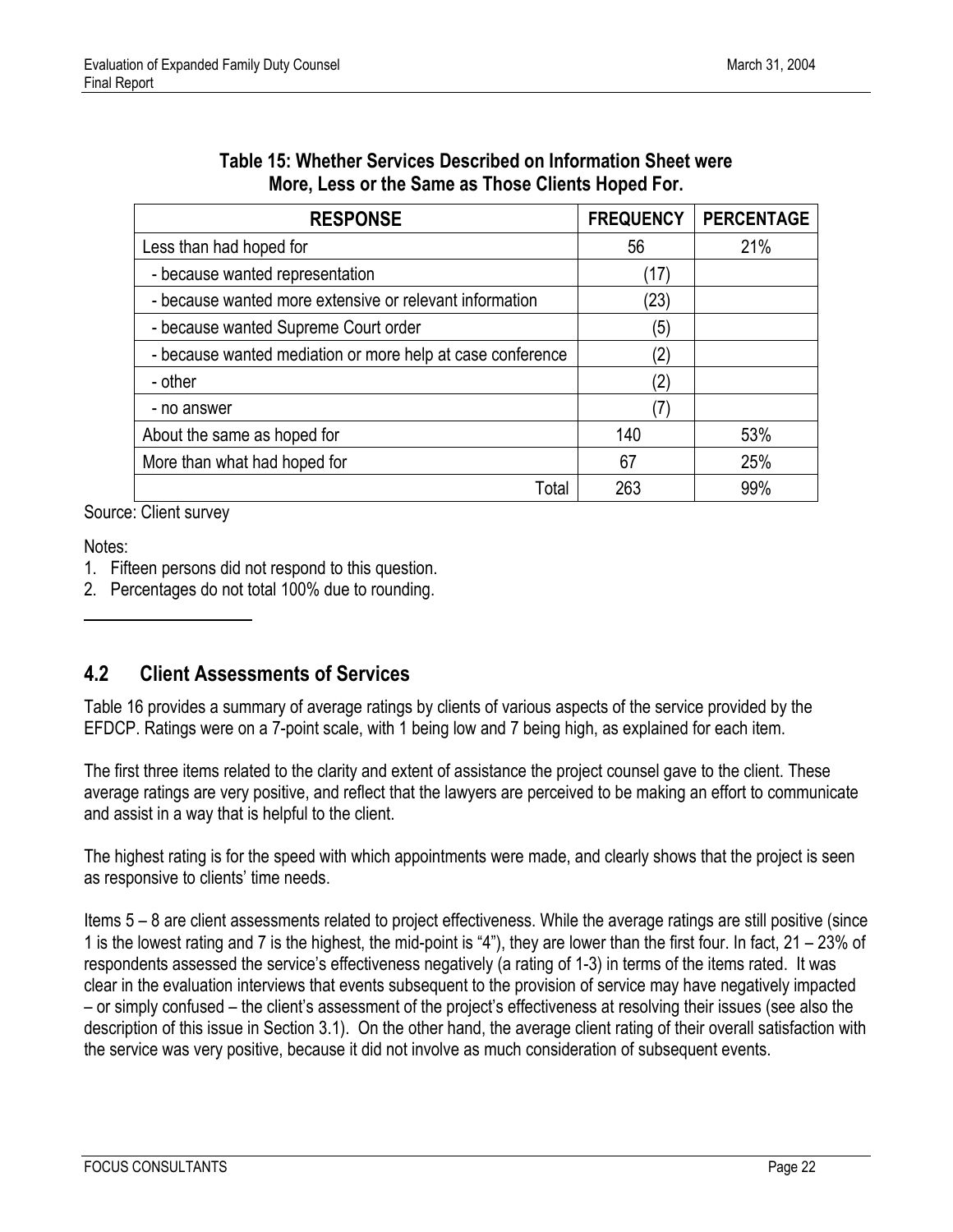| <b>Table 16: Client Ratings of Service and Satisfaction</b> |  |
|-------------------------------------------------------------|--|
|-------------------------------------------------------------|--|

<span id="page-30-0"></span>

|    | <b>ITEM RATED, AND RATING DIMENSIONS</b>                                                                                                                                              | <b>NUMBER OF</b><br><b>RESPONDENTS</b> |          | <b>NUMBER &amp; PERCENTAGE WHOSE</b><br><b>RATING WAS:</b> |           | <b>AVERAGE</b> |
|----|---------------------------------------------------------------------------------------------------------------------------------------------------------------------------------------|----------------------------------------|----------|------------------------------------------------------------|-----------|----------------|
|    | <b>ON 7-POINT SCALE</b>                                                                                                                                                               | $(N=278)$                              | $1 - 3$  | 4                                                          | $5 - 7$   | <b>RATING</b>  |
| 1. | How clearly the lawyer explained to client the<br>legal issues that applied to their case.<br>1=not clearly at all; 7=very clearly                                                    | 265                                    | 23 (9%)  | 18 (7%)                                                    | 224 (85)  | 5.8            |
| 2. | How much help the client received from the<br>lawyer in guiding them to fill out forms or<br>documents<br>1=no help at all; 7=a lot of help                                           | 135                                    | 11(8%)   | 7(5%)                                                      | 117 (87%) | 6.0            |
| 3. | How clearly the lawyer explained to client the<br>next steps that were needed in his/her case.<br>1=not clearly at all; 7=very clearly                                                | 243                                    | 16 (7%)  | 16 (7%)                                                    | 211 (87%) | 6.1            |
| 4. | How satisfied client was with speed with which<br>he/she was able to make an appointment to see<br>the lawyer (in advice cases only).<br>1=very dissatisfied; 7=very satisfied        | 204                                    | 9(4%)    | 8(4%)                                                      | 187 (92%) | 6.5            |
| 5. | Client's assessment of project's effectiveness in<br>helping him/her achieve a resolution to his/her<br>issues.<br>1=not effective at all; 7=very effective                           | 238                                    | 54 (23%) | 12 (5%)                                                    | 172 (72%) | 5.2            |
| 6. | Client's assessment of project's effectiveness in<br>helping him/her achieve a resolution faster than<br>had he/she not used the service.<br>1=not effective at all; 7=very effective | 237                                    | 54 (23%) | 11(5%)                                                     | 172 (73%) | 5.2            |
| 7. | Client's assessment of project's effectiveness in<br>helping client feel more confident in dealing with<br>issue in his/her case.<br>1=not effective at all; 7=very effective         | 260                                    | 60 (23%) | 12(5%)                                                     | 188 (72%) | 5.2            |
| 8. | Client's assessment of project's effectiveness in<br>helping him/her feel more prepared.<br>1=not effective at all; 7=very effective                                                  | 261                                    | 55 (21%) | 16 (6%)                                                    | 190 (73%) | 5.3            |
| 9. | Overall client satisfaction with the service.<br>1=very dissatisfied; 7=very satisfied                                                                                                | 278                                    | 25 (9%)  | 25 (9%)                                                    | 228 (82%) | 5.8            |

Source: Client survey

Note: There were fewer respondents for items 2 and 4 because the question was frequently not applicable to client's case (i.e. no documents or appointments were required).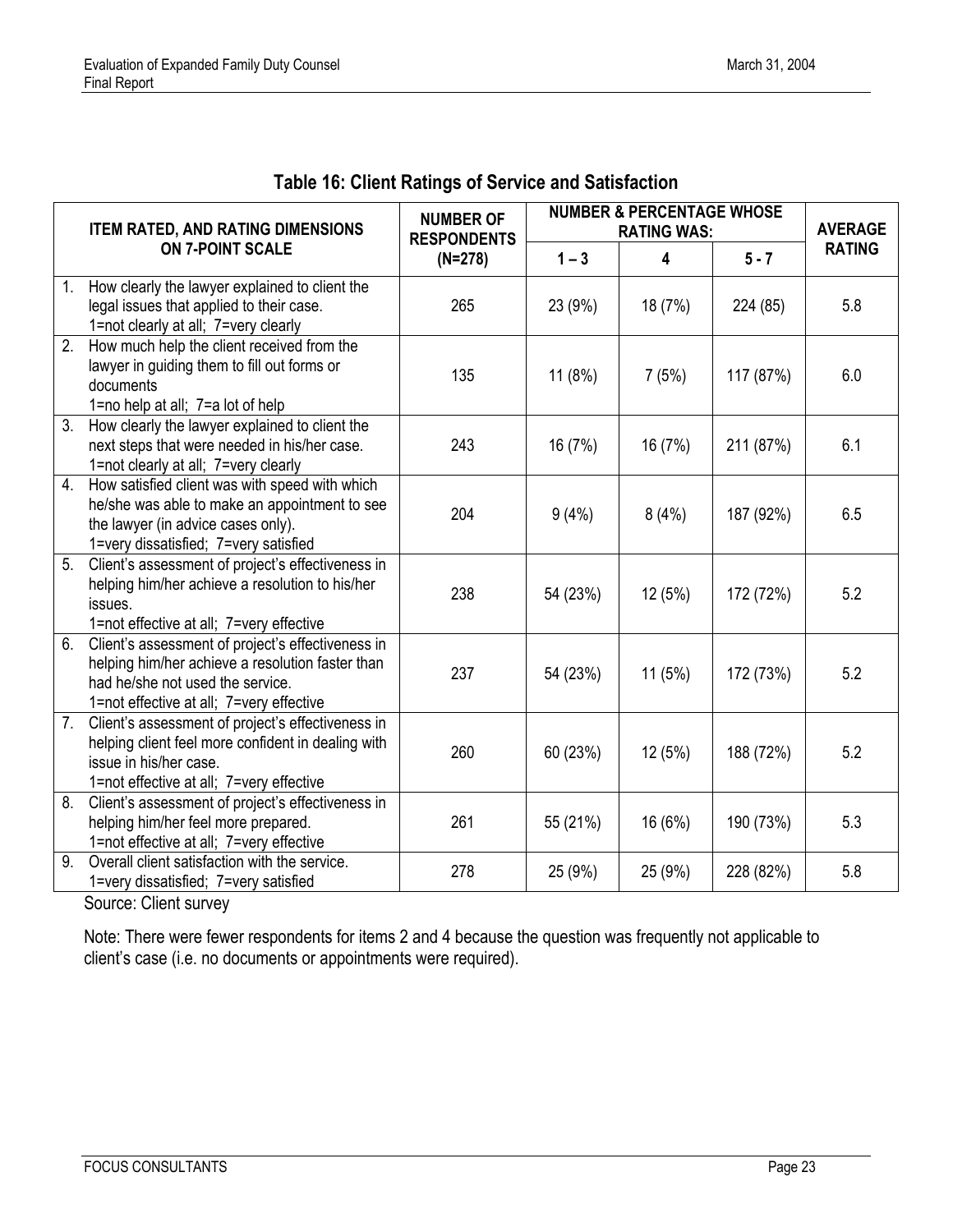#### <span id="page-31-0"></span>**4.2.1 Qualitative comments related to client service ratings**

Below are summaries of the main thrust of client qualitative comments attached to the first four items rated. In all cases there were considerably fewer comments than there were ratings, and in some cases clients who gave positive ratings made critical comments.

• *Clarity of explanation of legal issues. (N=119)* 

-- Approximately three-quarters of the positive comments (46/61) were general in nature (e.g. "very impressed with the lawyer I got", "knew what he was talking about", "gave the right information for the process I needed", "great job given that the legal issues were grey"). Approximately one-sixth of the positive comments were that the matter was simple and therefore fairly clear in any event.

-- The primary negative or neutral (N=43) comments were that the client felt too rushed and therefore could not digest the information (11), that the matter was simply too complex (14), that the client had language difficulties (6), or that the information provided was not specific enough.

• *Help with filling out forms or documents. (N=52)* 

-- There were few qualitative comments made for this item. The majority (41/52) were positive. There were eleven critical comments, three stating that the time frame or circumstances were too rushed to do an adequate job with documents, six feeling they were given misinformation (re time deadlines, addresses or need for extra copies), and two wanting assistance beyond a rough draft stage.

• *Clarity of explanation about next steps for client to take. (N=77)*  -- A majority of comments were either positive (e.g. "very clear", "great help", "told exactly where to go and made an appointment", "clarified our rights") or simply restated what the lawyer had told the client to do ("said go back to the agreement", "was told it was futile to do any more", "gave referral to Legal Aid"). -- Twenty-two clients had critical comments. Seven felt there was insufficient detail in the counsel's instructions, six had unspecific negative comments (e.g. "not very clear", "very disappointed/didn't explain clearly"), three felt too rushed, two felt that the promised follow-through by counsel did not happen, and four said they received conflicting information when they subsequently went to the next service provider (FMEP; registry).

-- Note further discussion in Section 4.3 below of the "Next Steps" sheet which project counsel give to clients.

• *Speed with which appointments were made.* 

-- Of the 46 clients who made comments, a large majority were highly positive about the immediacy with which they were able to make an appointment. Only eight persons felt their wait was fairly long, and thee additional respondents said their second visit required a longer wait than the first.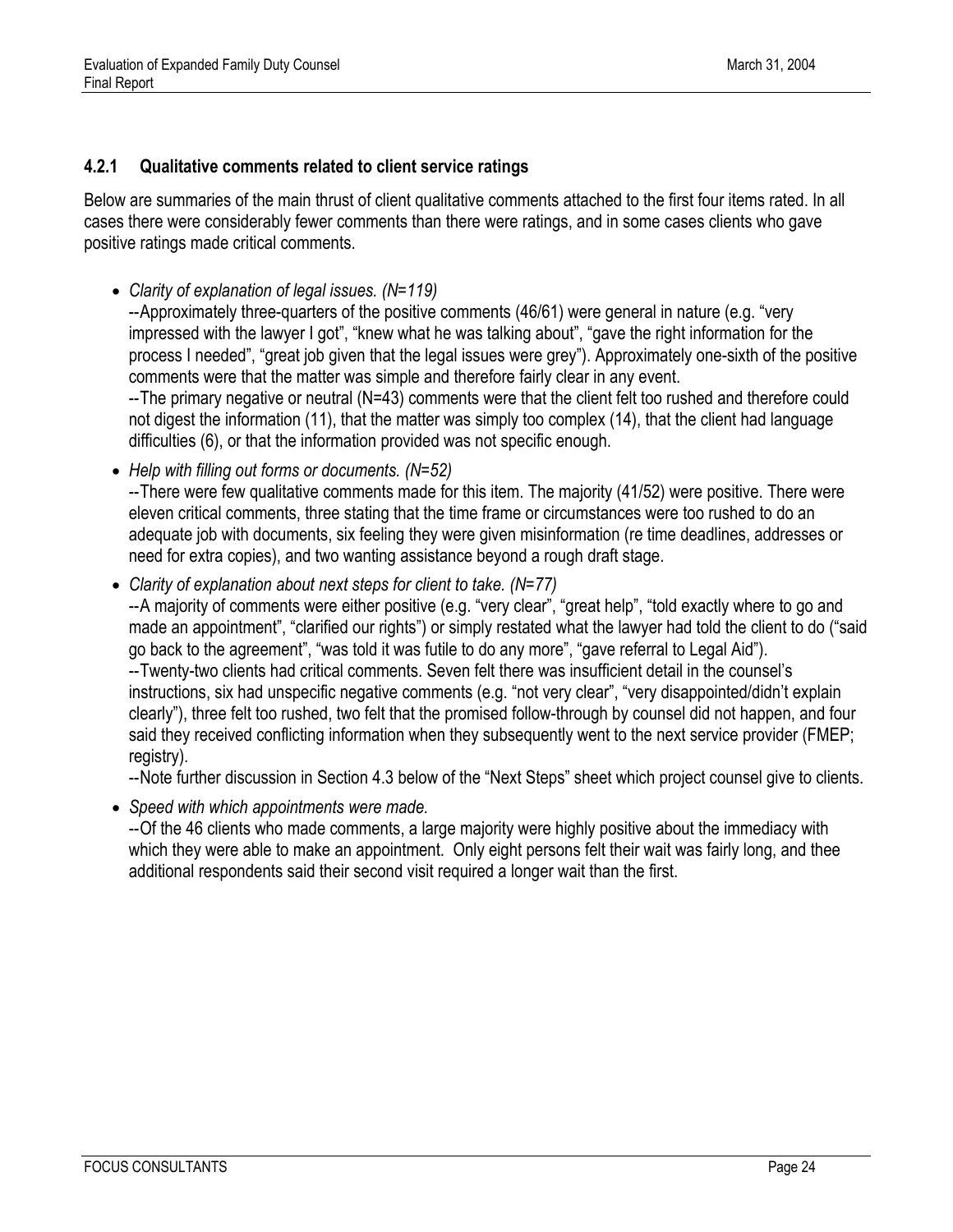#### <span id="page-32-0"></span>**4.3 Use of Resources**

This section describes client assessment of various resources that EFDCP either provides or connects with (through referrals) to enhance the client's ability to achieve a resolution of their problem.

#### <span id="page-32-1"></span>**4.3.1 Use of "Next Steps" sheet**

At the end of each meeting with a client, counsel are required to complete a "Next Steps" sheet that first outlines the advice given in the client's case and, secondly, the "next steps" he/she needs to take. One copy is given to the client, and another kept on the client's file to provide for case continuity.

The evaluator clarified with the project director that these sheets would be evaluated not just as a record for the file, but as a specific aid to a client who could use it either to prepare for a subsequent visit (e.g. obtaining or filling in documents), to self-litigate, or to pursue his/her matter by some other means (e.g. mediation).

A review by the researcher of "next steps" sheets for individuals who were part of the client survey showed that:

- The first part of the sheet (advice given) was usually minimal, consisting of a single sentence, often with abbreviations or legal terminology that would be difficult for a lay person to understand. It appears that the lawyers used this part of the sheet as "lawyer shorthand" to communicate to any subsequent lawyer involved.
- The second part ("next steps") was generally more explicit and directed towards the client. For the most part, considering the complexity of the processes involved, the lawyers managed to explain the necessary steps concisely and simply. Instructions were usually in the imperative voice, which is easy to follow.
- Although dates of next court appearances or case conferences were usually specified when known, contact names or locations were seldom specified.
- Handwriting of some lawyers was very difficult to read. One lawyer, recognizing this fact, typed out the "advice given" sheets. (This is not feasible for duty counsel).
- Advice given sheets of one lawyer achieved a more personal quality of communication and support through diverse elements such as the use of blue ink, numbered instructions, comprehensive yet not overwhelming instructions, and a "road map" orientation. The latter involved explanations of how to get from A to B, then might advise the client to return for a follow-up and instructions for getting from point B to C, etc. This conveyed a sense of teamwork between the lawyer as advisor and the client as selflitigator.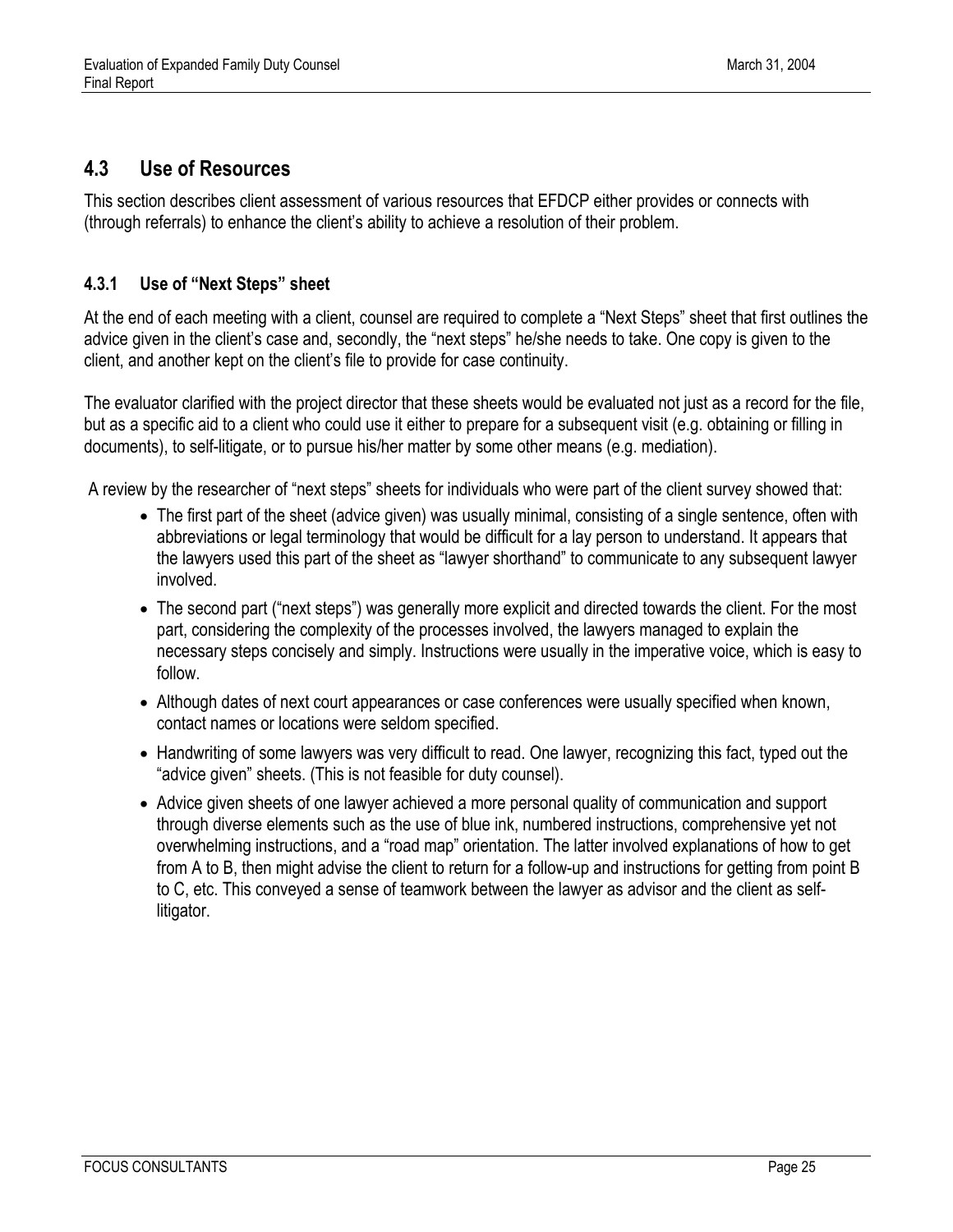<span id="page-33-0"></span>Tables 17 – 19 present data on client perception and use of these sheets. The main observations that can be made are:

- Almost half of the clients said that they were given the sheet, but approximately a quarter of all respondents could not remember one way or the other. It is likely that in many cases because of the pressured time demands of court, duty counsel used the sheet less than advice counsel. The percentage of clients who stated that they had received the sheet increased by approximately 40% after the interim report, suggesting a consolidation of this practice.
- 80% of clients who received a sheet felt it was useful, and another 9% felt it was not necessary. Only 16% of those who received a sheet either wanted more detailed instruction or more substantial assistance with their case. For these clients an advice sheet in and of itself was not a sufficient resource to help them carry on by themselves.
- 80% of clients who received a sheet followed the instructions on it. Of the 17 clients who gave reasons for not (or only partially) following through, 6 cited circumstances that caused them to change their minds (kids didn't want the client to continue, client chose to mediate, or client reconciled with his wife), four felt the advice was incorrect or inappropriate, three felt the timing was wrong, two were confused, and two couldn't proceed to Supreme Court on their own.

| <b>CLIENT RESPONSE</b> | <b>FREQUENCY</b> | <b>PERCENTAGES</b> |
|------------------------|------------------|--------------------|
| No                     | 69               | 26%                |
| Yes                    | 130              | 49%                |
| Can't remember         | 67               | 25%                |
| Total                  | 266              | $100\%$            |

#### **Table 17: Whether EFDCP Counsel Gave Client a Completed "Next Steps" Sheet**

<span id="page-33-1"></span>Source: Client survey

Note: Twelve clients did not respond to this question.

|  | Table 18: Whether Instructions were Useful to Client as a Reminder of What to Do |
|--|----------------------------------------------------------------------------------|
|--|----------------------------------------------------------------------------------|

| <b>CLIENT RESPONSE</b>                                                          | <b>FREQUENCY</b> | <b>PERCENTAGES</b> |
|---------------------------------------------------------------------------------|------------------|--------------------|
| Were not really necessary, client knew what to do.                              | 11               | 9%                 |
| Were useful.                                                                    | 100              | 80%                |
| Were necessary, but instructions were not clear enough.                         | 11               | 9%                 |
| Needed representation or more substantial assistance,<br>not just instructions. | 3                | 2%                 |
| Total                                                                           | 125              | 100%               |

Source: Client survey.

Note: Five clients did not respond to this question.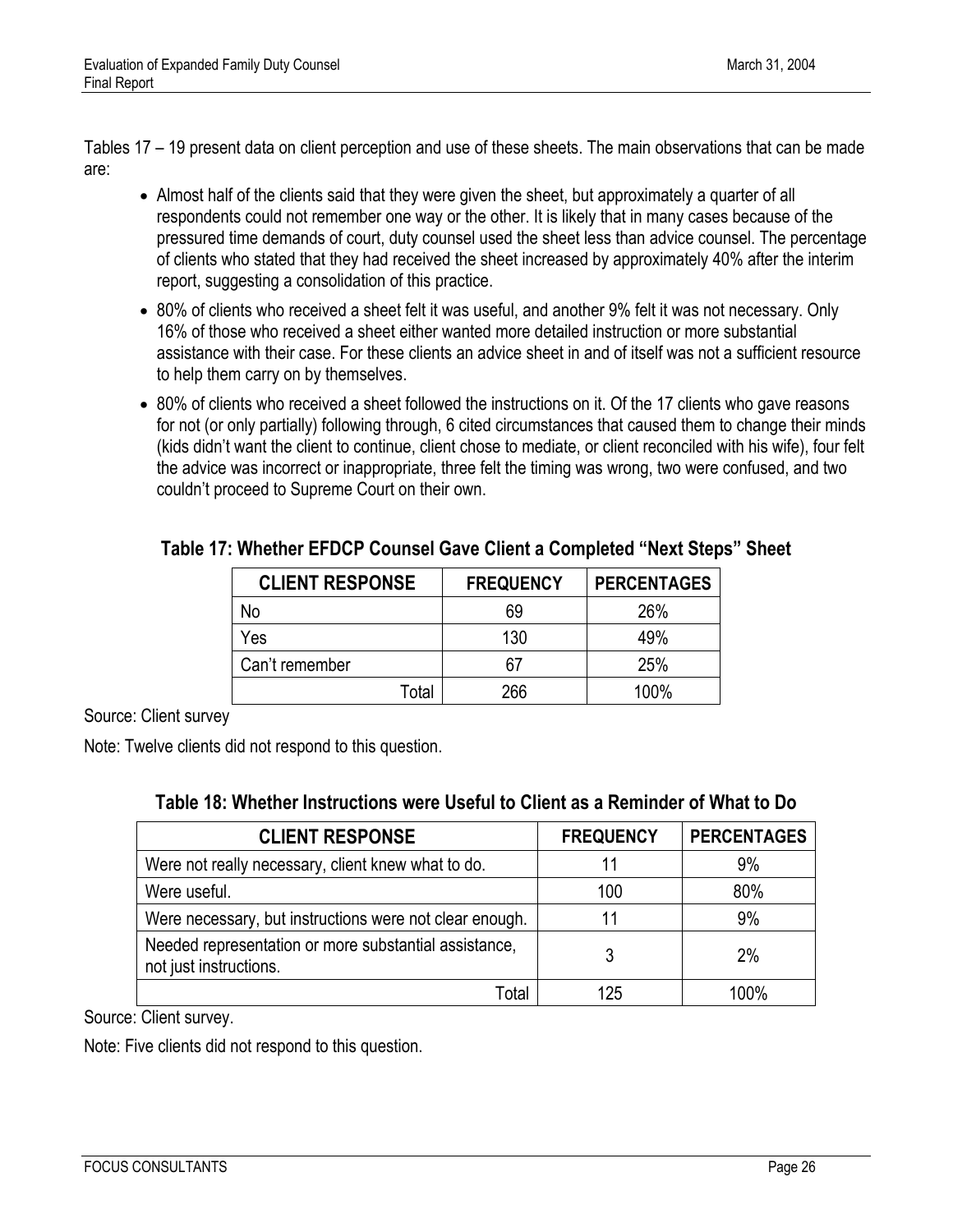| <b>CLIENT RESPONSE</b> | <b>FREQUENCY</b> | <b>PERCENTAGES</b> |
|------------------------|------------------|--------------------|
| No                     | 15               | 13%                |
| Only partially         |                  | 7%                 |
| Yes                    | 94               | 80%                |
| Total                  | 117              | 100%               |

<span id="page-34-1"></span>

| Table 19: Whether Client Followed Instructions on "Next Steps" Sheet |  |  |  |  |
|----------------------------------------------------------------------|--|--|--|--|
|----------------------------------------------------------------------|--|--|--|--|

Source: Client survey

<span id="page-34-0"></span>Notes: Thirteen clients did not respond to this question.

#### **4.3.2 Use of printed PLEI materials**

Tables 20 - 22 present information on client access to and use of printed materials. Slightly under half of the clients (126/268) supplemented their visit to duty or advice counsel with use of printed materials. The primary way of obtaining information was either from a self-serve rack at the reception area or directly from counsel. "Parents' Rights, Kids' Rights" was used by over half of the 126 clients who got materials, while an additional 28% of clients obtained "If Your Marriage Breaks Up".

<span id="page-34-2"></span>Of those who obtained materials, the vast majority (110/123 or 89%) claim to have read them. Of these, a large majority (97/110, or 88%) felt that the materials helped them understand legal issues in their case. Of this group, the vast majority (75/81, or 93%, NR=16) felt that the materials helped them to identify what steps to take next. While only 8 clients said they felt the materials were either too general for their purpose, or too complicated to understand, persons with significant barriers might choose not to take printed materials in the first place.

Nonetheless, these results indicate that slightly under half of EFDCP clients use materials to help in their roles as self-litigants, and a significant proportion of those who access the materials find them useful in furthering their knowledge and taking subsequent steps.

| <b>RESPONSE</b> | <b>FREQUENCY</b> | <b>PERCENTAGES</b> |
|-----------------|------------------|--------------------|
| No              | 113              | 42%                |
| Yes             | 126              | 47%                |
| Can't remember  | 29               | 11%                |
|                 | 268              | 100%               |

#### **Table 20: Whether Client Picked Up or Was Given Printed PLEI Materials**

Source: Client survey Note: Ten clients did not respond to this question.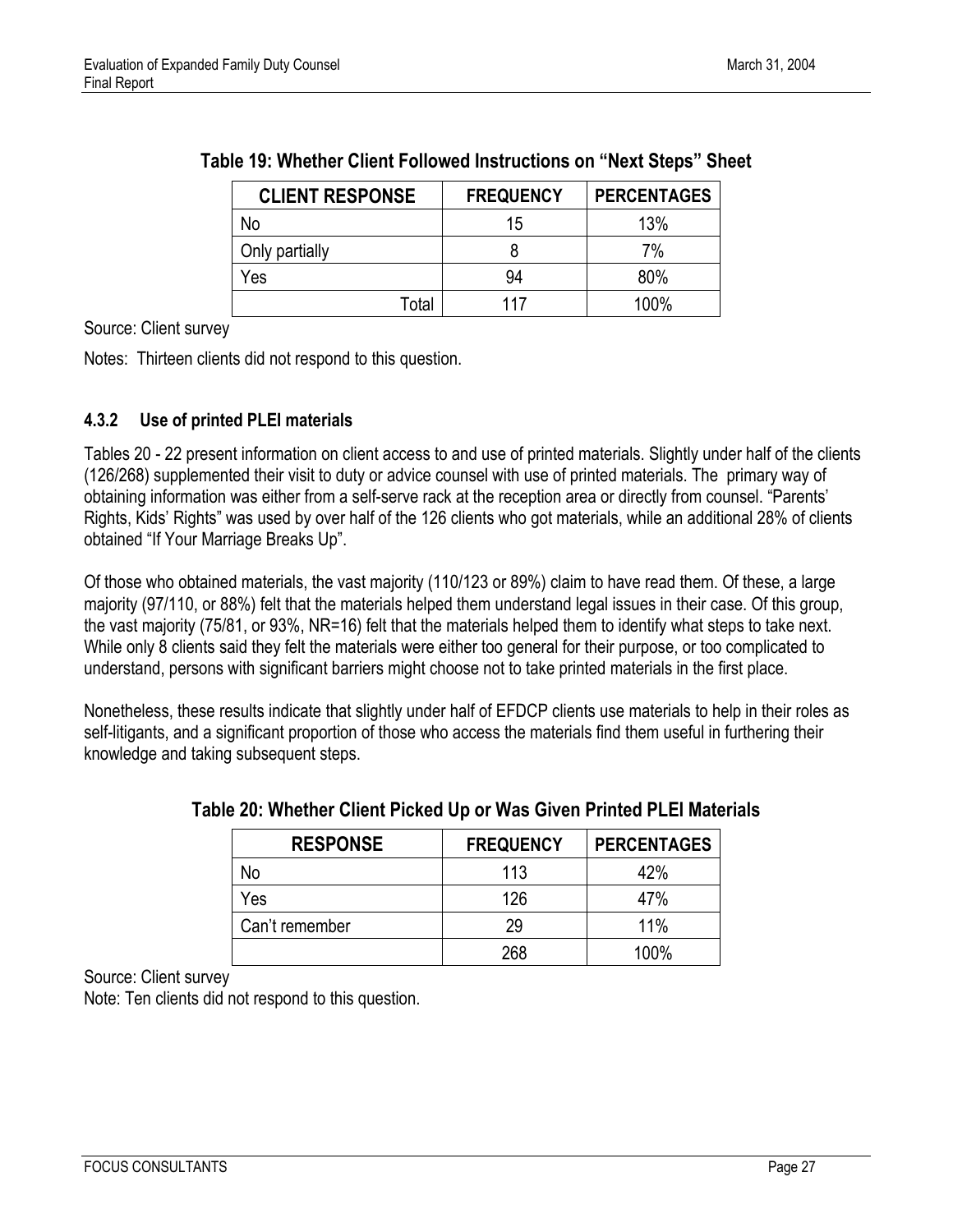<span id="page-35-1"></span>

| <b>RESPONSE</b><br>(More than 1 response possible) | <b>NUMBER OF CLIENTS</b><br><b>WHO USED THIS SOURCE</b> | <b>PERCENTAGE OF TOTAL (N=45)</b><br><b>WHO USED THIS SOURCE</b> |
|----------------------------------------------------|---------------------------------------------------------|------------------------------------------------------------------|
| From self-serve rack                               | 76                                                      | 60%                                                              |
| <b>Family Justice Counselor</b>                    |                                                         | 6%                                                               |
| Intake Assistant                                   |                                                         | 6%                                                               |
| EFDCP counsel                                      | 51                                                      | 40%                                                              |

#### **Table 21: Source of Printed PLEI Materials Obtained by Client**

Source: Client Survey

Note: Many duty counsel clients would not have seen a Family Justice Counsellor (FJC) or may not remember in the context of visiting the EFDCP that they had also received materials from a FJC.

| <b>RESPONSE</b><br>(More than 1 response possible) | <b>NUMBER OF CLIENTS</b><br><b>WHO GOT THIS TITLE</b> | PERCENTAGE OF TOTAL (N=126)<br><b>WHO GOT THIS TITLE</b> |
|----------------------------------------------------|-------------------------------------------------------|----------------------------------------------------------|
| Parents' Rights, Kids' Rights                      | 71                                                    | 56%                                                      |
| If Your Marriage Breaks Up                         | 35                                                    | 28%                                                      |
| Living Common Law                                  | ŋ                                                     | 2%                                                       |
| Speaking of Abuse                                  |                                                       | 6%                                                       |
| <b>Others</b>                                      | 59                                                    | 47%                                                      |

#### **Table 22: Titles of PLEI Materials Obtained by Client**

Source: Client survey

<span id="page-35-0"></span>Note: Main subject matters under "Others" in descending order of frequency were child support guidelines (13), custody and access issues (9), parenting after separation (8), the court system (8), family maintenance (7).

#### **4.3.3 Use of computer kiosk**

Clients' response to the computer kiosk as a resource was dramatically different from their response to printed materials as a resource. Only 17 of 268 clients (6%) said they used the computer kiosk. Another 22 clients (8%) said they accessed family law information using their own computer at home.

Although based on a small number of respondents, Table 23 shows that for those who used the computer, the two primary purposes were to find information on specific legal issues, and to learn about procedures to be taken.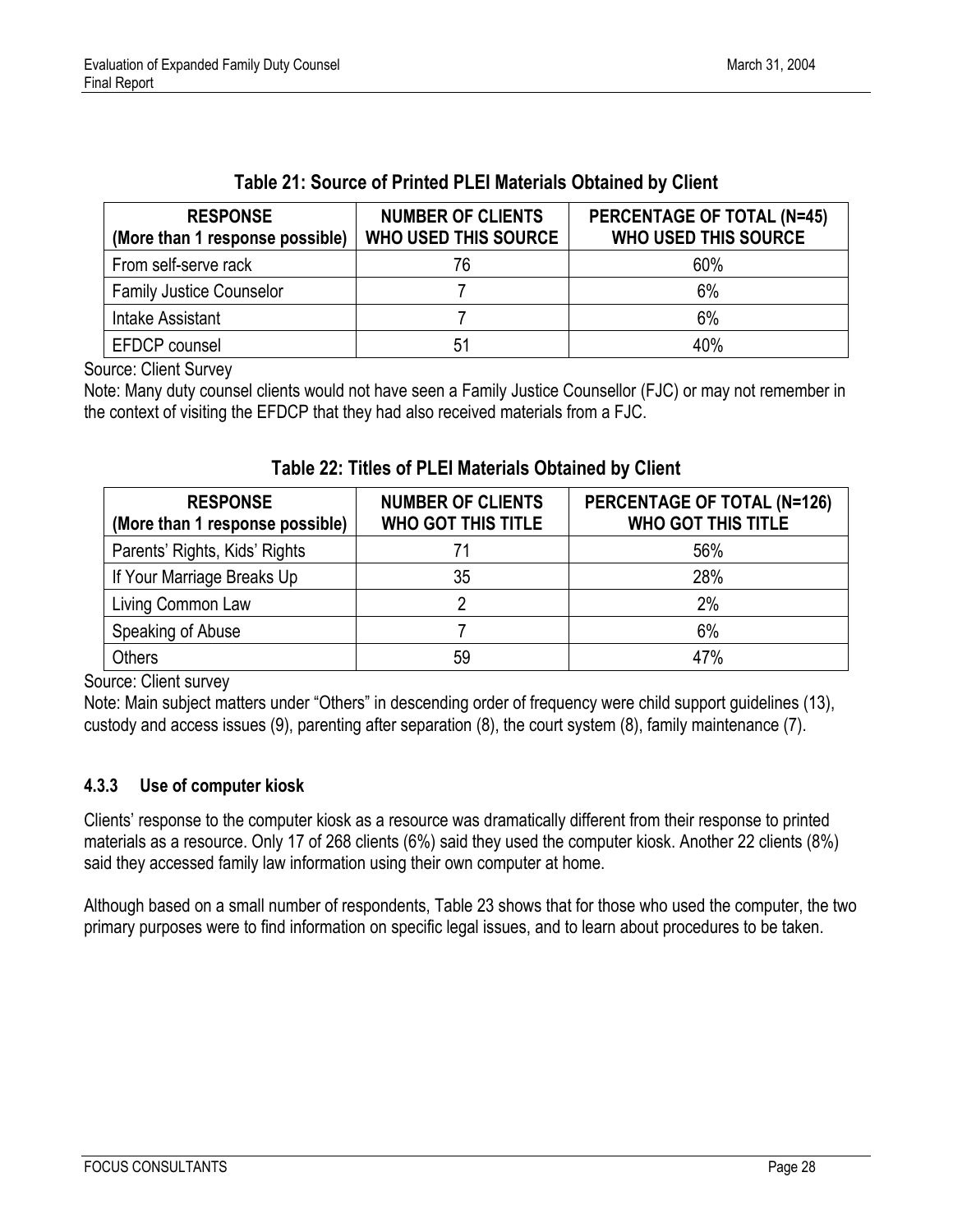<span id="page-36-1"></span>

| <b>PURPOSE IN USING</b><br><b>COMPUTER</b>                                                   | <b>FREQUENCY</b> | PERCENTAGE OF USERS WHO<br><b>HAD THIS PURPOSE (n=31)</b> |
|----------------------------------------------------------------------------------------------|------------------|-----------------------------------------------------------|
| Trying to find information about<br>specific legal issues or problems<br>(rights, case law). | 21               | 68%                                                       |
| Looking for specific documents or<br>forms.                                                  | 5                | 16%                                                       |
| Learn steps or procedures to be<br>taken.                                                    | 13               | 42%                                                       |

| Table 23: Client Purpose in Accessing Computers |  |  |  |
|-------------------------------------------------|--|--|--|
|-------------------------------------------------|--|--|--|

Notes:

l

- 1. Source: Client Survey
- 2. 8 persons who said they used computers did not answer this question.

<span id="page-36-0"></span>Furthermore, seven of the kiosk users claimed to have had problems using the computer, versus only one of the 15 home-based users. Some of the problems cited were out-dated links, difficulty navigating for lack of desktop resources, confusion around the need for a password, and a broken mouse. Only one respondent said they received help with their problem, although it was not clear whether they had solicited help.

Computer users were asked to rate the usefulness of the computer as a resource for their problem. Overall, on a scale of 1 to 7, where  $1 = not$  useful at all and  $7 =$  very useful, the average rating was 5.0. However, for kiosk users the average was 4.4 (N=16), and for home-based computer users, the average was 5.7. All ratings of three or less were by kiosk users.

Key respondent perspectives about the computer kiosk are also reported in Section 5.3.3.

#### **4.3.4 Referrals to other legal resources**

In Section 3.2 (Table 9), it was reported that 57 of the 278 clients were referred to another legal resource. Of these, 33 (58%) were to Legal Aid (Legal Services Society), seven to the private bar, seven to a Family Justice Counsellor and ten to a variety of other services.

Of 26 persons who stated whether they found the information they wanted using the computer, 16 (62%) stated that they did. Eleven out of 12 persons using their own computer found the information they were seeking versus only 5 of the 14 using a kiosk. While these data are too small to be considered reliable, the difference in outcomes is noteworthy, and suggests that persons using home computers may have more skills and/or experience in finding web-based information than users of kiosks, who may not own a computer. If this is true, it would suggest that users of kiosks may need additional support if the kiosk is to be useful as a self-litigation tool.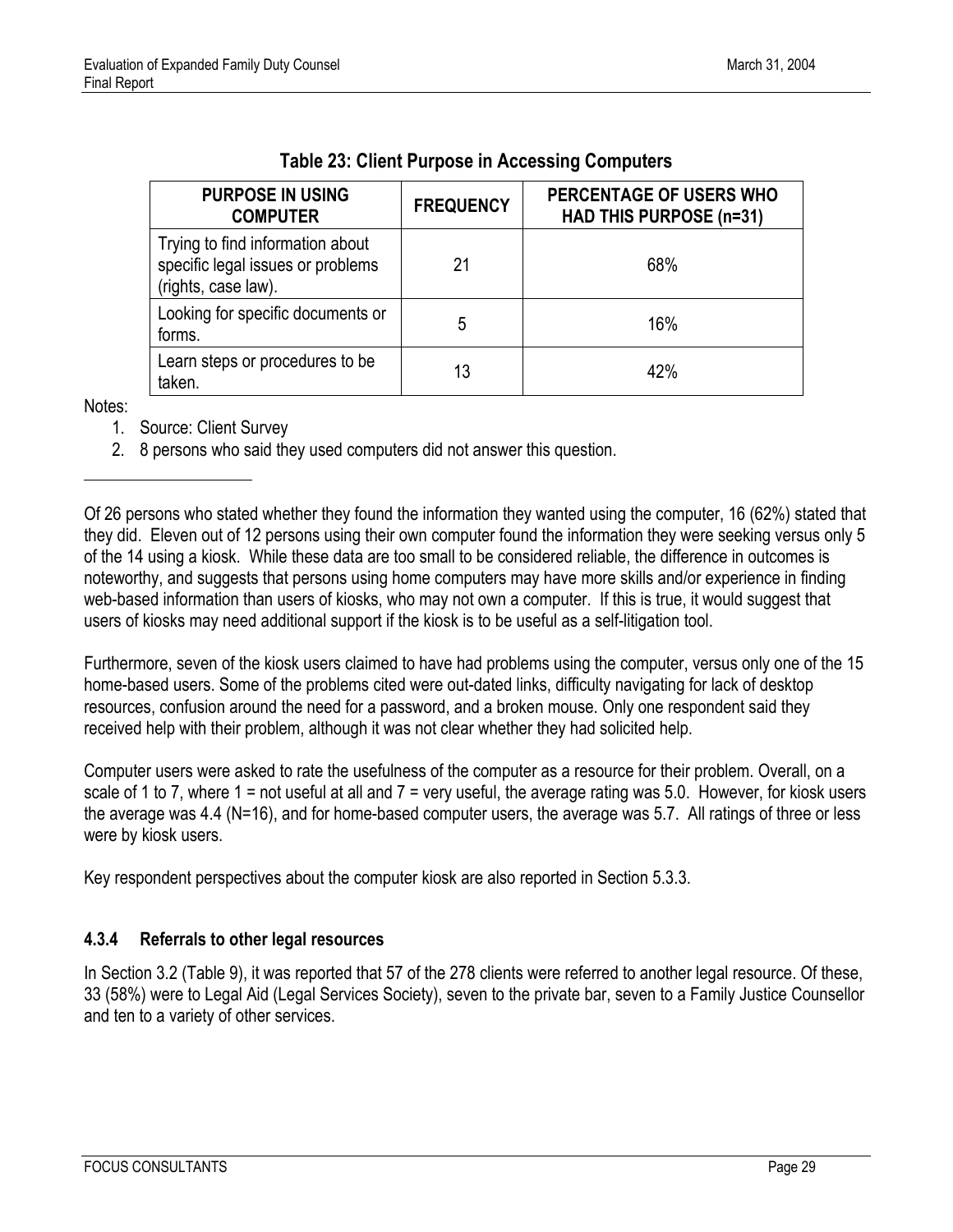Seventy-five percent (42/56, NR=1) actually followed through on the referral. Of those who did not follow through, approximately a third were still considering the matter, a third faced barriers of money or difficulty understanding how to follow through, and a third made different decisions which for them felt reasonable and positive. Eighty percent (33/41, NR=1) of the individuals who followed through with the referral felt it was useful to them in resolving or advancing their issue.

In summary, in situations where referrals were made, a majority of clients followed through and found the referral useful.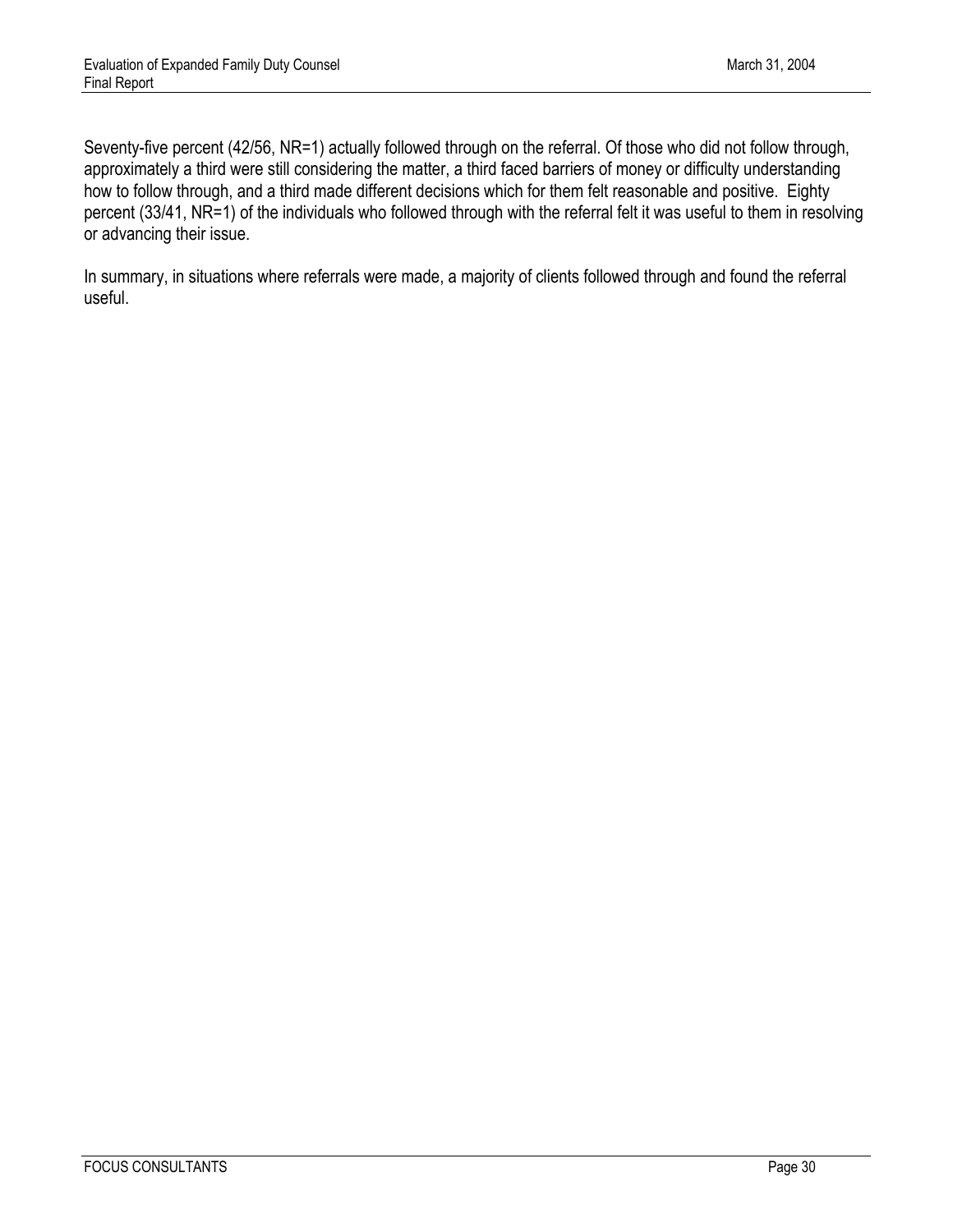### **5.0 Key Respondent Feedback**

<span id="page-38-0"></span>This section presents feedback on various aspects and impacts of the EFDCP from 27 key respondents either in the program (counsel, intake assistant) or external to it (judge, family justice counselors, counsel for Ministry programs, Registry staff). Twenty of the interviews were conducted in October 2003 for the Interim Report; the remaining seven – all Family Justice Counsellors – were held in March 2004. This section substantially reproduces the content included in the Interim Report, with revisions as appropriate to reflect the second round of interviews.

#### <span id="page-38-1"></span>**5.1 Overall Assessments**

The purpose of this evaluation is to assess the impact, quality and significance of the EFDCP as an aid to litigants who are self-represented in matters before Family Court. Many respondents explicitly noted that the larger context of the project is one of significant cutbacks to legal aid family law coverage and a consequent increase in unrepresented litigants, of reduced mental health services and of a consequent increase in the number of mentally handicapped and/or psychiatrically disturbed litigants in court, and of closures in the number of courthouses and the consequent pressures on the remaining courthouses. However, even while identifying these contexts, and in some measure because of them, the key respondents were unanimous in asserting that the EFDCP is a valuable service for unrepresented litigants. This positive assessment of an immediate service within larger contextual restraints is similar in tone to the client assessments reported in Section 4.2, i.e. a very high average satisfaction rating of the immediate service itself, coupled with a positive but more tempered assessment of the project's effectiveness in ultimately helping to resolve their issue in the larger context of what the clients were trying to achieve.

The most significant impacts of the service identified by the key respondents (apart from the EFDCP counsel) were:

• Reduction of delays and adjournments to seek counsel

-- duty counsel advice is timely and in many cases obviates the need for anything other than a same day adjournment;

-- in CFCSA cases, e.g. in an application for a non-removal supervision order, having immediate access to duty counsel can mean the difference between keeping one's child and having the child taken into custody while the parents seek counsel.

- Reduction of anxiety of parties.
- Increase in litigants' understanding of the legal issues and procedures related to his/her appearance in Court, and therefore an increase in the likelihood of a fair trial or hearing.
- A higher frequency of consent orders.
- Saving of registry staff time, as especially when busy they can refer clients to EFDCP counsel to help clients determine what they need at the registry.
- With clients who have started a mediation process and reached an impasse or require legal advice to feel more comfortable about their choices or options, advice counsel can play a valuable role, which may lead to resumption of the mediation. Alternately, in situations where Family Justice Counsellors feel that mediation is inappropriate or unlikely to succeed for their client, the EFDCP simply becomes a possible legal resource to which the FJCs can refer their client.

Many key respondents also praised the quality of the staff and roster counsel of the EFDCP for their experience in family matters, their flexibility, and their accessibility to clients. Only one respondent felt some EFDCP counsel lacked specialized knowledge in certain family law areas.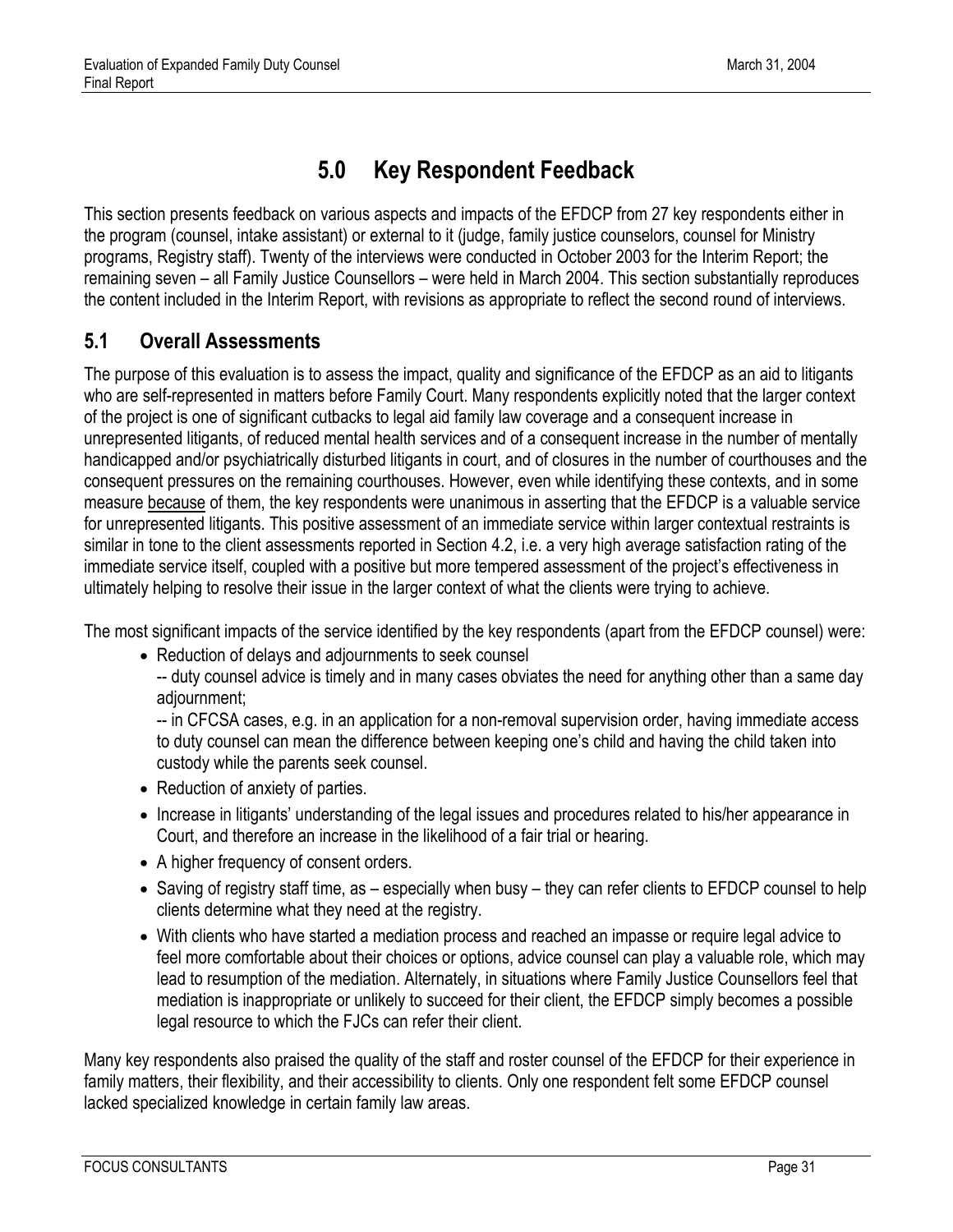#### <span id="page-39-1"></span><span id="page-39-0"></span>**5.2 Client Capacities and Needs**

EFDCP counsel were asked to describe in general their clients' capacity as self-represented litigants, and the type of assistance they need at each level of capacity. Table 24 is a summary of their feedback, and also reflects supplementary observations from other key respondents.

| <b>CLIENT</b><br><b>CAPACITY AS</b><br>SELF-<br><b>REPRESENTED</b><br><b>LITIGANTS</b> | <b>CHARACTERISTICS</b><br><b>FREQUENTLY EVIDENT IN</b><br><b>THIS GROUP</b>                                                                                                                                                                               | <b>ESTIMATES OF</b><br><b>PERCENTAGE</b><br>THIS GROUP<br><b>REPRESENTS</b><br><b>OUT OF</b><br><b>OVERALL</b><br><b>CLIENT BASE</b> | <b>OBSERVATIONS CONCERNING NATURE OF</b><br><b>ASSISTANCE NEEDED BY CLIENTS AS SELF-</b><br><b>REPRESENTED LITIGANTS</b>                                                                                                                                                                                                                                                                                                                                                                                                                                                                                                                                                                                      |
|----------------------------------------------------------------------------------------|-----------------------------------------------------------------------------------------------------------------------------------------------------------------------------------------------------------------------------------------------------------|--------------------------------------------------------------------------------------------------------------------------------------|---------------------------------------------------------------------------------------------------------------------------------------------------------------------------------------------------------------------------------------------------------------------------------------------------------------------------------------------------------------------------------------------------------------------------------------------------------------------------------------------------------------------------------------------------------------------------------------------------------------------------------------------------------------------------------------------------------------|
| Low capacity;<br>unable to act as<br>self-represented<br>litigants.                    | • Illiterate or highly challenged<br>by documents<br>• Lack of English competency<br>• Psychiatric or developmental<br>disabilities<br>• Low education<br>• Low intelligence<br>• High anxiety or depression<br>attached to event and/or<br>circumstances | Range of<br>estimates<br>10% - 60%<br>Average estimate<br>approximately<br>25%                                                       | • Often main function is to refer to legal aid where eligible<br>• Need advocacy, representation in court, rather than verbal<br>assistance or direction<br>• Need extensive help in drafting documents, rather than<br>just instruction about drafting documents<br>• Not likely to use "Next Steps' sheet effectively                                                                                                                                                                                                                                                                                                                                                                                       |
| Medium capacity                                                                        | • Some language difficulty<br>• High school education<br>• Usually uninformed about<br>legal process<br>• Moderate document literacy                                                                                                                      | Range of<br>estimates<br>35% - 60%<br>Average estimate<br>approximately<br>55%                                                       | • Able to follow instructions with encouragement and<br>repetition<br>Will likely need 2 or more appointments with duty counsel<br>to identify problem, gather information, prepare for court or<br>case conference, and appear in court<br>Need assistance in clarifying procedures, explicating<br>$\bullet$<br>documents, explaining terminology and explaining extent<br>of evidence or proof to be gathered<br>Need emotional support and encouragement<br>$\bullet$<br>"Next Steps" sheet can be useful aid<br>$\bullet$<br>Photocopies of parts of acts or brief explanation sheets (1<br>or 2 pages of procedures can be helpful), but most cannot<br>use self help kits or extensive manuals on own. |
| High capacity                                                                          | • High education<br>• High document literacy<br>• Can afford lawyer in many<br>cases<br>• Can define questions they<br>need answered                                                                                                                      | Range of<br>estimates<br>5% - 25%<br>Average estimate<br>approximately<br>20%                                                        | Usually need one session<br>$\bullet$<br>Can make good use of "Next Steps" sheet<br>Can make effective use of websites and self help kits or<br>lengthy documents<br>In some cases may try to over-use EFDCP when should<br>٠<br>be accessing private lawyer                                                                                                                                                                                                                                                                                                                                                                                                                                                  |

#### **Table 24: Typology of EFDCP Clients' Capacity as Self-Represented Litigants and Types of Assistance Required**

Source: Interviews with EFDCP counsel (N=8)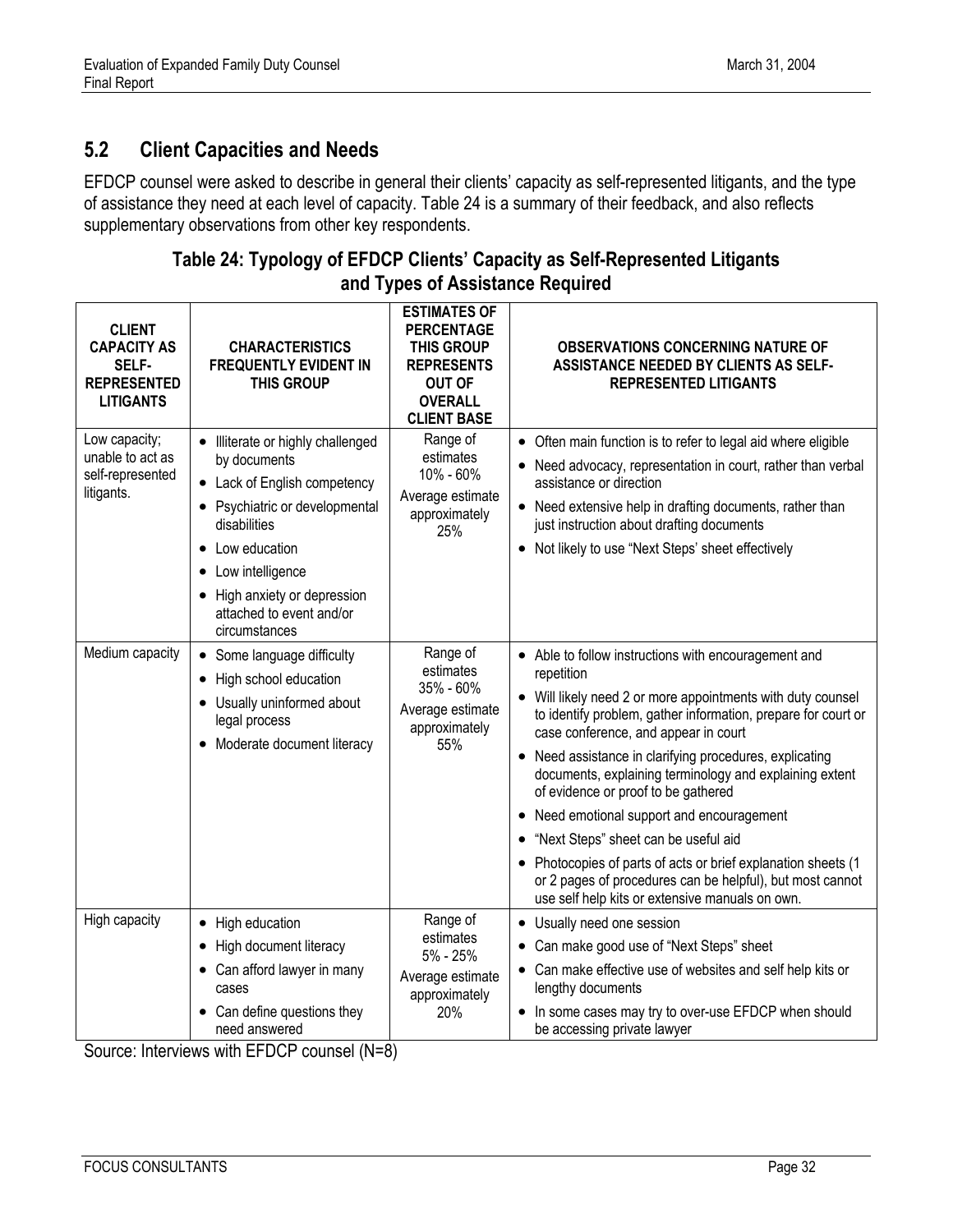Most counsel divided their clientele into three groups, as show in the first column. The second column indicates characteristics that may be present within each group that affect clients' capacity to act as self-represented litigants. The third column presents the range and average of counsels' estimates of the percentage this group represents out of the total client base. Apart from the fact that these are subjective estimates, the reason for the significant variance – particularly in the low capacity group – likely relates to the types of cases heard on the day that the counsel attends for the EFDCP (if duty counsel) or simply whether they are acting as duty counsel or advice counsel. The last column describes the types of assistance needed to assist a client who is attempting to act effectively as a self-represented litigant.

This table should be seen as a preliminary typology only. It could be used and refined as a conceptual framework in terms of planning the frequency of service contact, the extent of detail, clarity and repetition required in giving instruction, the differing levels of need for emotional support and encouragement, the appropriate level of supplementary resource materials needed, and the likely capacity of the client to access website material.

#### <span id="page-40-0"></span>**5.3 Resource and Referral Issues**

This section describes key respondent assessment and reflections about the use of resources and referrals by the program.

#### <span id="page-40-1"></span>**5.3.1 "Next Steps" sheet**

Section 4.3.1 described client perceptions of the "Next Steps" sheet given to them by counsel. Counsel were also asked about their assessment of the utility of these sheets. Almost all of them felt that it was a useful device. This was expressed in one or more of the following ways:

- It helps counsel to focus specifically on what the client will need to do to advance his/her case as a selfrepresented litigant. This can be a different mode of thinking for many counsel, who are used to thinking about what they (and their support staff) will have to do on behalf of a client. In a different context, one counsel expressed this conceptual shift as a move from being a "fixer" (of problems) to a "teacher" (about how to fix problems).
- "The advice given" and "next step" sections are useful continuity devices, given the fact that different counsel may be seeing the client on a subsequent visit.
- If clearly laid out, the "next steps' are helpful to clients as a guide for advancing the case to the next stage.
- The "next steps" sheet help reinforce the client's understanding that the counsel is only an aid to the client, that the client is expected to do things for him/herself, and that the service is not the usual clientsolicitor relationship.

Most counsel felt that completion of the "Next Steps" sheets is both easier and more appropriate when they were in advice counsel rather than duty counsel mode. As duty counsel they are often under significant time pressures, they do not necessarily have ready access to a copy machine to create both a file and a client copy, the clients are not necessarily wanting to "hang around" after the court proceeding, and in some cases there are no more "next steps" to be taken. Advice counsel, on the other hand, have appointments with clients, are usually laying out a sequence of actions for a client rather than handling an immediate need in court, and have ready access to computers (one counsel had developed a computer-generated form) and/or copy machines.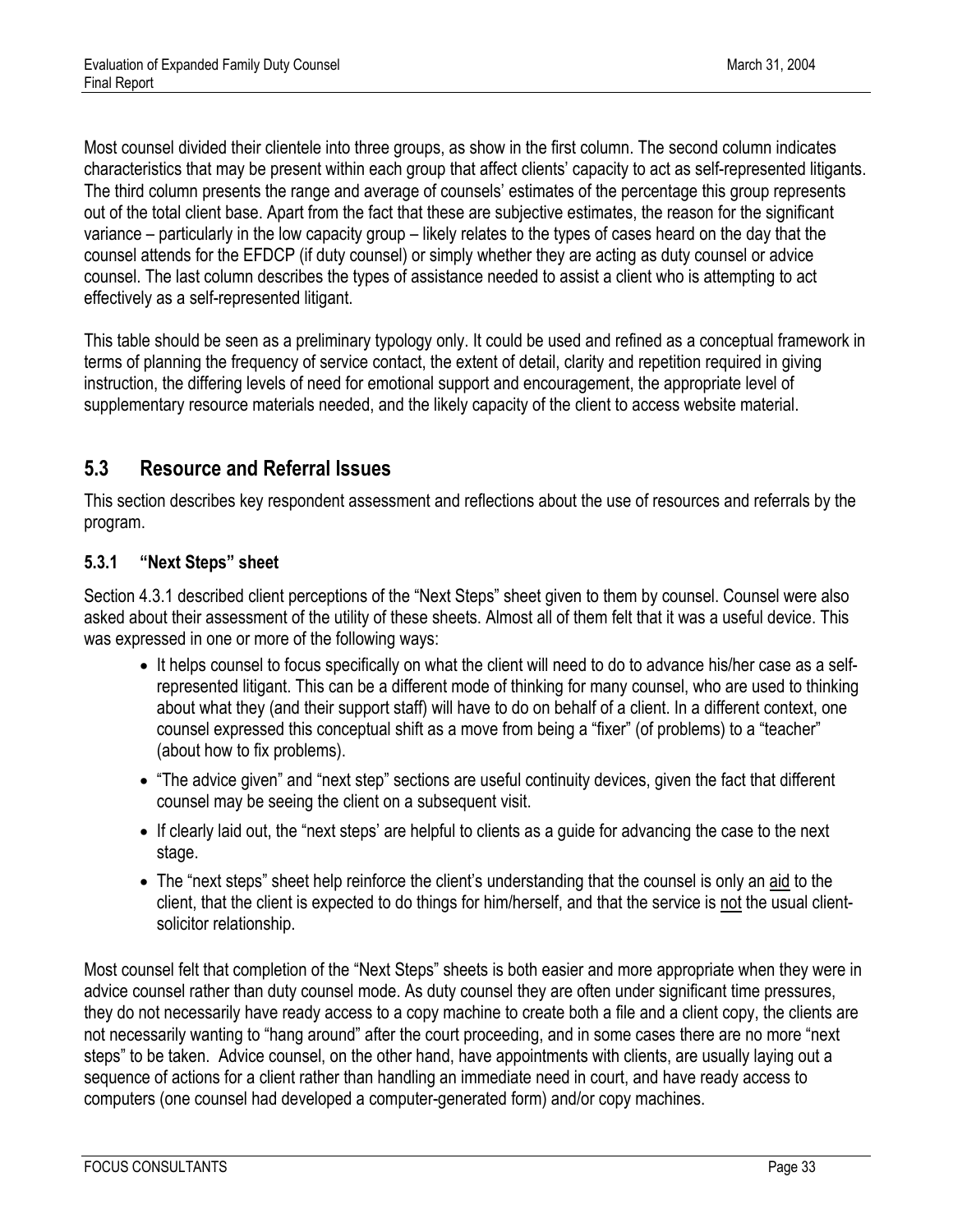#### <span id="page-41-0"></span>**5.3.2 The use of supplementary printed materials**

As described in Section 4.3.2, approximately half the clients picked up or were given PLEI materials. Family Justice Counsellor respondents both on and off-site identified an array of family law materials and referral information available to the client on a self-serve basis. They also directly given clients materials specifically related to their concerns. At the EFDCP office, clients frequently pick up materials from self-service racks in the reception area, so already have what they want prior to seeing EFDCP counsel.

Approximately one out of six clients stated that they received PLEI materials from EFDCP counsel. Counsel themselves also did not emphasize this as a significant part of their interaction with the client, although this naturally occurs more in an advice counsel than duty counsel mode. The most usual form of assistance is the use of single sheet photocopies of sections of acts or other key documents (e.g. child support guidelines, joint guardianship model, Family Practice Manual) related to the advice they are giving the client. Some counsel have supplies of sheets of such frequently needed items. Many felt that this more limited and focused material is more practical and appropriate for what clients can absorb (see also Table 19). Registry staff and Family Justice Counsellors also stressed that clients are often unable to absorb lengthy or detailed PLEI documents when they are in a family crisis situation.

#### <span id="page-41-1"></span>**5.3.3 Referrals to the computer kiosk**

As noted in Section 4.3.3 very few clients use the computer kiosk. Although the intake assistant routinely explains the availability of the kiosk to clients, the on and off site Family Justice Counsellors, and most of the counsel seldom suggest it as a resource – either generally or specifically – to their clients. Some of the counsel seemed to be only dimly aware of the kiosk's availability and purpose. On the other hand, approximately half of the counsel indicated they would refer some clients to family law websites if it is evident that they have a computer and can make use of the material. The lead contract counsel for EFDCP has the Family Law website on her business card.

The main reasons for non-referral to or non-use of the kiosk advanced by counsel, FJCs, the intake assistant and registry staff are:

- Many clients can not assimilate the material, lack computer skills, are deficient in English language skills and/or suffer "information overload".
- Parking is expensive underneath the Court House, and many clients are reluctant to use that time if they can make use of their own computer.
- Many clients are taking time off work, and do not have further time to spend at the kiosk.
- Clients sometimes have children with them when at the Court House and cannot concentrate sufficiently to retrieve information from the kiosk.
- Prior to the projects move to a location on the  $4<sup>th</sup>$  floor in the Court House, some respondents felt the computer location did not give the user enough privacy. Even at the new location, one client told a FJC that he felt "embarrassed and on show, sitting in front of the office".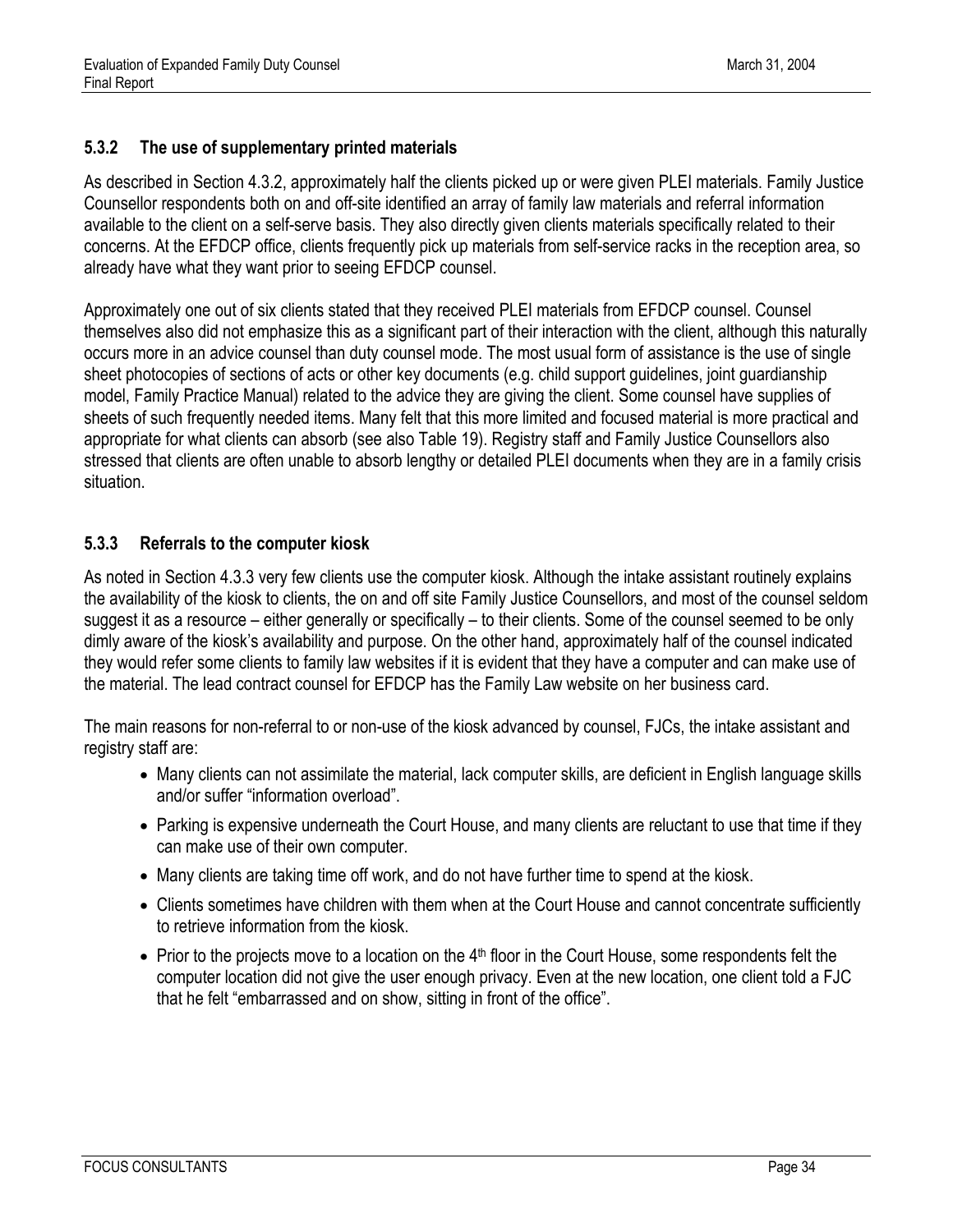#### <span id="page-42-0"></span>**5.3.4 Referral to and from Family Justice Counsellors**

EFDCP counsel estimates of the frequency of their referrals to Family Justice Counsellors (FJCs) ranged from extremely rarely (1 or 2 clients only) to 20 – 30% of their clients. On the one hand, counsel who work primarily as duty counsel seemed to refer slightly more to FJCs, because their clients are often unaware of the FJC service and (one counsel estimated that 30 – 40% are unaware) do not realize there are other methods of resolving disputes than through the courts. On the other hand, it is necessary for a client to have already seen a FJC prior to making an appointment with advice counsel. Thus, in the rare situation that advice counsel refers a client to a FJC, it is a referral back to confirm or reopen an issue. All Family Justice Counsellors said that referrals to EFDCP have gone smoothly, but a few noted that there were fewer referrals back to the FJCs.

#### **5.3.4.1 Co-Housing with FJCs**

The main purpose in co-housing the FJC and EFDCP services was to provide a "one stop" service with immediate capacity to refer and make appointments. On-site FJCs and EFDCP counsel were almost unanimously positive about this arrangement. Benefits were perceived as being:

- Same day appointments with EFDCP counsel to get a legal perspective on an agreement, e.g. how the agreement might stand up in court.
- Quicker referral and client access to FJCs by duty counsel if clients are unaware of the potential for mediation, or to work out an interim agreement.
- Increased confidence on part of client if the FJC and EFDCP counsel are "on same page" about an agreement.
- Increased awareness on part of EFDCP counsel about the nature of FJC services and therefore about the type of service they are sending a client to.
- Ability to quickly access FJCs to find out about specific family related services (e.g access supervision).
- General moral support with other colleagues involved in family law matters.

Half the off-site FJCs felt that the advantage of being a separate service was that the distinction between the two services was clearer in the client's mind. The FJCs identified the disadvantages as being the lack of convenience for the client in having to journey downtown to locate the service, the FJCs' inability to "hand over" the client directly, and the loss of time in an emergency. Nonetheless, two FJCs who identified these problems noted that the EFDCP has been very responsive in emergencies, and that clients are grateful for a free legal service despite any travel time inconvenience.

There was an awareness among the FJCs and EFDCP counsel that their approach to family conflict resolution is different. At times this was confirming for a client, that is, a mediated agreement could be both satisfying to the parties and acceptable in point of law. At other times it was appreciated that there was tension between the perspectives which could ultimately contribute to the collapse of, or complete revision of, a mediated agreement and increased confusion or uncertainty for the client. Some counsel characterized themselves as "pro mediation" and felt comfortable with agreements that had been worked out by FJCs even if they represented unlikely outcomes in a court context, as long as both parties were satisfied and there was no evident power imbalance between the parties. Others felt it important to raise legal issues about an agreement, even if both parties were satisfied. These types of dynamics exist in all transactions between a mediated agreement and a legal review of the agreement, but are more evident when both services are housed under the same roof and are in a regular referral relationship.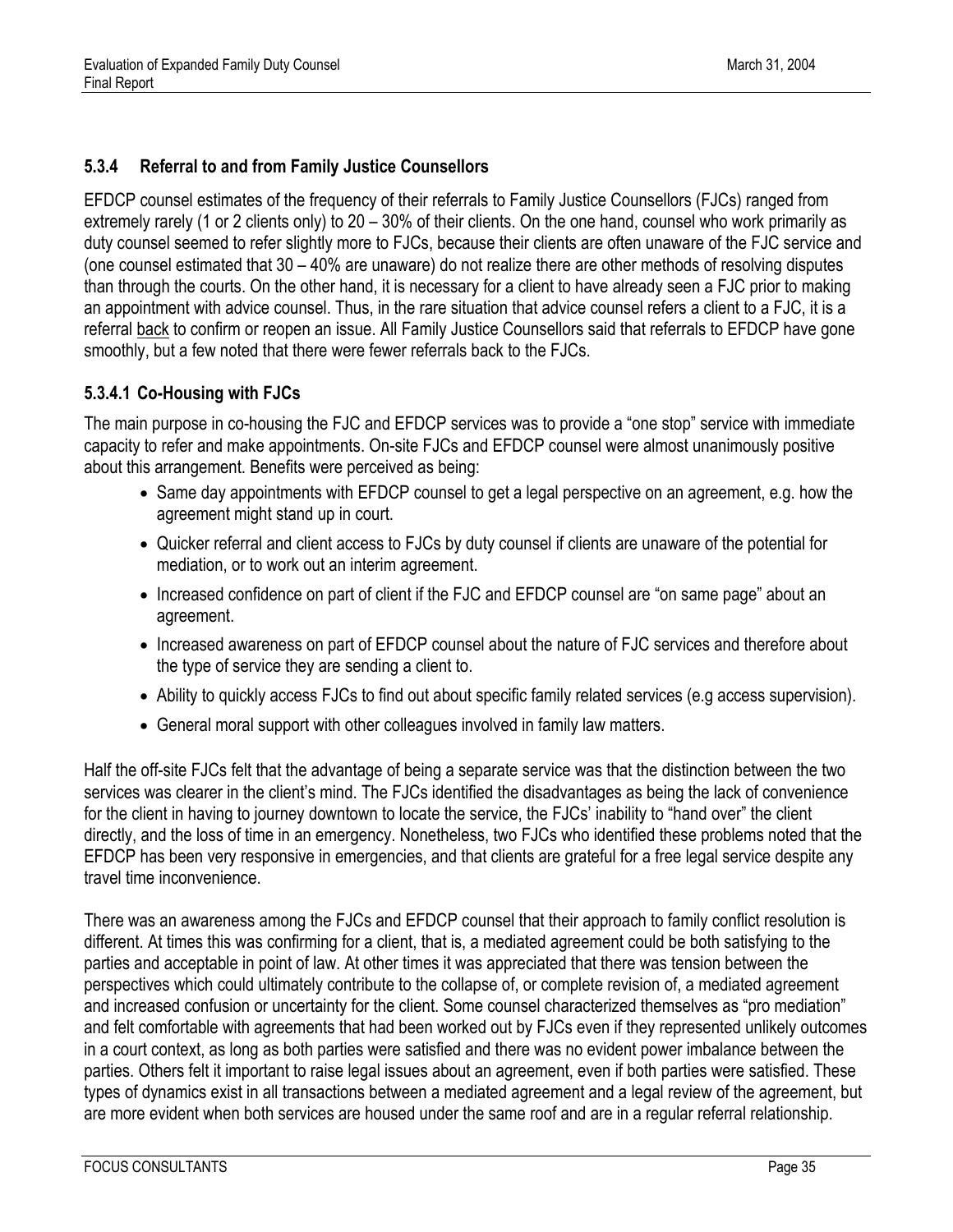#### <span id="page-43-0"></span>**5.4 Structure of the EFDCP: Advantages and Disadvantages**

Counsel were asked about key aspects in the way the project was structured that have enhanced or hindered their effectiveness in assisting self-represented litigants.

Perceived advantages in the structure were:

- Having an intake assistant she was seen as greatly contributing to efficiency by screening clients, helping them to start filling out paperwork, determining potential conflict situations and setting appointments, ascertaining preliminary details about the client's problem, referring clients back to a FJC if they hadn't been to one yet, and maintaining files.
- Inclusion of an advice counsel component, which allows multiple client visits and adequate court preparation time.
- Co-housing with FJCs this is noted in the previous section.
- Having more than one lawyer present on most days (to avoid conflict situations).
- Having third counsel on Wednesdays (a heavy list day) to allow more time with clients.
- Having a five day per week program that allows for greater client accessibility, and an ability of the project to respond to urgent client needs quickly.
- Having a filing system (which allows for continuity of service for clients).
- Strong support from the bench for the project.

Several structural limitations were noted, usually by several, but not all respondents:

- Too many counsel some respondents felt that a smaller number of lawyers serving the project (e.g. four or five) would allow for more continuity for clients and less potential for confusion around conflict situations. One respondent noted that switching lawyers can be difficult for clients with family problems, as they are already under considerable emotional strain.
- Completing the client information form and file documentation was seen as being especially cumbersome and awkward by some counsel in duty counsel mode.
- Some counsel felt they were under-utilized if there was little walk-in traffic in court.
- Some counsel felt that the lack of a legal aid resource adjacent to the project was a limitation that often resulted in an adjournment for several weeks for some matters that could be handled expeditiously.
- Most FJCs were doubtful that the majority of clients could actually "represent themselves" in court, and still felt that direct assistance by duty counsel in court was essential.
- Several FJCs felt that the referral process between EFDCP counsel and the FJCs should be more reciprocal than it is at present. They felt that this was in part due to the fact that some counsel do not seriously assess the client's situation with a view to possible return to the FJC.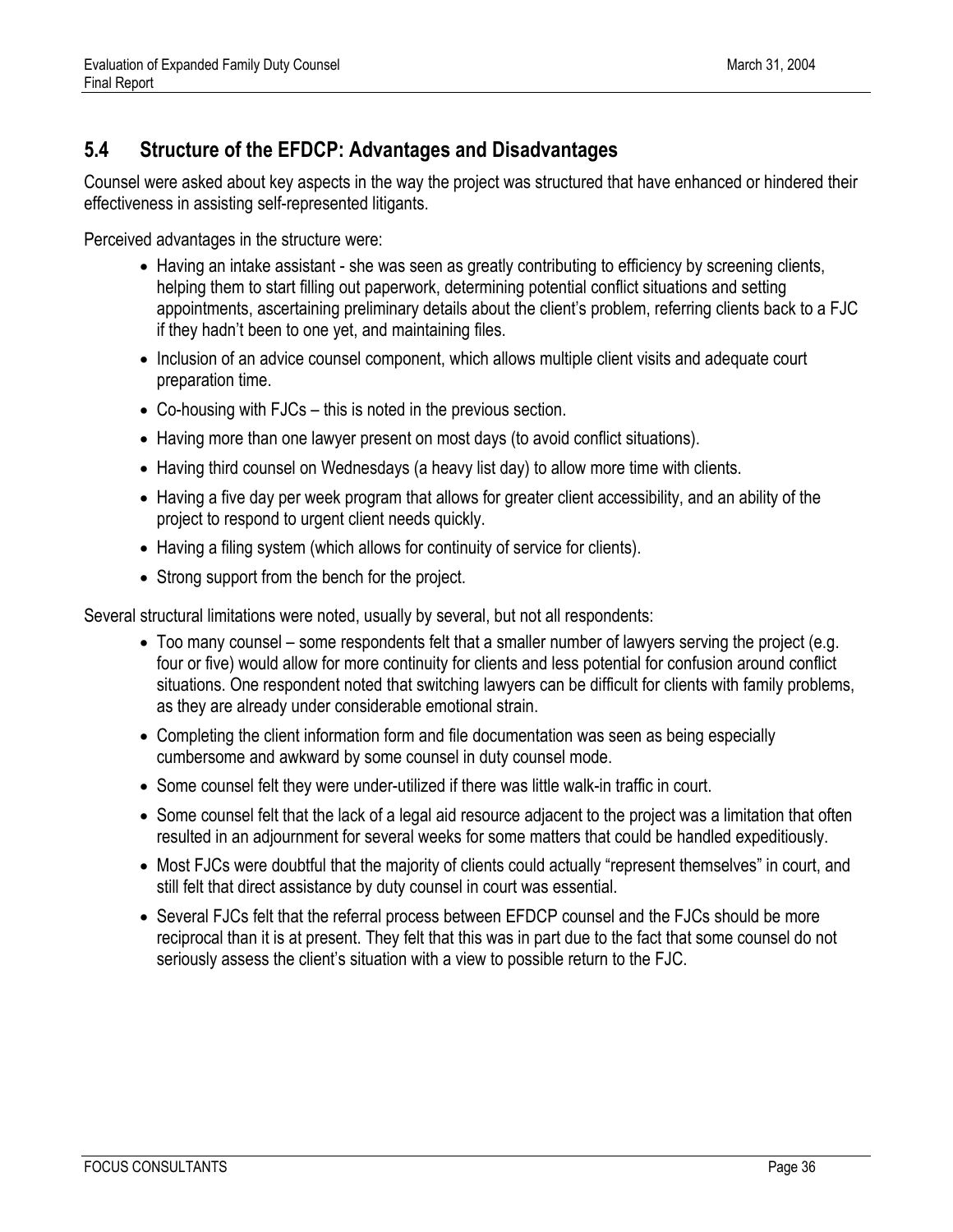#### <span id="page-44-0"></span>**5.4.1 Move from first to fourth floor**

Respondents also commented on the project's move in May 2003 from the first floor (adjacent to the court rooms) to the fourth floor of the Court House. The majority of respondents felt this move was, on the whole, disadvantageous in that:

- It is harder for prospective clients to find the office if they are referred from the Registry.
- There is less likelihood of drop-in clients from the flow of individuals outside the court rooms.
- It is more awkward for advice counsel to refer clients down to the Registry. Registry staff felt that it was better for counsel physically to accompany clients down to the Registry so that both parties could be assured that the client's needs are explained directly to Registry staff.
- It is more difficult for duty counsel to copy documents if the room adjacent to the courtroom is occupied.

Some advantages were also noted:

- It is easier to identify the location to an outside caller.
- The computer kiosk is more visible.
- There is more privacy when screening clients, insofar as the opposing party is less likely to be in an immediately adjacent area.

These comments are not presented in the expectation that the location can be changed, as the need for the move was dictated by decisions of the owner of the former space. Rather, they are mentioned simply to point out the ramifications of location on the operation of a court-related service.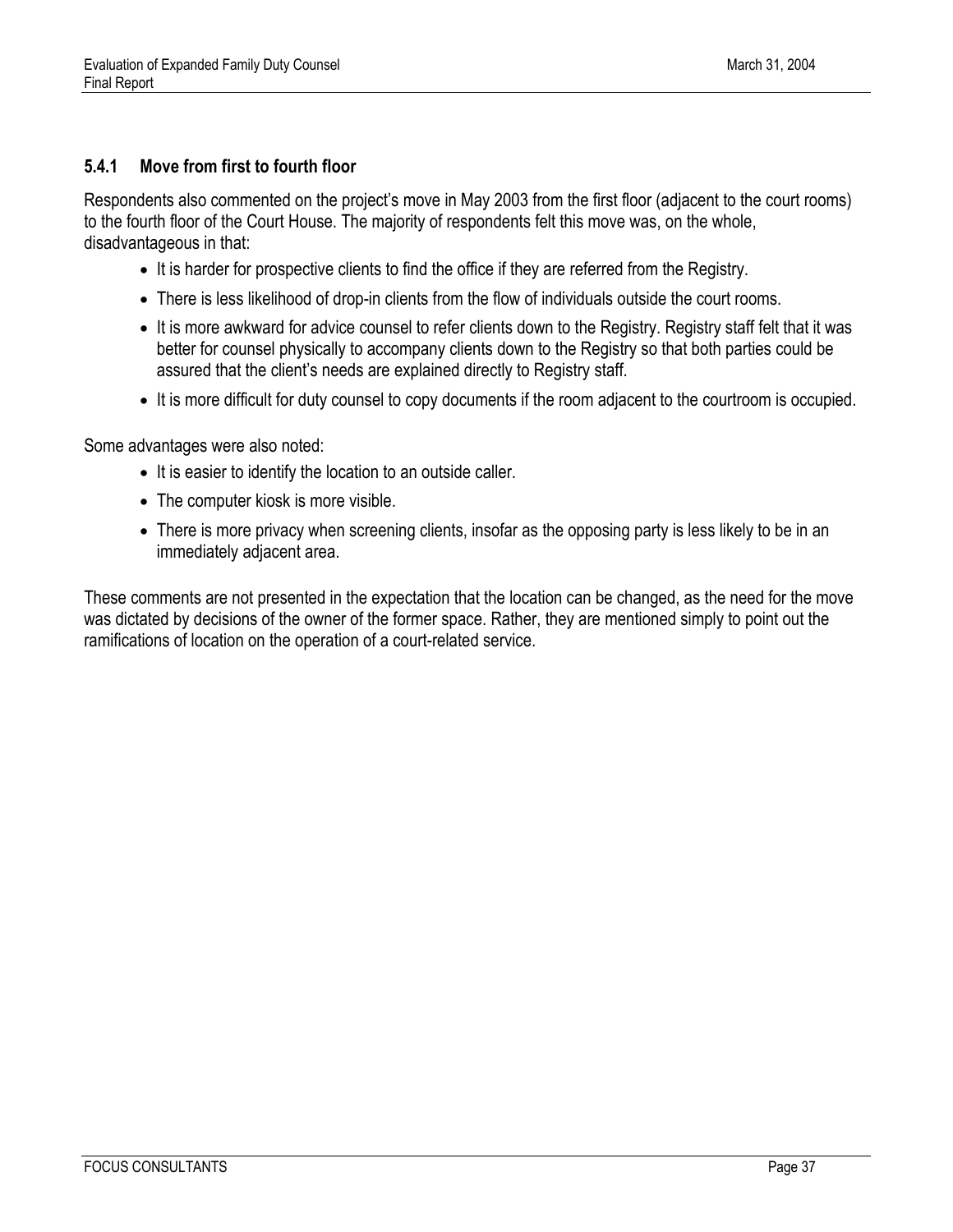## **6.0 Conclusions and Recommendations**

### <span id="page-45-1"></span><span id="page-45-0"></span>**6.1 Conclusions**

The following conclusions largely repeat and/or reinforce those presented in the Interim Report :

- Approximately a quarter of EFDCP clients achieve a resolution to their problem that can be considered "final" almost immediately.
- In the remaining cases, EFDCP sets in motion a process that is intended to lead towards a final resolution. Although many of these cases were still pending at the time of the evaluation interview, approximately 88% of those that were settled (152/173) were likely seen as a positive resolution by the client. Of equal significance, approximately 75% of litigants who proceed on their own having received information or preliminary document or court preparation from EFDCP counsel, achieve a positive final outcome.
- Clients rated highly (between 5.8 and 6.5 on a 7-point scale) such service items as clarity of lawyer's explanations, assistance with documents, and speed with which appointments were made to see a lawyer.
- Clients rated moderately positively (between 5.2 and 5.3 on a 7-point scale) the project's effectiveness in such service items as helping him/her achieve a resolution to his/her issues, achieving it faster than had he/she not used the service, helping him/her feel more confident or prepared. These ratings appear to be negatively affected by the fact that some cases had still not achieved a final resolution, or had ended negatively in the opinion of the client, at the time of the evaluation interview.
- Clients rated their overall satisfaction with the EFDCP service highly (5.8 on a 7-point scale).
- Approximately half of clients claim to have received or picked up printed PLEI material. Very few (6%) used the computer kiosk in the EFDCP reception area, although a further 8% used a home-based computer to access family law materials. Few counsel refer clients to the kiosk.
- The majority of clients followed through on referrals offered to them, and most found them useful in achieving a resolution.
- Key respondents feel the project has helped to reduce delays and the need for adjournments in family court, reduced anxiety of parties, saved registry staff time, increased litigant's understanding of issues and procedures, and resulted in a higher frequency of consent orders.
- The "Next Steps" sheet was seen as a useful device by the majority of clients and by EFDCP counsel.
- The co-housing of FJCs and the EFDCP is generally viewed positively by the on-site FJCs and EFDCP counsel.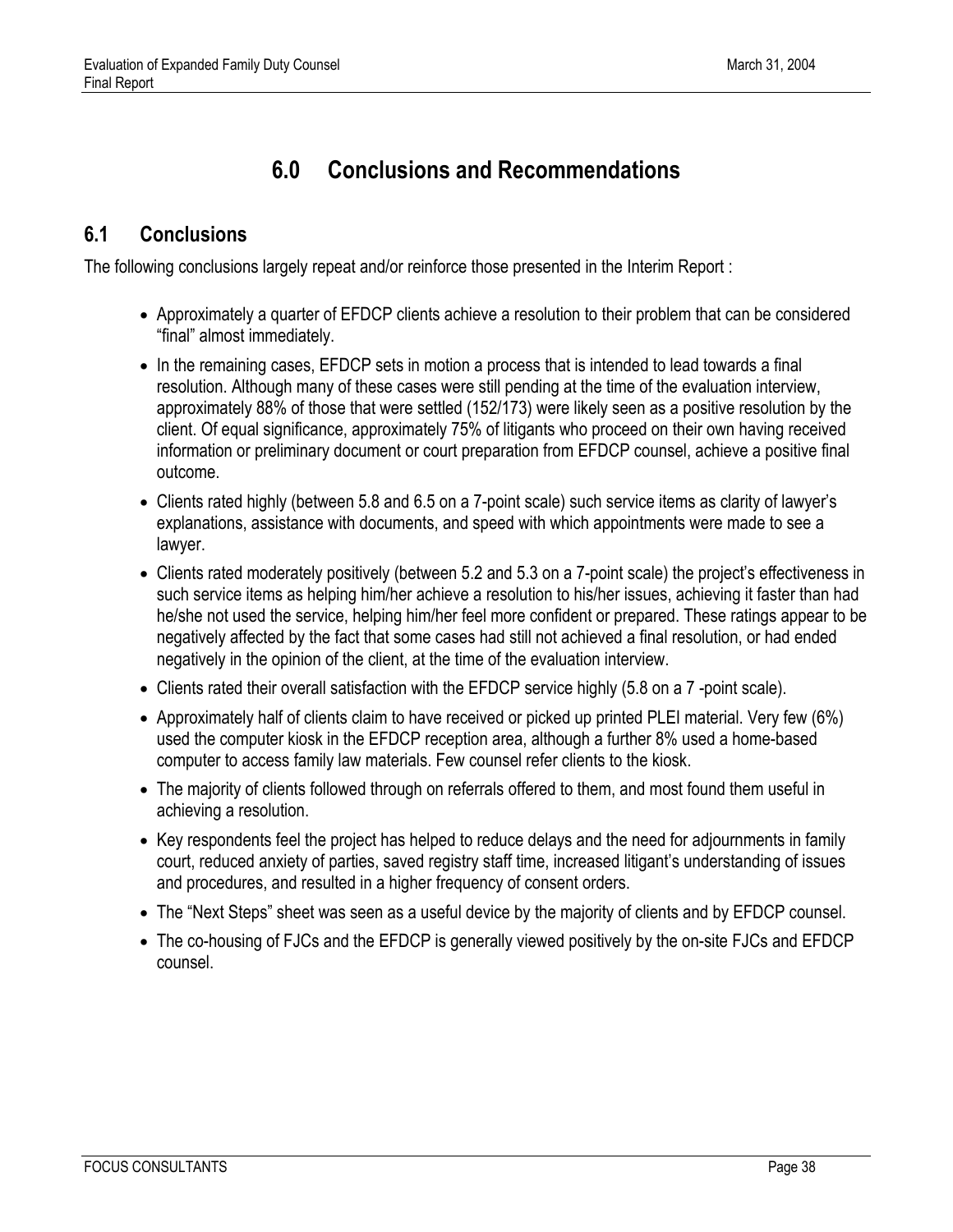#### <span id="page-46-0"></span>**6.2 Recommendations**

The following are recommendations that are derived both from key respondent and client interviews. They should be seen in the context of substantial support for the service, and for the most part, do not represent a major change in orientation of the project.

#### <span id="page-46-1"></span>**6.2.1 Client recommendations**

Apart from 53 highly positive comments about the service in general, all comments were made by a small minority of clients (i.e. never more than 17 out of 278 interviews), in response to an open-ended question requesting comments or recommendations at the end of the evaluation interview. The seven points are presented in descending order of frequency of mention.

- 1. Staff should acknowledge and respond to the emotional needs of clients in family law cases as well as the legal needs. This recommendation is derived both from positive comments ("very caring and helpful", "counsel listened to me and showed concern") and negative comments ("would have been consoling and not so intimidating if I had been introduced [to the duty counsel in the courtroom] before my session got underway", "could be more approachable", "could be more personal", "be more sensitive to what individual is saying rather that the individual subject", "show more compassion for the male position", "should be more sympathetic". The key issue appears to be one of listening well and projecting an understanding of the client's circumstances.
- 2. Ensure that "Next Steps" sheets are written in plain English. Counsel should also communicate with clients in simple English. As described in Section 4.3.1, a majority of the sheets were written plainly and simply, and in sufficient detail to guide the client. However, a small minority of clients said that either the "Next Steps" sheet and/or the verbal explanations of the lawyer were too complicated to help clients proceed on their own, especially those with language problems.
- 3. Advertise the service more widely. This comment was a general one. The main thought was that is the service was more widely known, individuals would make appointments with advice counsel rather than just appear in court. One respondent noted, "At the moment, we only find out about the service if the judge mentions that duty counsel is available". As of September 2003, the Registry began attaching an information sheet about the EFDCP to forms given to individuals. This could in part address the concern about the service being known. An additional suggestion is to make available information sheets about EFDCP in appropriate Ministry of Children and Family Development protection unit offices.
- 4. Improve directions, location and assistance for users of the computer kiosk. These observations build on client comments reported in Section 4.3.3. On the one hand, clients expressed a concern that the kiosk location is too exposed and lacks privacy; on the other they felt that signage about the computer could make its availability to clients clearer.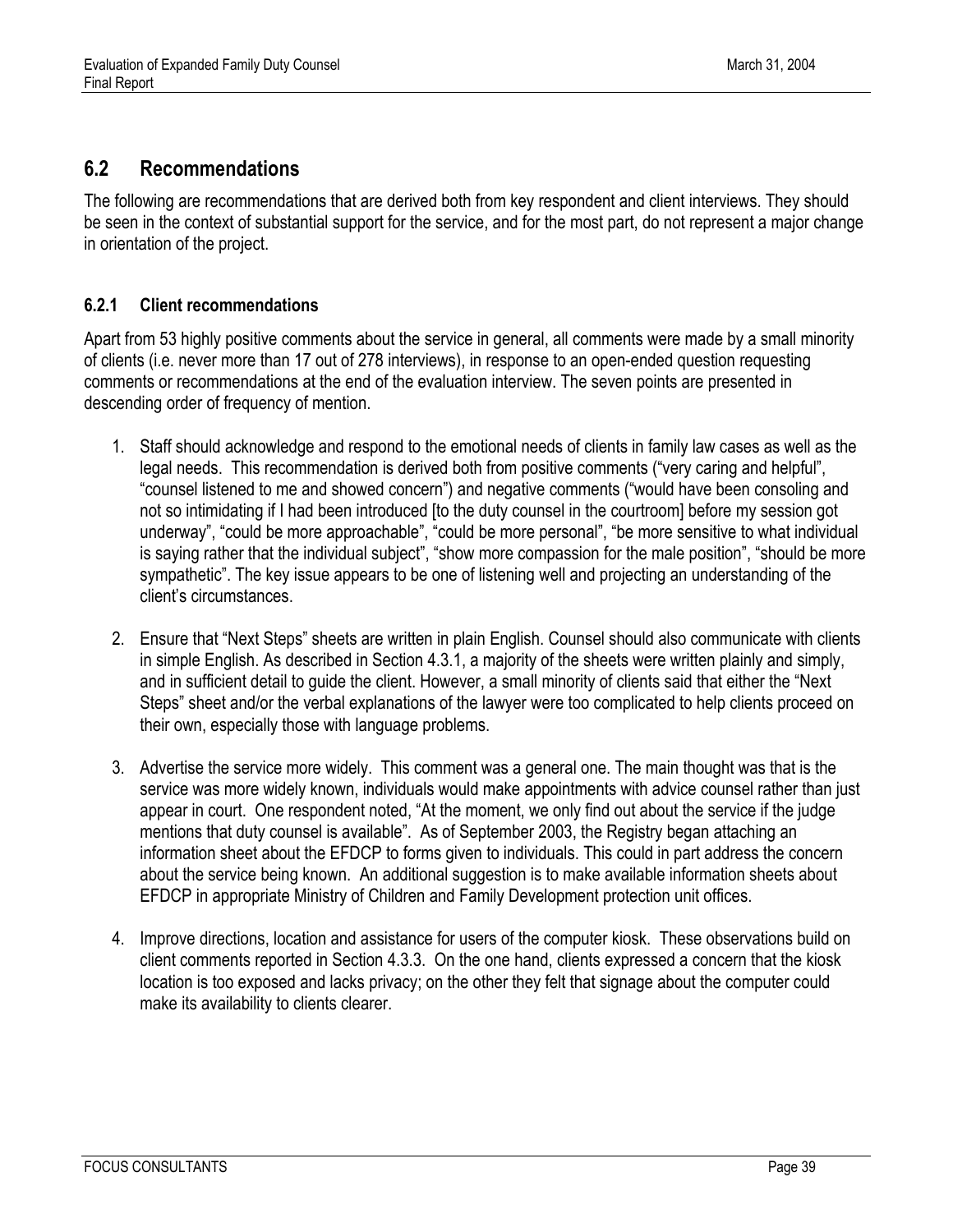- 5. Provide simple PLEI materials on procedures, evidence required and key terminology. These would ideally be in the form of one or two page handouts to accompany counsel advice. (See also Recommendation #3 in Section 6.2.2.) One client also noted that it would be helpful to have a handout addressed to both parties about ways to keep their case out of court.
- 6. Attempt to use the same lawyer for a client on successive visits. (See first recommendation in Section 6.2.2.) (Note: efforts are now being made to do this, especially where a court date has not been pre-set and an appointment can be made).
- 7. Provide more assistance to individuals who are litigants in Supreme Court.

Other client recommendations included providing more specialized advice, extending the time limits of service given to clients, providing more client representation, maintaining more flexible advice counsel hours to accommodate working clients, doing more follow-up with clients, have more duty counsel to give more time for clients in court, and allow clients to e-mail questions to advice counsel prior to an appointment. These types of recommendations – while reflecting legitimate desires of clients – are more in keeping with a community law office type of service, which the EFDCP is not intended to be.

#### <span id="page-47-0"></span>**6.2.2 Recommendations from key respondents**

As with recommendations derived from clients, the following are derived from open-ended comments at the end of each key respondent interview. They do not represent a consensus of views, and should be considered as issues to consider rather than formal recommendations. All points were part of the Interim Report; where action has been taken since October, this is noted.

1. Consider reducing the number of counsel to four or five part-time, but with fuller schedules.

This suggestion is primarily to address client and key respondent concerns over case continuity. Clients frequently have more than one lawyer assisting them if they are receiving extended assistance. One client had six lawyers. While this is an exception, it highlights the problem of having many lawyers in the roster, all for relatively limited periods of time. With increased likelihood of a service lawyer being available for subsequent appointments with a client, there is also less possibility of a conflict of interest.

(Note: the current roster of lawyers has been reduced by attrition by two counsel since October.)

2. Provide short (one or two pages) information sheet on key procedures that need to be understood in CFCSA and FRA cases handled by the project.

-- Most counsel feel that it is procedural issues that clients find most confusing, and many clients themselves identify this problem.

-- Such sheets could be given to clients to supplement counsel advice or instructions where appropriate.

(Note: these are in the process of being developed.)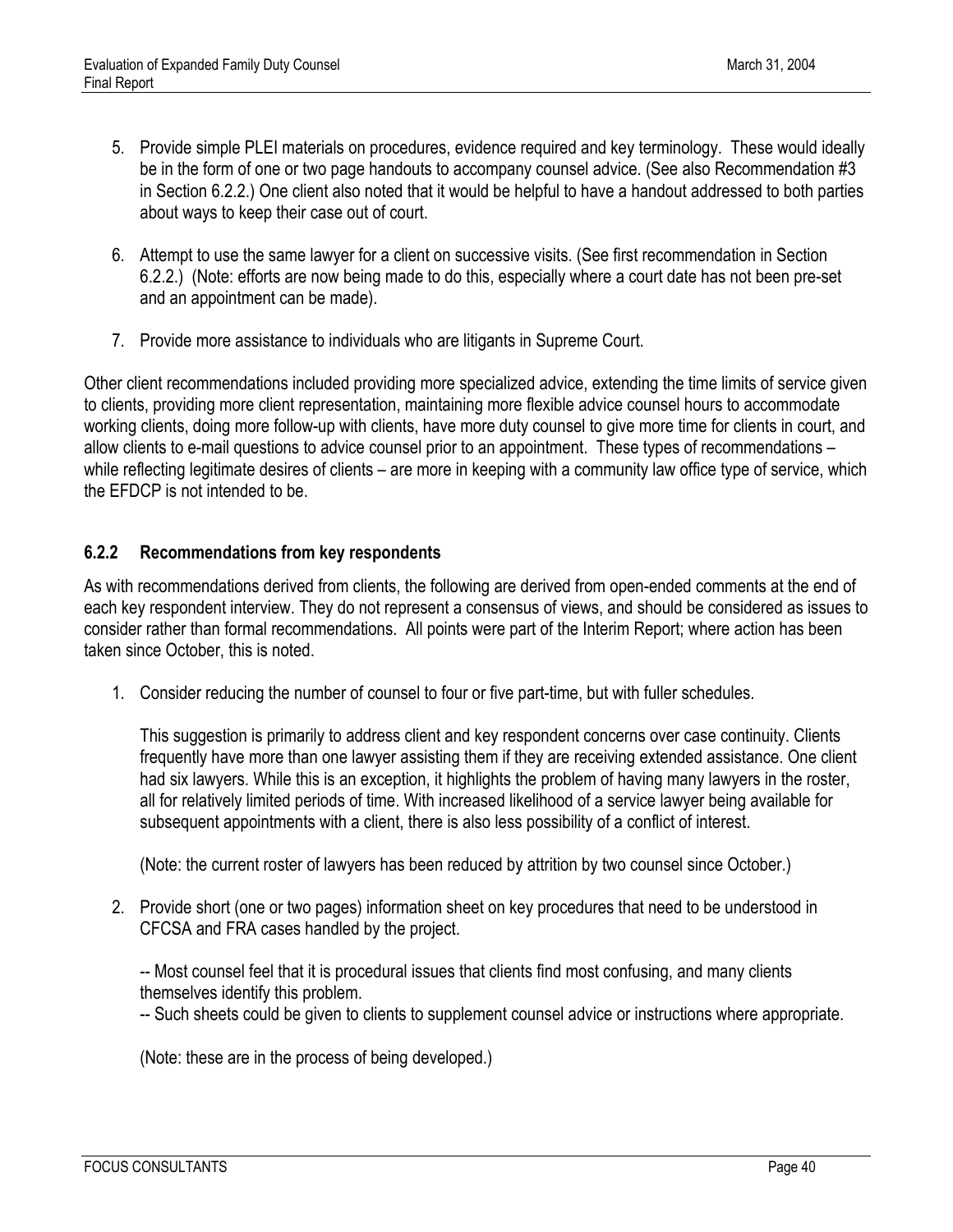3. Provide more information to EFDCP counsel about the nature of the information available through the computer kiosk, and a one-page summary of key sites that clients can access on their own.

(Note: a legal information outreach worker has been available to assist clients 1.5 days per week since the New Year.)

4. In future projects which co-house FJC and duty counsel/advice counsel, an initial joint meeting should be held with all parties to meet each other, clarify service purposes and approaches and expectations, determine circumstances and purpose of referrals, review confidentiality and client communication protocols, and clarify types of supplementary PLEI material used by each party. Although over time the FJCs and EFDCP counsel have met each casually, some respondents felt it would have been beneficial to have a more formal initial contact.

Another subsidiary purpose would be to encourage a fuller two-way referral process. Both FJCs and EFDCP counsel have acknowledged that the primary direction of referral has been from FJC to EFDCP. On the one hand this is understandable because it is a prerequisite that clients see an FJC before they make an appointment with EFDCP advice counsel so a "pre-referral" to the FJC has already been made at the outset. On the other hand, FJCs feel that sometimes a referral to advice counsel intended to clarify a legal point simply ends up as a referral into the legal system.

5. Wherever possible, clients who are being referred to the Registry by counsel should be accompanied by counsel so that directions are given directly to Registry staff.

Although this was more often the practice when the service was on the same floor, clients now sometimes arrive at the Registry desk on their own and have difficulty interpreting counsel's advice to the Registry staff.

(Note: efforts are being made to assist clients in this way whenever feasible.)

6. Explore feasibility of having a legal aid intake office as part of one-stop multi-service delivery at the Court House.

This was mentioned by some duty counsel as being advantageous in Surrey. It is appreciated that this would represent a major financial decision.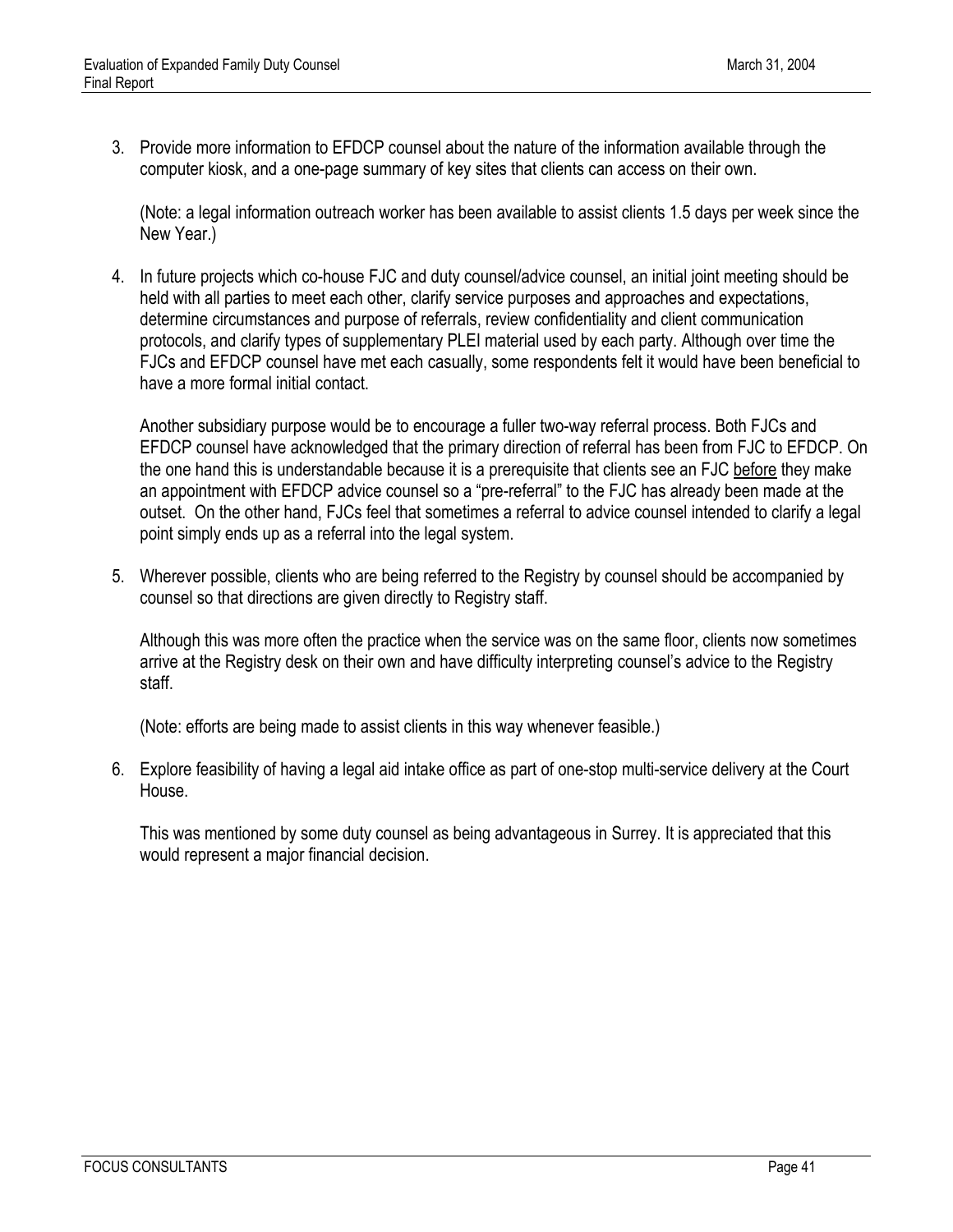**Appendix 1:** 

<span id="page-49-0"></span>**Client Interview Questionnaire**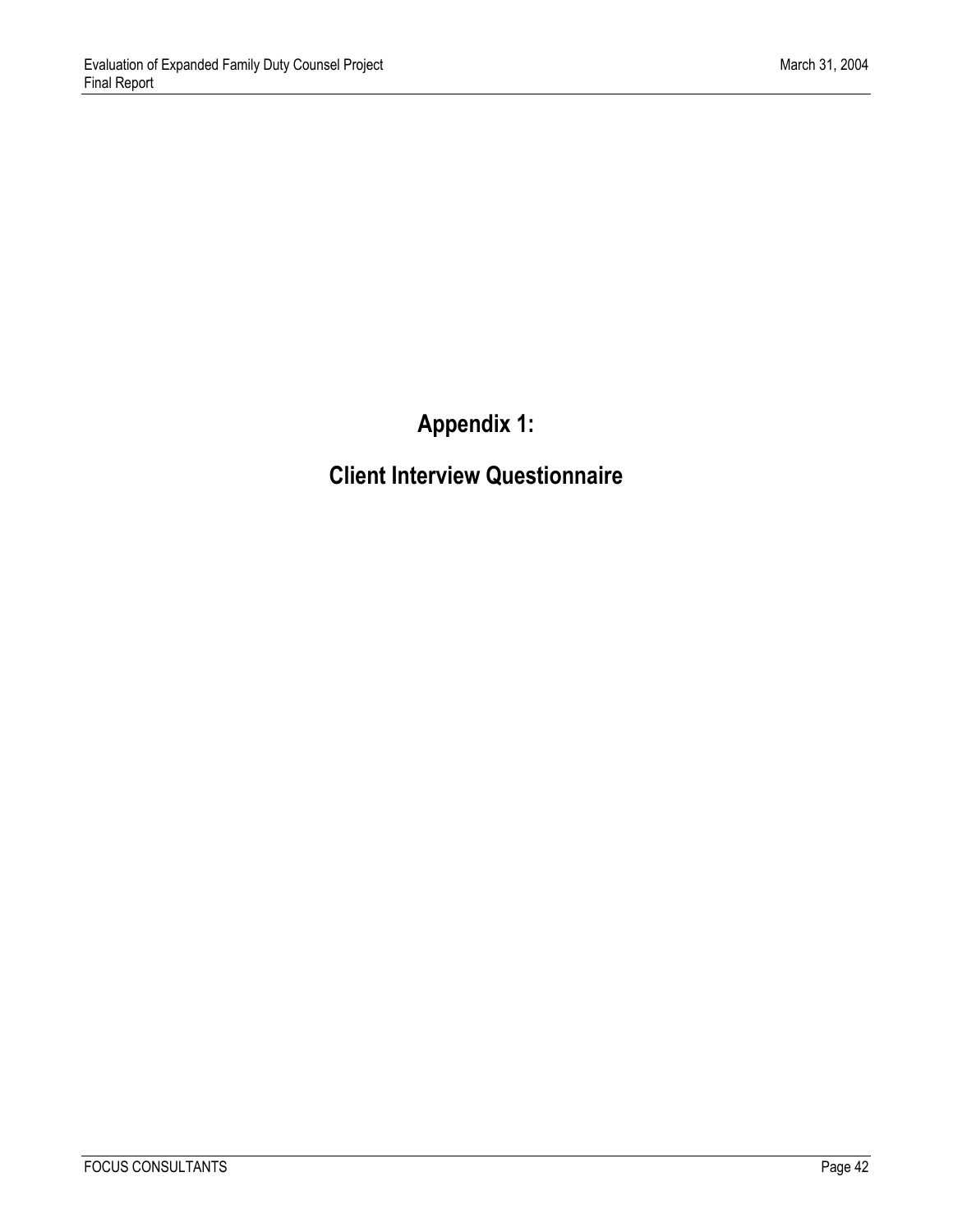### **LSS Family Duty Counsel Project Evaluation: Client Questionnaire FACE SHEET**

#### **Background**

- 1. Evaluation #
- 2. Client Name: 3. Telephone:

#### **Call Record**

|                  |             |             | <b>RESULT OF CALL</b>                                                                                                                                         |
|------------------|-------------|-------------|---------------------------------------------------------------------------------------------------------------------------------------------------------------|
|                  | <b>DATE</b> | <b>TIME</b> | 1. No number; 2. Wrong number; 3. Client not home,<br>call back (date); 4. Refusal; 5. Appt. for (date);<br>6. No show for interview; 7. Completed interview. |
| 1.               |             |             |                                                                                                                                                               |
| 2.               |             |             |                                                                                                                                                               |
| 3.               |             |             |                                                                                                                                                               |
| $\overline{4}$ . |             |             |                                                                                                                                                               |
| 5.               |             |             |                                                                                                                                                               |
| 6.               |             |             |                                                                                                                                                               |

#### **Introduction**

- 1. Introduce self.
- 2. Confirm that you are speaking to client.
- 3. Remind client that he/she signed authorization to be contacted for evaluation purposes (i.e. bottom of "Acknowledgement of Duty Counsel Services" sheet).
- 4. Explain purpose of evaluation:
	- Being done with sample of clients,
	- To get candid feedback, positive and negative about their experience with the program,
	- $\blacksquare$  To improve program.
- 5. Confirm confidentiality.
	- No names or identifying comments used.
- 6. Determine if this is a suitable time or book appointment for another date.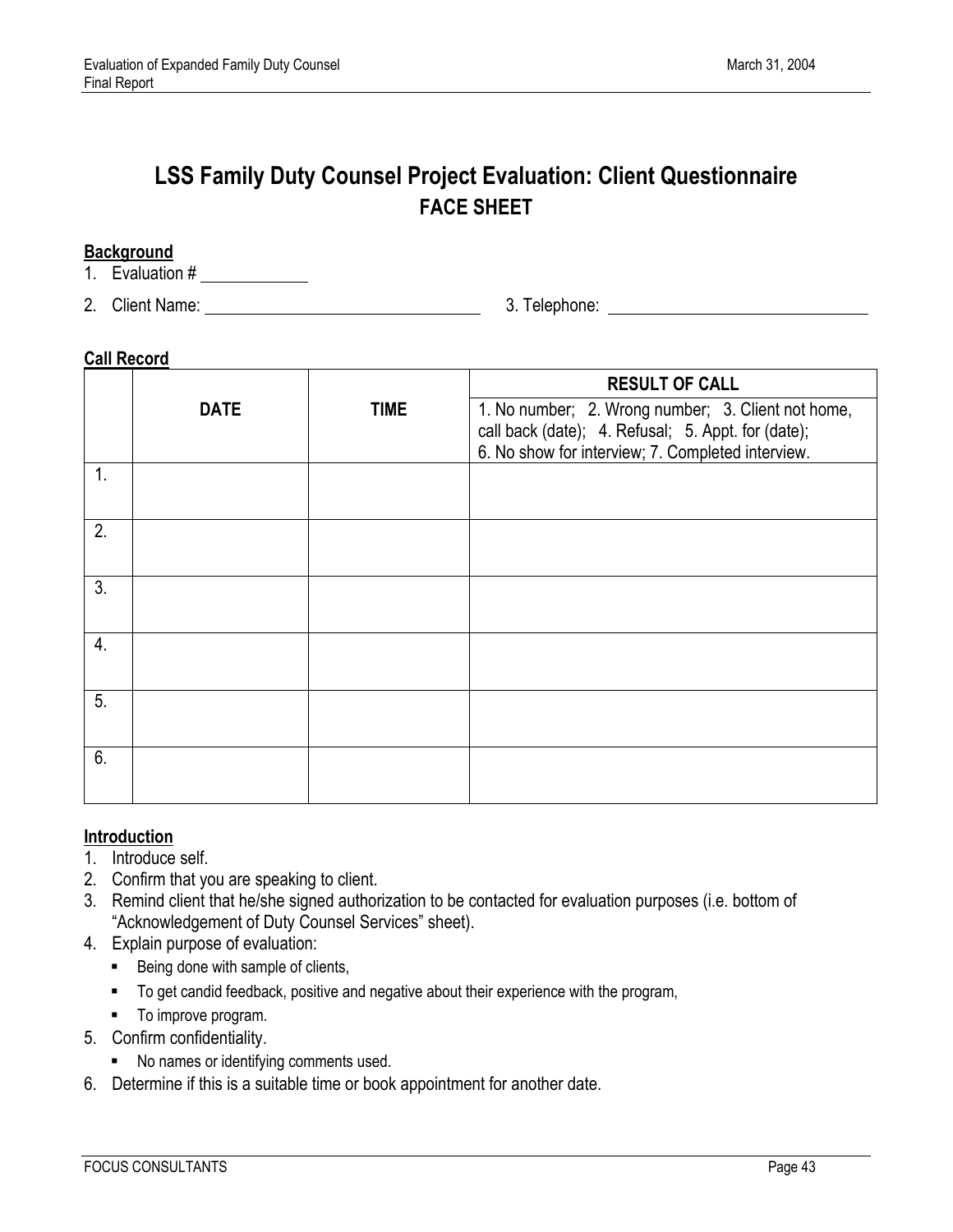#### **FILE DATA**

- 1.0 Evaluation #
- 2.0 Type of lawyer at intake:
	- 1. DUTY COUNSEL
	- 2. ADVICE COUNSEL
	- 3. UNSPECIFIED
- 3.0 Activities: (CIRCLE ALL THAT APPLY)
	- 1. ATTEND COURT
	- 2. CASE CONFERENCE
	- 3. DRAFT CORRESPONDENCE
	- 4. DRAFT DOCUMENTS
	- 5. MEETING WITH CLIENT
	- 6. TELEPHONE CALLS
	- 7. NEGOTIATIONS
	- 8. FILE REVIEW/COURT PREPARATION
- 4.0 Total time spent by counsel on case:

4.1 Number of contacts with counsel (MEETINGS, HEARINGS, PROCEDURES):

- 5.0 Immediate Outcomes: (NOTE: RECORD THE OUTCOMES FROM HERE AND ITEM 6 IN QUESTION 6 OF INTERVIEW)
	- 1. COURT ORDER
	- 2. SEPARATION AGREEMENT
	- 3. INFORMAL AGREEMENT
	- 4. INFORMATION ONLY
	- 5. REFERRALS
	- 6. OTHER (SPECIFY:
	- 7. CASE ABANDONED
	- 8. OUTCOME UNKNOWN
	- 9. COURT ORDER PLUS REFERRAL
- 6.0 (IF ANSWERED "1" TO QUESTION 5) Type of court order (MORE THAN 1 ANSWER POSSIBLE)
	- 1. INTERIM RESTRAINING ORDER
	- 2. FINAL RESTRAINING ORDER
	- 3. PROCEDURAL ORDER
	- 4. INTERIM CONSENT ORDER
	- 5. FINAL CONSENT ORDER
	- 6. CONFIRMATION ORDER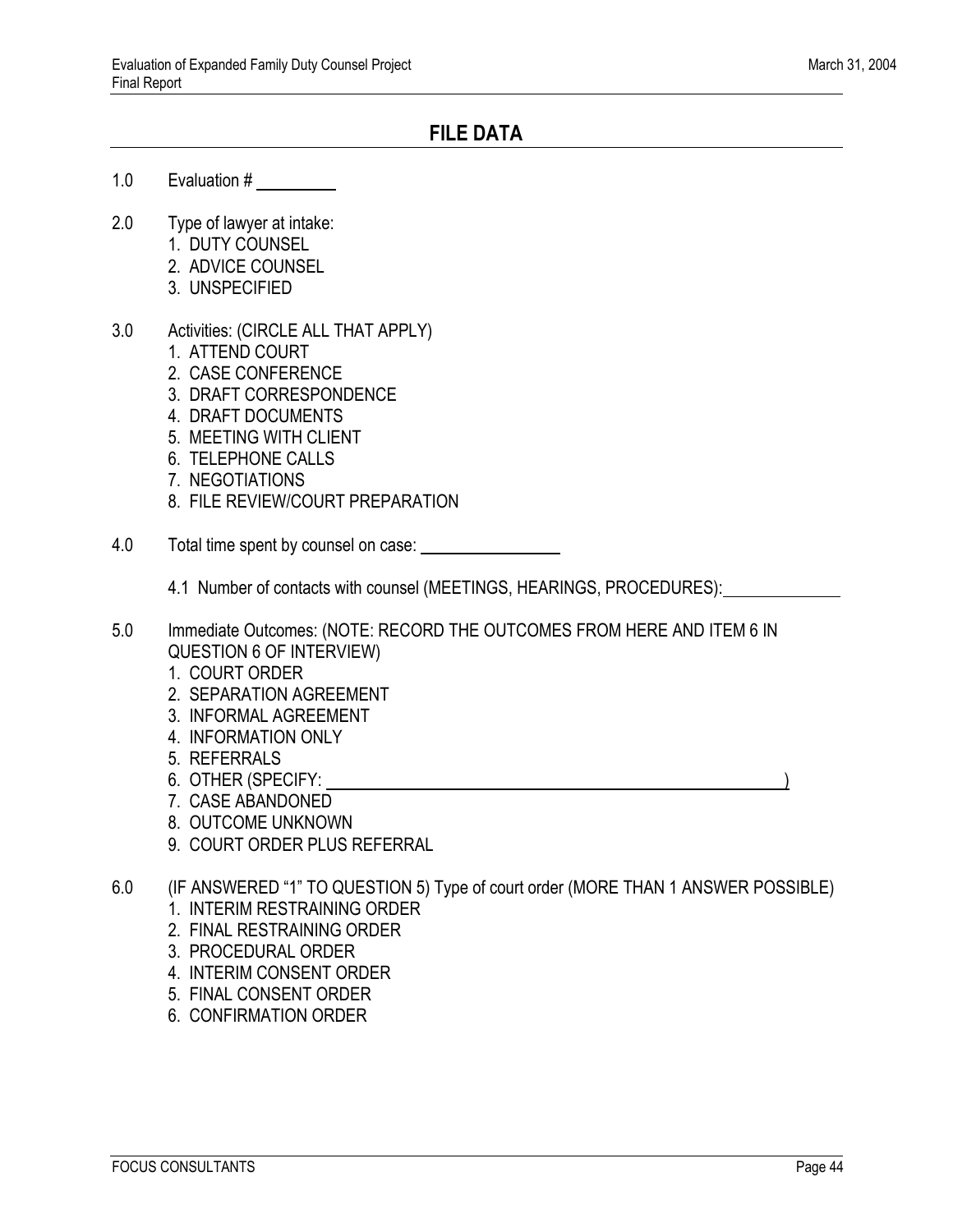- 6.1 Where court order obtained:
	- 1. COURT
	- 2. CASE CONFERENCE
	- 3. REGISTRY (DESK ORDER)
- 6.2 Who obtained it? 1. COUNSEL 2. LITIGANT
- 7.0 (IF ANSWERED "2" TO QUESTION 5) Separation agreement:
	- 1. NEGOTIATED BY COUNSEL
	- 2. NEGOTIATED BY FJC; CONFIRMED BY COUNSEL, SIGNED
	- 3. NEGOTIATED BY FJC; ADVISED AGAINST, BUT SIGNED
- 8.0 (IF ANSWERED "4" TO QUESTION 5) Information:
	- 1. CLIENT ONLY SEEKING INFORMATION; NO NEED FOR FURTHER ACTION
	- 2. CLIENT ABANDONS CASE, BASED ON ADVICE RECEIVED
	- 3. CLIENT GETS INFO &/OR ASSISTANCE; TRYING TO CONTINUE ON OWN
	- 4. CLIENT ADVISED TO GET OWN LAWYER
- 9.0 (IF ANSWERED "5" TO QUESTION 5) Referrals: (NOTE: RECORD ALSO IN QUESTION 5 OF INTERVIEW)
	- 1. LSS
	- 2. FMEP
	- 3. FMW/BC BENEFITS
	- 4. FJC
	- 5. OTHER:
- 10.0 (IF ANSWERED "7" TO QUESTION 5) Abandoned case.
	- 1. SEPARATION AGREEMENT NEGOTIATED BY FJC; REJECTED, NOT SIGNED, THEN ABANDONED
	- 2. ABANDONED; REASON UNKNOWN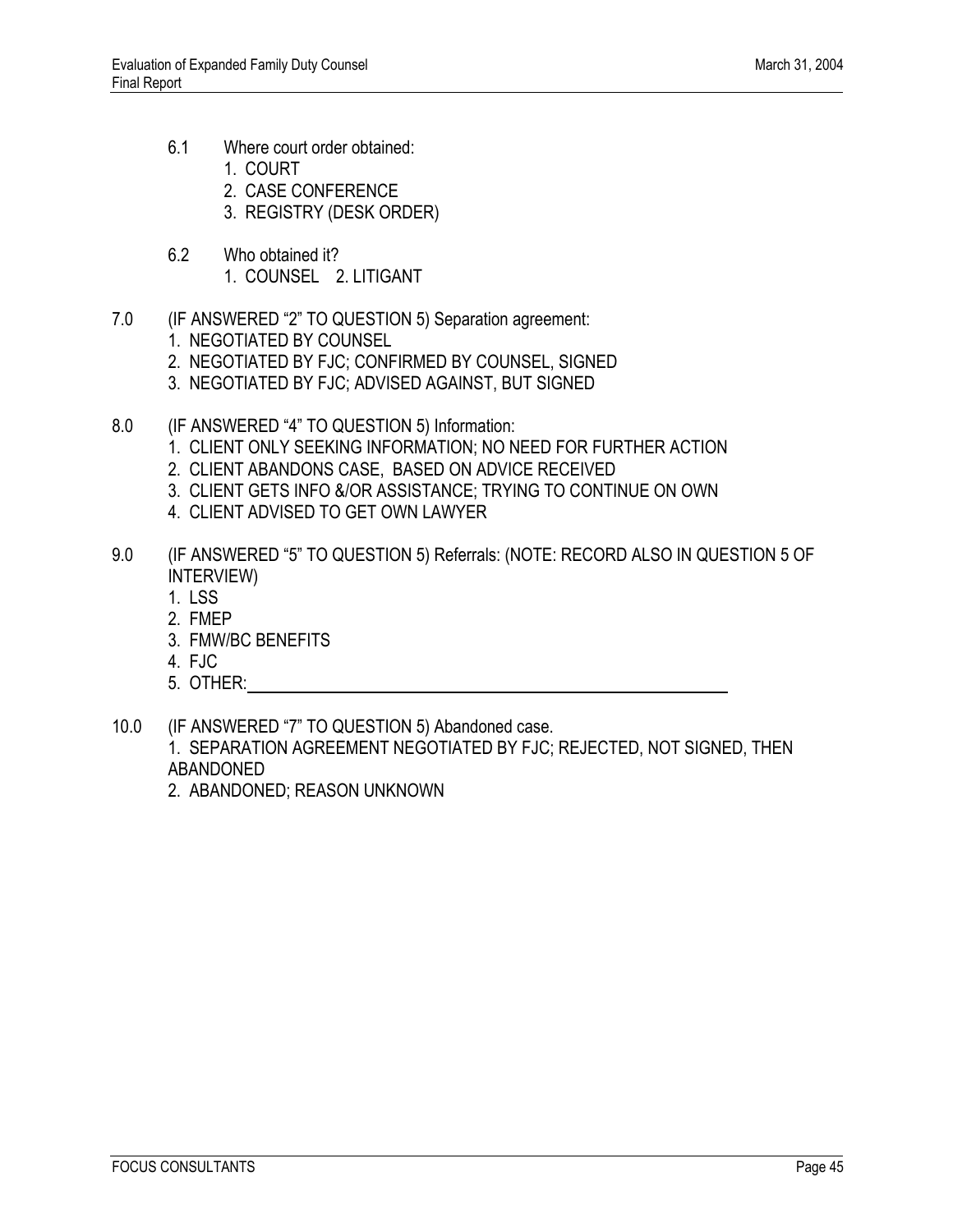#### **INTERVIEW**

I'd like to start by asking you some questions about the service you received from the project.

- 1.0 First, when you met with the lawyer you were asked to sign a sheet that described what the lawyer could or could not do for you. Did this sheet, together with anything the lawyer said, adequately explain the type of help you could expect to receive?
	- 1. YES, COMPLETELY (GO TO QUESTION 1.2)
	- 2. ONLY PARTIALLY
	- 3. NO NOT AT ALL
	- 1.1 (IF ANSWERED "2" OR "3") What was confusing or unclear for you?
	- 1.2 Were the services that were described on the sheet:
		- 1. LESS THAN WHAT YOU HOPED TO GET
		- 2. ABOUT THE SAME AS WHAT YOU HOPED TO GET
		- 3. MORE THAN WHAT YOU HOPED TO GET
	- 1.3 (IF ANSWERED "1" TO QUESTION 1.1) What service or information had you hoped for but couldn't receive?
- 2.0 I'd like you to rate certain things about the service you received.
	- 2.1 First, on a scale of 1 to 7, how clearly did the lawyer explain to you the legal issues that applied to your case?  $(1 = not clearly at all, 7 = very clearly)$  RATING: Reason for answer:<br>
	Example 2014
	- 2.2 Again, on a scale of 1 to 7, how much help did you receive from the lawyer in guiding you to fill out forms or documents?  $(1 = no help at all, 7 = a lot of help)$  RATING:  $\qquad \qquad$ Reason for answer: <u>\_\_\_\_\_\_\_\_\_\_</u>\_\_\_\_\_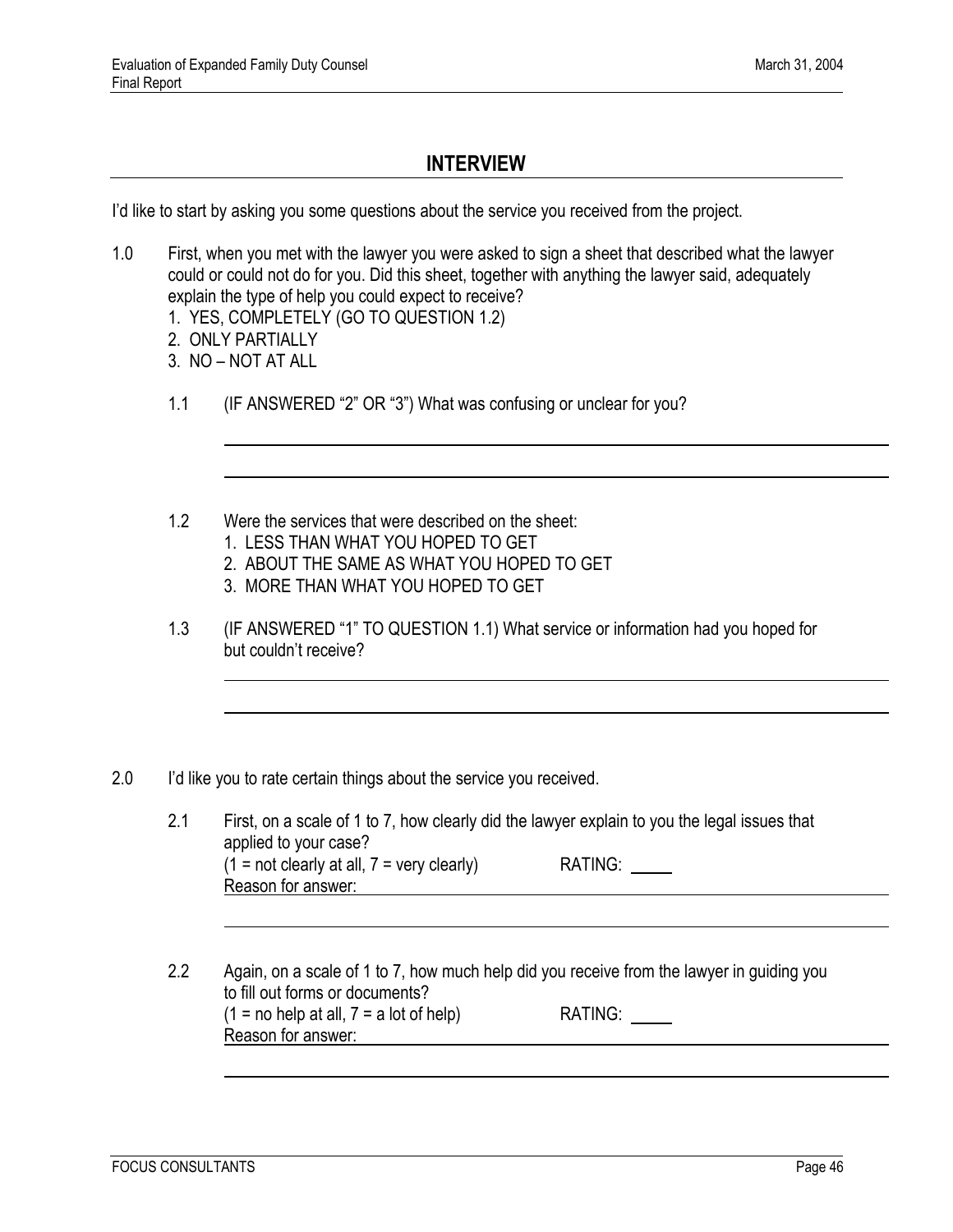- 2.3 Again, on a scale of 1 to 7, how clearly did the lawyer explain to you the next steps that you needed to take in your case?  $(1 = not clearly at all, 7 = very clearly)$  RATING: Reason for answer:
- 2.4 (FOR ADVICE LAWYER CLIENTS ONLY) Finally, on a scale of 1 to 7,how satisfied were you with the speed with which you were able to make an appointment to see the lawyer?  $(1 = \text{very dissatisfied}, 7 = \text{very satisfied})$  RATING: Reason for answer:
- 2.5 Did the lawyer give you a sheet which outlined the next steps you needed to take in your case?
	- 1. NO 2. YES 3. CAN'T REMEMBER/DON'T KNOW
	- 2.5.1 (IF YES TO QUESTION 2.5) Were these written instructions useful to you as a reminder of what the lawyer had told you to do, or were they not really necessary?
		- 1. WERE NOT REALLY NECESSARY; CLIENT KNEW WHAT TO DO.
		- 2. WAS NECESSARY, BUT INSTRUCTIONS WERE NOT CLEAR ENOUGH TO BE USEFUL.
		- 3. WRITTEN INSTRUCTIONS WERE USEFUL.
		- 4. OTHER RESPONSE:
		- (Explain:
	- 2.5.2 (IF YES TO QUESTION 2.5) Did you follow the instructions?
		- 1. NO
		- 2. ONLY PARTIALLY
		- 3. YES

l,

2.5.3 (IF "1" OR "2" TO QUESTION 2.5.2) Please explain why not (or why only partially).

#### PRINTED MATERIALS

- 3.0 Did you pick up or were you given any printed materials to help you understand the law concerning your case (e.g. pamphlets, booklets)?
	- 1. NO
	- 2. YES
	- 3. DON'T REMEMBER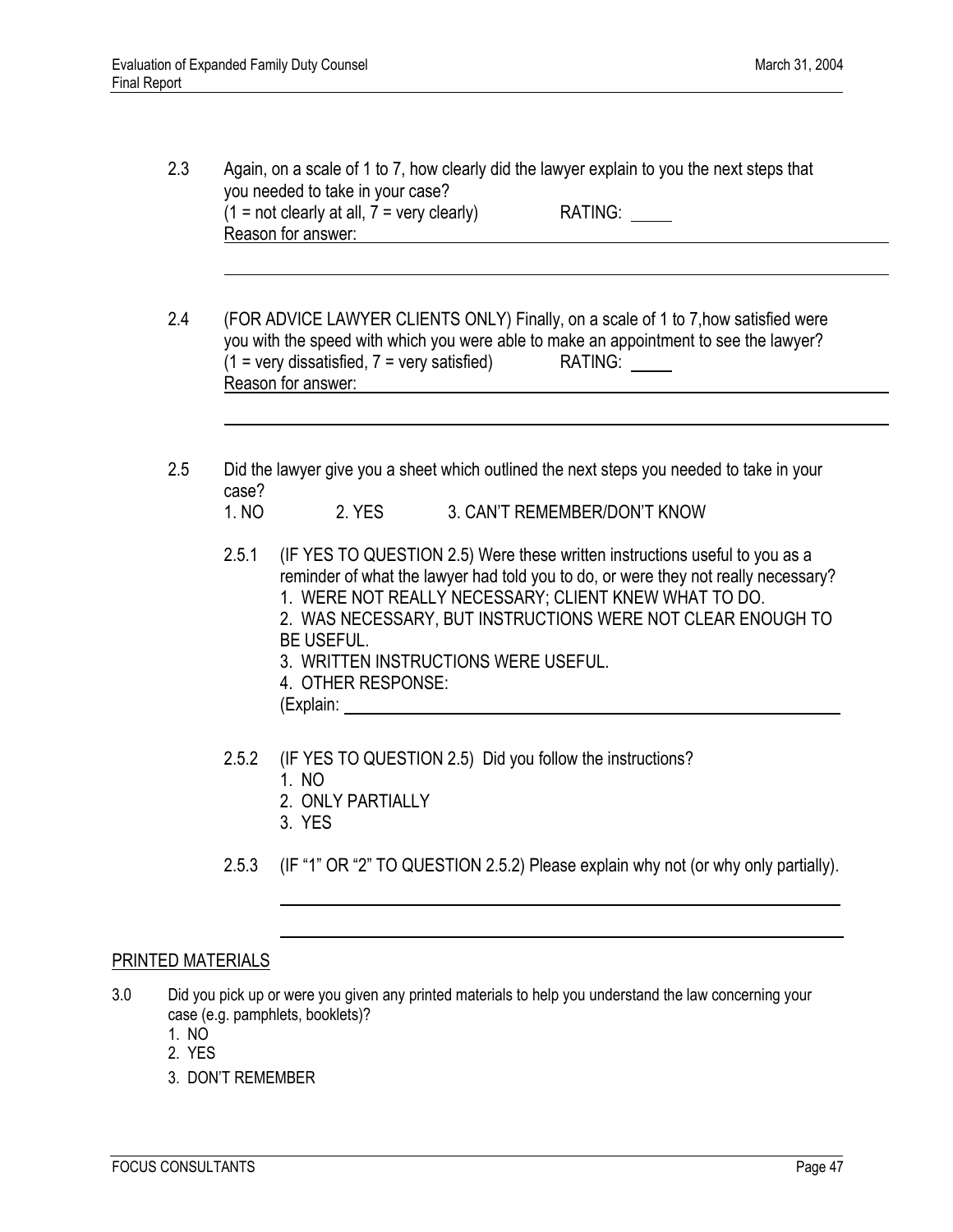3.1 (IF "YES" TO QUESTION 3.0) From whom did you get these materials? (MORE THAN ONE MAY APPLY) 1. SELF-SERVE (OFF RACK) 1. NO 2. YES 2. FAMILY JUSTICE COUNSELLOR 1. NO 2. YES 3. INTAKE ASSISTANT 1. NO 2. YES 4. LAWYER 1. NO 2. YES 3.2 What were the materials? (IF RESPONDENT CANNOT REMEMBER, PROMPT USING THE FOLLOWING LIST). 1. PARENTS' RIGHTS, KIDS RIGHTS 1. NO 2. YES 3. DON'T KNOW 2. IF YOUR MARRIAGE BREAKS UP 1. NO 2. YES 3. DON'T KNOW 3. LIVING COMMON LAW 1. NO 2. YES 3. DON'T KNOW 4. SPEAKING OF ABUSE 1. NO 2. YES 3. DON'T KNOW 5. SPONSORSHIP BREAKDOWN 1. NO 2. YES 3. DON'T KNOW 6. OTHERS (Specify: l 3.3 Did you read these materials? 1. NO 2. SOME BUT NOT ALL (SPECIFY WHICH ONES): l, 3. YES 3.4 (IF "YES" TO QUESTION 3.3) Were they helpful to you in understanding the legal issues related to your case? 1. NO (WHY NOT?): 2. YES 3.5 (IF "YES" TO QUESTION 3.3) Were they helpful to you in knowing what steps to take

next?

- 1. NO (WHY NOT?):
- 2. YES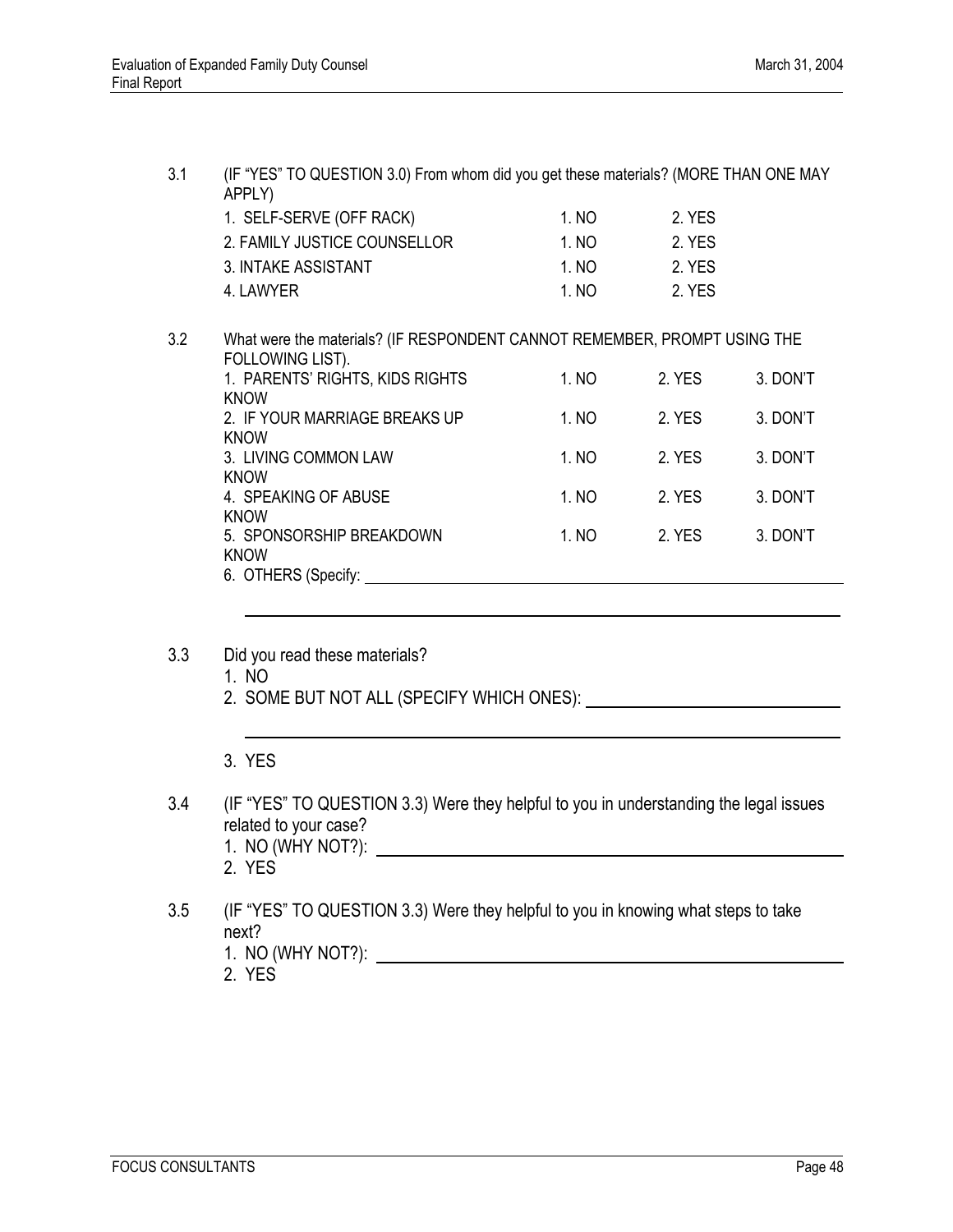#### COMPUTER SELF-HELP KIOSK

 $\overline{a}$ 

 $\overline{a}$ 

- 4.0 Did you use the self-service computer kiosk near the project intake desk to gather information? 1. NO (SKIP TO QUESTION 5.0)
	- 2. YES (CONTINUE TO QUESTION 4.1)
	- 3. ACCES BY OWN COMPUTER (CONTINUE TO QUESTION 4.1)
	- 4.1 In what way did you hope the computer (or "the site") would help you? What were you trying to do with it? (RECORD ANSWER, AND THEN CIRCLE APPROPRIATE RESPONSES)

| 1. TRYING TO FIND INFO ABOUT SPECIFIC LEGAL ISSUES OR PROBLEMS1. NO<br>2. LOOKING FOR SPECIFIC DOCUMENTS OR FORMS<br>3. LEARN THE STEPS OR PROCEDURES THAT HAD TO BE TAKEN<br>4. OTHER<br>Did you find the information you needed?<br>1. NO 2. YES | 1. NO<br>1. NO<br>1. NO | 2. YES<br>2. YES<br>2. YES<br>2. YES |
|----------------------------------------------------------------------------------------------------------------------------------------------------------------------------------------------------------------------------------------------------|-------------------------|--------------------------------------|
| What documents were you looking at?<br>1. CHANGING SUPPORT ORDERS IN THE PROVINCIAL COURT IN B.C. 1. NO<br>2. CHANGING SUPPORT ORDERS IN THE SUPREME COURT IN B.C.                                                                                 | 1. NO<br>1. NO          | 2. YES<br>1. NO<br>2. YES<br>2. YES  |
| (IF "YES" TO QUESTION 4.2) Were you able to use this information?<br>1. NO<br>2. YES                                                                                                                                                               |                         |                                      |
| Did you have any problems using the computers (for example, navigating the site or<br>downloading materials you needed)?<br>1. NO<br>2. YES                                                                                                        |                         |                                      |
| $I = I$ (IF (A/FA)) TA ALIFATIALLE NOTED FOR THE HELP FOR THE HELP III                                                                                                                                                                             |                         |                                      |

4.5.1 (IF "YES" TO QUESTION 4.5) Please describe the problem (also probe whether computer was on, whether it was on the LINK page of Family Law in BC, whether anybody explained what you could find on the site, etc)

.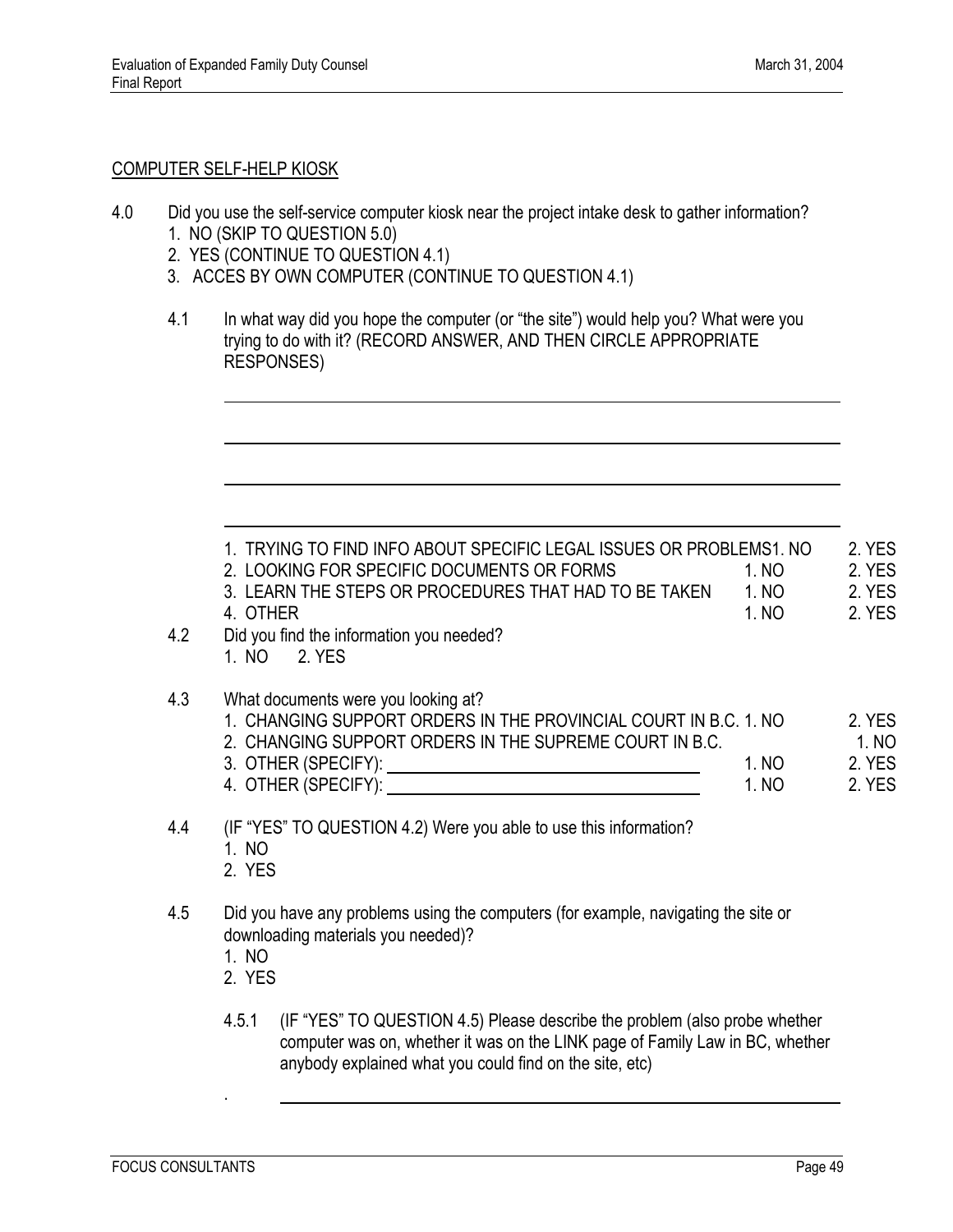- 4.5.2 (IF "YES" TO QUESTION 4.5) Did anybody give you help in solving your problem with the computer?
	- 1. NO
	- 2. YES
- 4.6 Overall, on a scale of 1 to 7, how useful did you find the computer as a resource for your case or problem?  $(1 = not useful at all; 7 = very useful). RATING:$

#### REFERRALS

(ONLY ASK QUESTION 5 IF FILE DATA ITEMS 5.0 AND 6.0 INDICATE A REFERRAL WAS MADE.) REFERRAL WAS TO:

5.0 The project records show that you were referred to: 1. LSS 2. FORMER LAWYER 3. PRIVATE BAR 4. OTHER (SPECIFY) \_\_\_\_\_\_\_\_\_\_\_\_\_\_\_\_\_\_\_\_\_\_\_\_\_\_\_\_

Did you actually go to that resource?

- 1. NO
- 2. YES
- 5.1 (IF "NO" TO QUESTION 5.0) Why did you decide not to go there?
- 5.2 (IF "YES" TO QUESTION 5.0) Was this a useful referral for you? 1. NO
	- 2. YES

5.2.1 (IF "NO") Why not?

5.2.2 (IF "YES") In what way?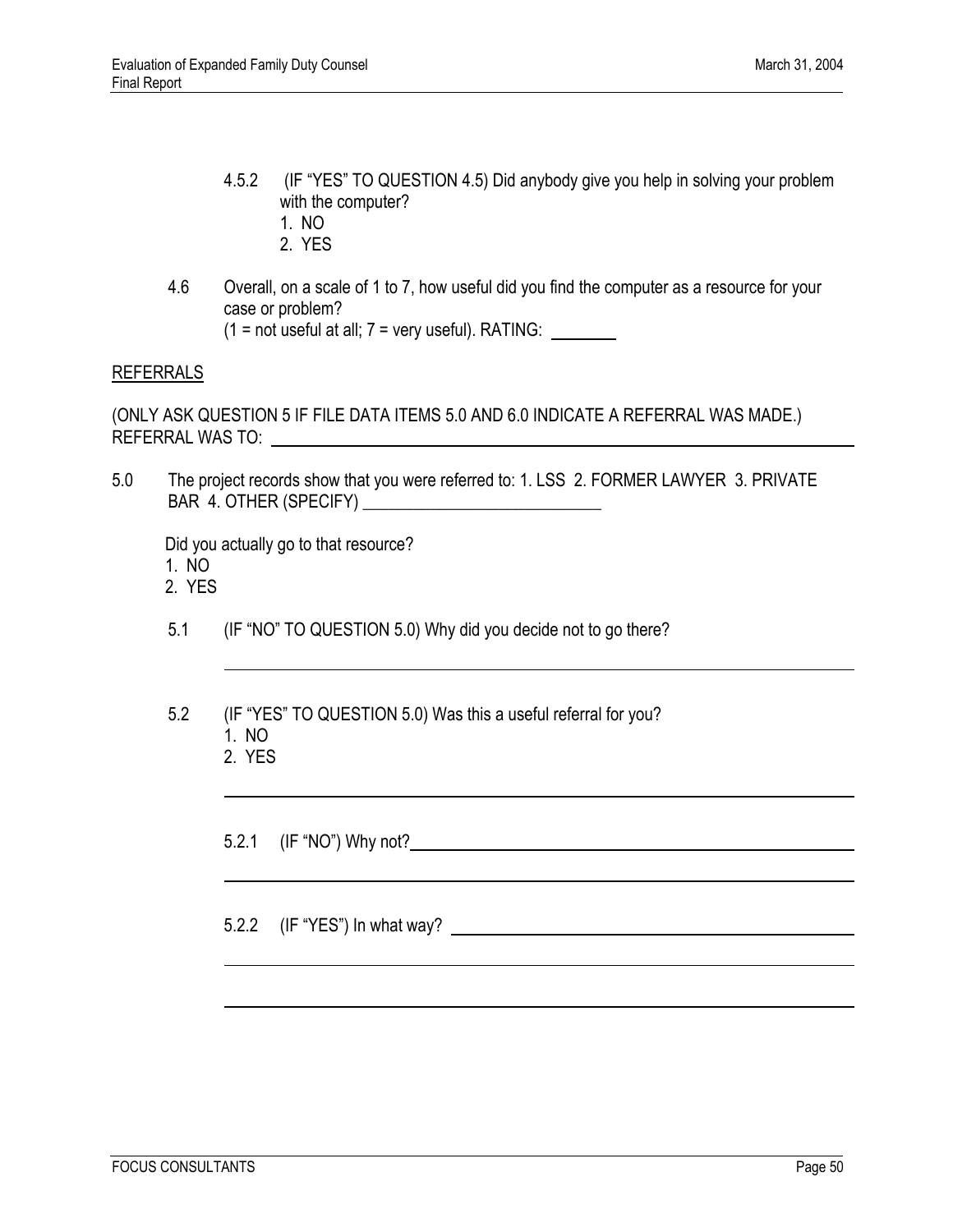#### OVERALL OUTCOME AND ASSESSMENT

6.0 The project records show (STATE OUTCOME FROM DATA FILE SECTIONS 5 & 6):

- 6.1 (IF FILE DATA INDICATES AN OUTCOME ASK CLIENT TO CONFIRM): 1. OUTCOME CONFIRMED.
	- 2. OUTCOME INCORRECTLY RECORDED. (RECORD OUTCOME):
	- 3. LONG TERM OUTCOME CAN NOW BE SPECIFIED
- 6.2 (IF FILE DATA INDICATES CASE ABANDONED, ASK:) Why did you not continue with the case?
	- 6.2.1 Is there anything that the project could have done differently that would have helped you continue with the case?
- 6.3 (IF NO RECORD OF LONG TERM OUTCOME IN ORIGINAL FILE DATA, ASK:) What happened with your case after you saw the lawyer at the project (e.g. and got information only and/or a referral)?
	- 1. COURT ORDER (SPECIFY: \_\_\_\_\_\_\_\_\_\_\_\_\_\_\_\_\_\_\_\_\_\_\_\_\_\_\_\_\_\_\_\_)
	- 2. SEPARATION AGREEMENT
	- 3. INFORMAL AGREEMENT
	- 4. CASE ABANDONED
	- 5. OTHER (SPECIFY: \_\_\_\_\_\_\_\_\_\_\_\_\_\_\_\_\_\_\_\_\_\_\_\_\_\_\_\_\_\_\_\_\_\_\_\_\_\_\_)
	- 6. OUTCOME STILL UNKNOWN (NOT ACHIEVED)
	- 7. FAMILY SITUATION CHANGED, NO ACTION NECESSARY
	- 8. NEGATIVE IN-COURT OUTCOME
	- 9. POSITIVE OUTCOME, NOT BY COURT ORDER (FJC, FMEP, ETC)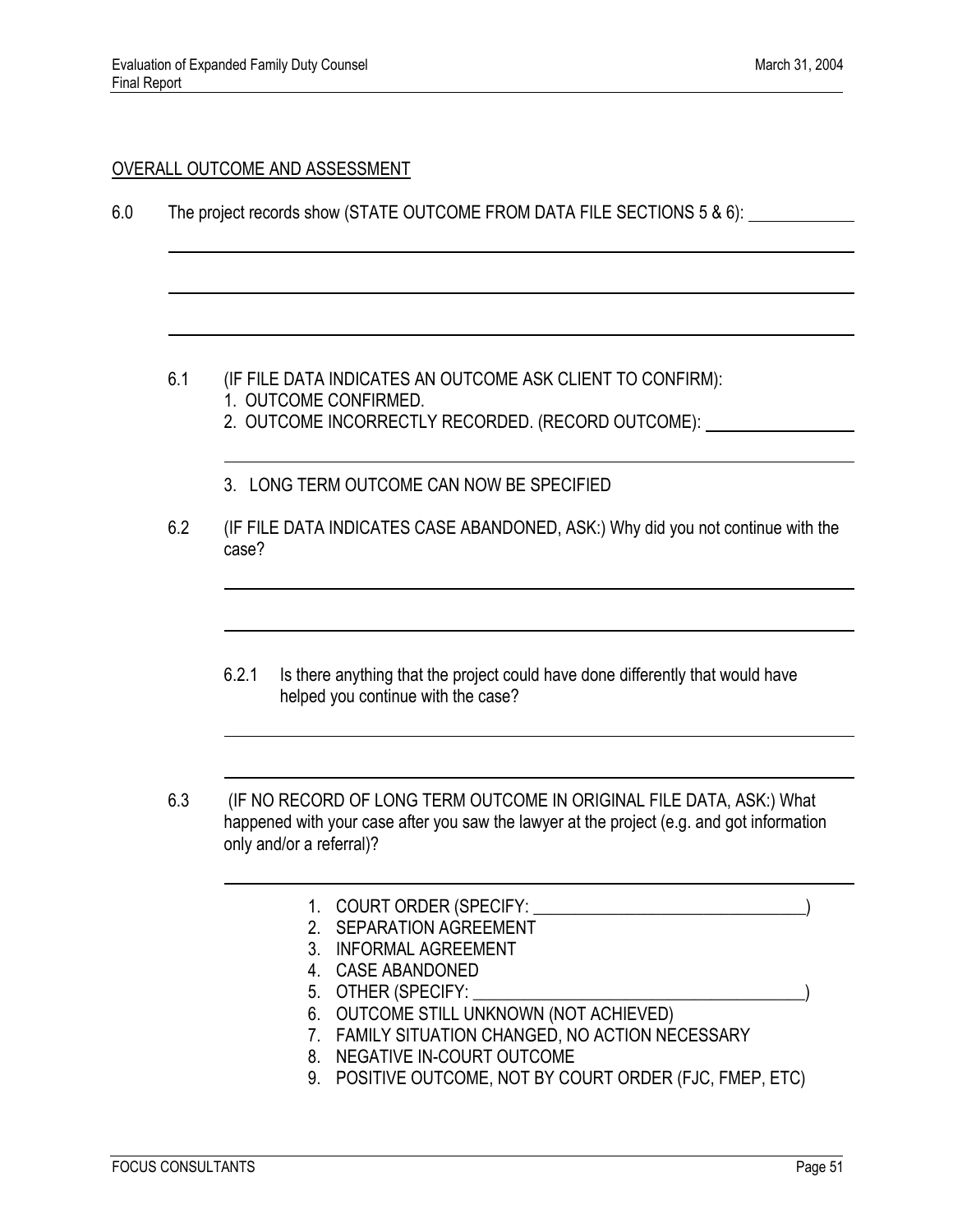- 7.0 The objective of this project is to help people who are trying to handle their own case and achieve a result, by providing information or, in special circumstances, some assistance in court. On a scale of 1 to 7, how would you assess the project's effectiveness, in terms of:  $(1 = not helpful at all; 7 = very helpful)$ - HELPING YOU ACHIEVE A RESOLUTION TO YOUR ISSUES RATING: - HELPING YOU ACHIEVE A RESOLUTION FASTER THAN HAD YOU NOT USED THIS SERVICE **RATING:** And the set of the set of the set of the set of the set of the set of the set of the set of the set of the set of the set of the set of the set of the set of the set of the set of the set of the - HELPING YOU FEEL MORE CONFIDENT IN DEALING WITH THE ISSUE ON YOUR OWN RATING: \_\_\_\_\_\_\_\_\_<br>RATING: \_\_\_\_\_\_\_\_ - HELPING YOU BE MORE PREPARED 7.1 Overall, how satisfied were you with the service?  $(1 = \text{very dissatisfied}; 7 = \text{very satisfied})$  RATING:
	- 7.2 Please suggest ways in which the service could be improved for self-represented litigants such as yourself.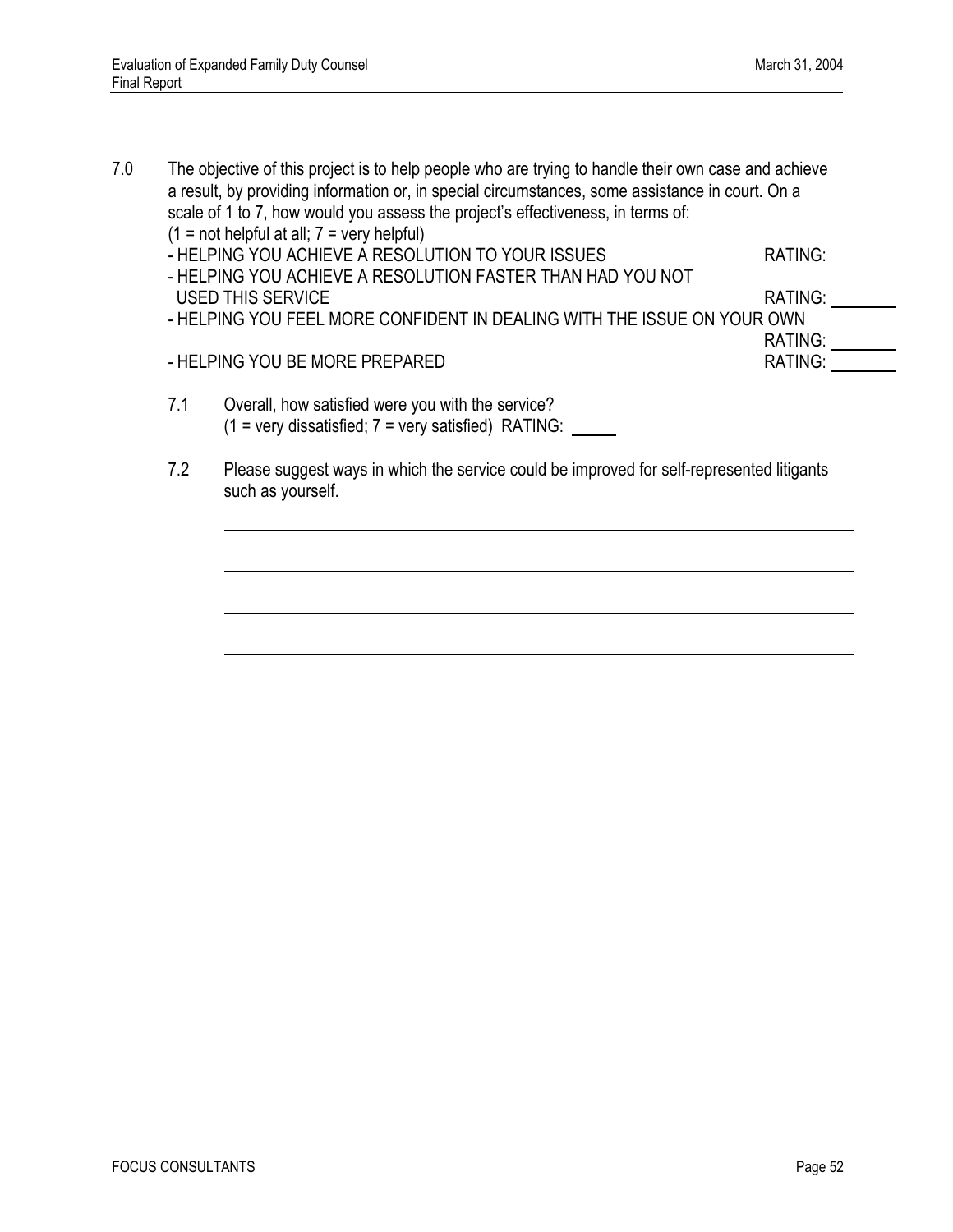**Appendix 2:** 

# <span id="page-60-0"></span>**Interview Guide for Court Registry Staff and Family Justice Counsellors**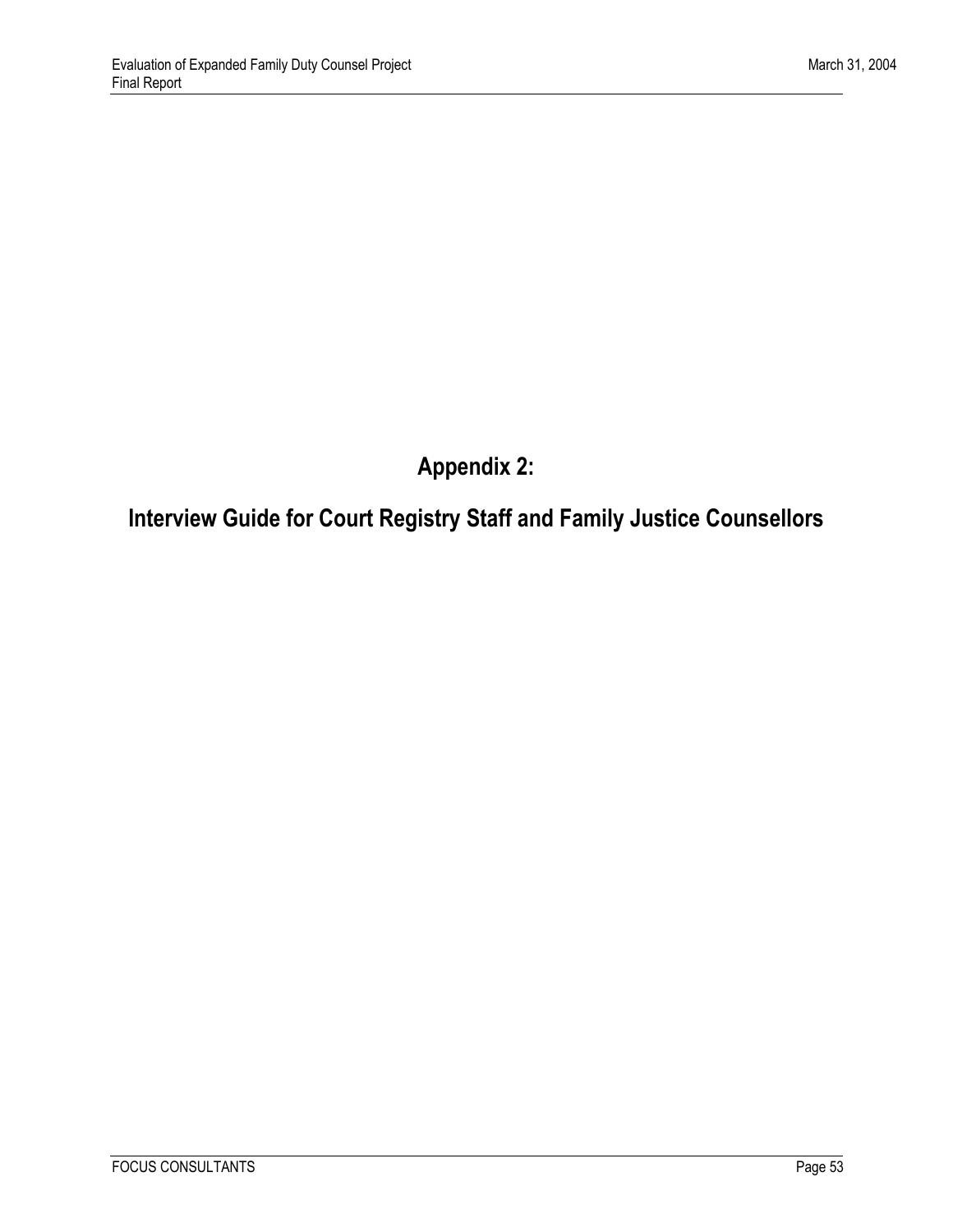#### **Guide for Exploratory Interview with Court Registry Staff and Family Justice Counsellors**

- 1. (Registry only): How project has impacted registry workload and capacity to deal effectively with self-represented litigants.
- 2. (Family Justice Counsellor only): What have been the impacts of the project on your role and capacity to work with clients?
- 3. Have referrals to and from the project gone smoothly? Are any changes in procedures necessary to make this work better? What advantages or disadvantages are there in being co-housed with the project?
- 4. (Family Justice Counsellor only): What types of printed materials do you have, and what role do you play in bringing them to clients' attention, especially in situations where they may proceed as self-represented litigants? Have you referred clients to the computer kiosk to access the family law site? How frequently, and in what types of situations or for what types of clients? Any suggestions to enhance usage of the kiosk?
- 5. What are the ways in which the project has affected the capacity of litigants to represent themselves or resolve their problems in family law matters? (Registry only): Do they seem any better prepared or more able to understand procedures than they would have been without the assistance of the project? In your estimation, has the assistance offered by the project resulted in any change in the amount of court time required to deal with selfrepresented litigants? Please identify specific ways in which these changes might be evident or noticeable to you.
- 6. Are there specific resources or information that could make a critical add-on difference to increase the capacity of self-represented litigants?
- 7. Any other observations or suggestions for improvement to the project?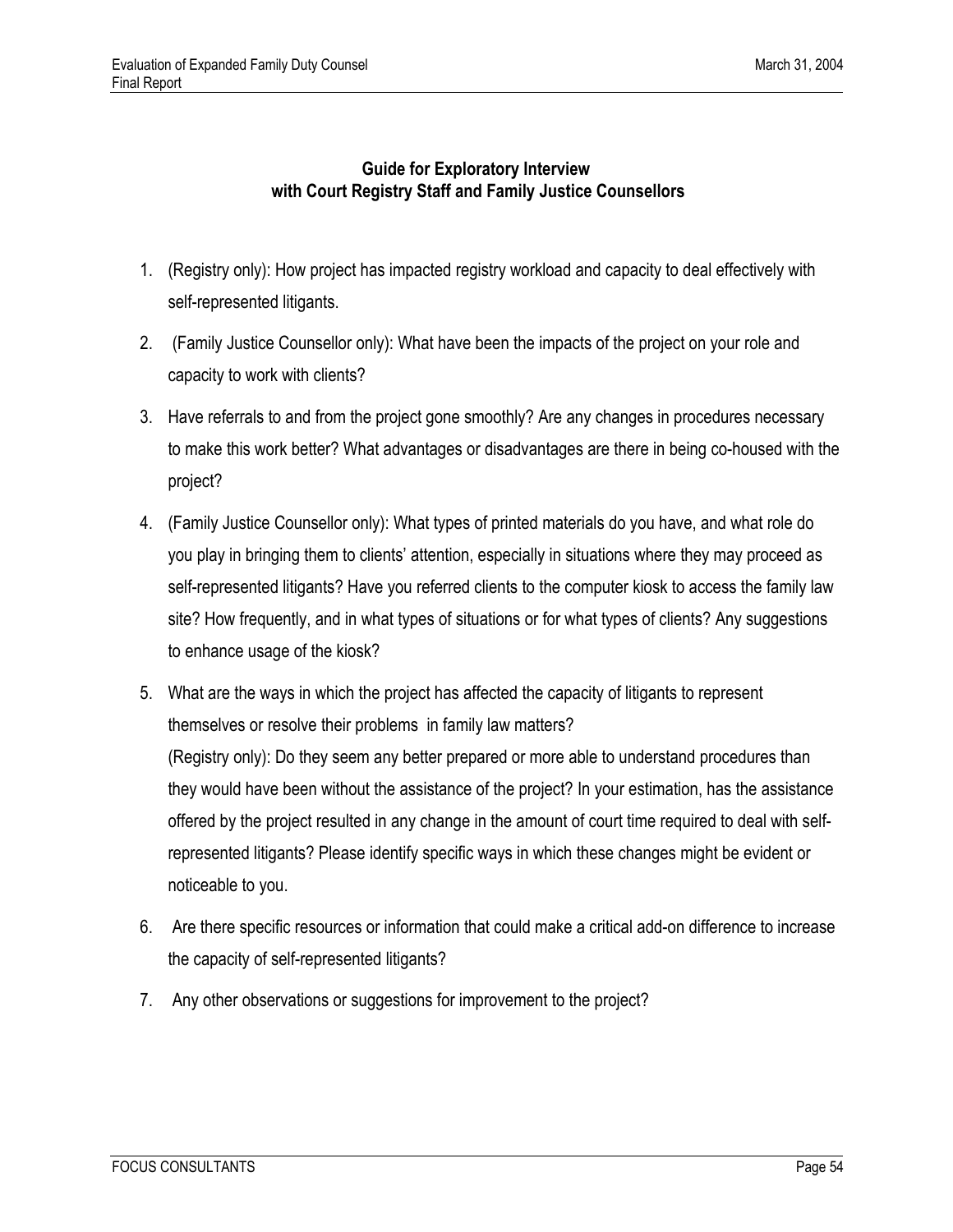# **Appendix 3:**

# <span id="page-62-0"></span>**Interview Guide for Intake Assistant**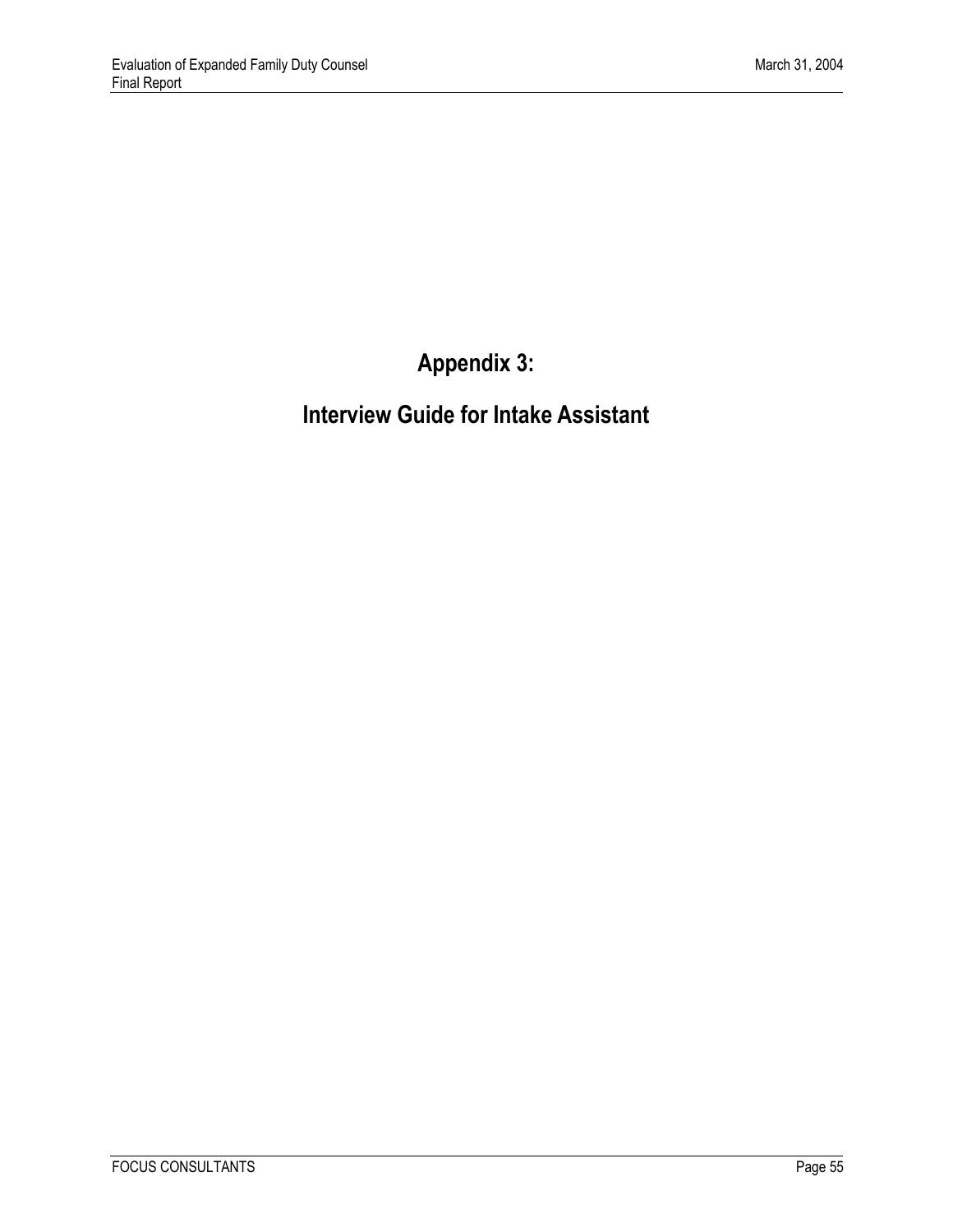#### **Guide for Exploratory Interview with Intake Assistant**

- 1. Description of client referral to service, and intake decisions required:
	- how client volume, flow and procedures have changed over time.
- 2. Kiosk issues:
	- procedures for referral of clients to computer kiosk resource
		- typical issues, needs
		- factors involved in not referring client to kiosk;
	- types of assistance given to kiosk users
		- time demands;
	- problems users encounter
		- factors involved for successful and unsuccessful users,
		- suggestions for improvements.
	- is computer routinely left on? Is it left on the link page of Family Law in BC page?
	- What impact has there been in terms of kiosk use or assistance you can provide since the move to the 4<sup>th</sup> floor (as opposed to the ground floor)? After the move, what instructions were given to the FJC receptionist about assisting clients use the kiosk?
- 3. Intake assistant's role in providing printed materials to clients
	- percentage of cases in which she suggests or refers clients to materials
- 4. Database issues description of any problems, issues related to data entry, reliability of data.
- 5. Structure, operations of program:
	- structural factors that have enhanced or hindered intake role,
	- what structural changes could be made to improve the project as a resource to selfrepresented litigants.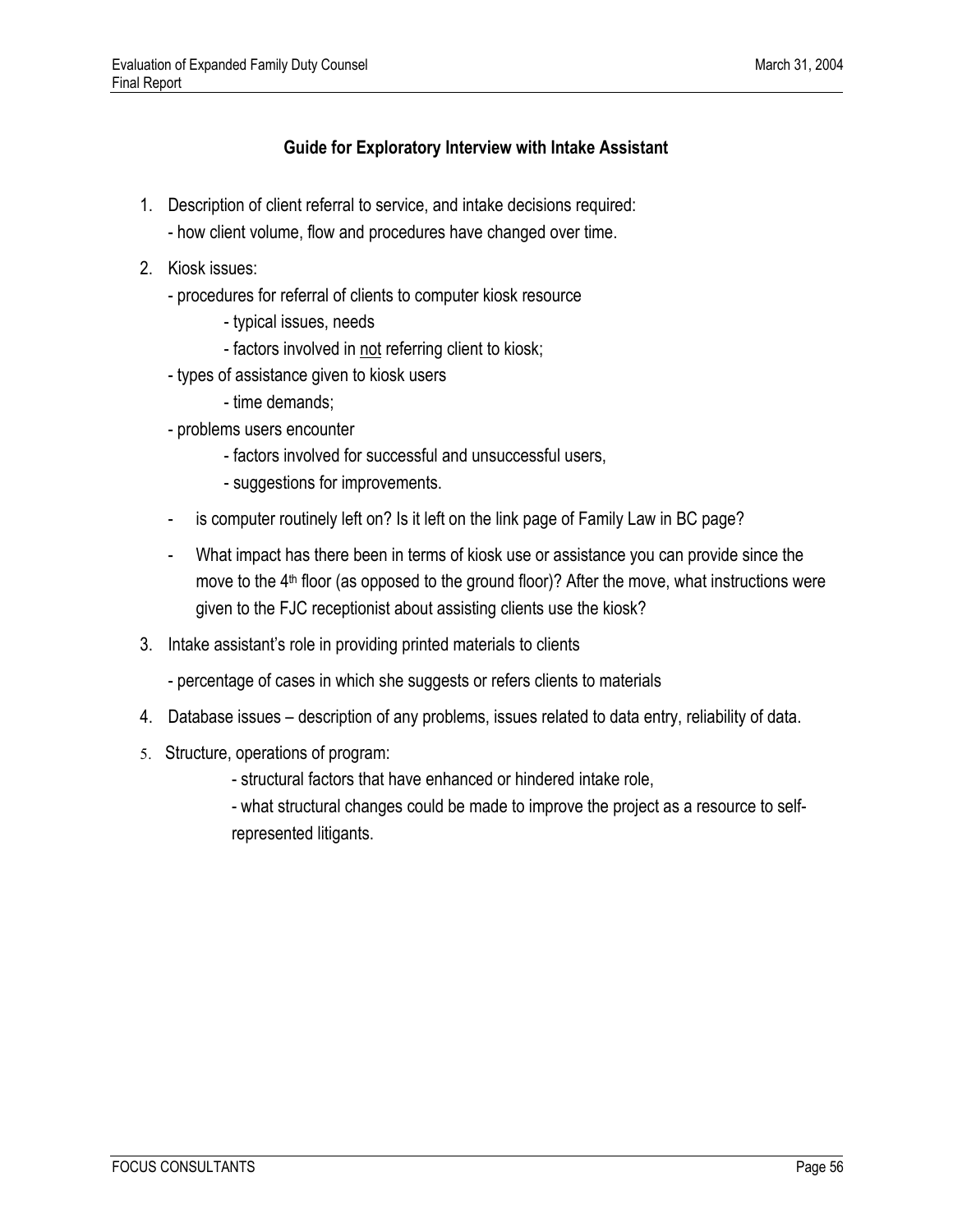# **Appendix 4:**

# <span id="page-64-0"></span>**Interview Guide for EFDCP Counsel**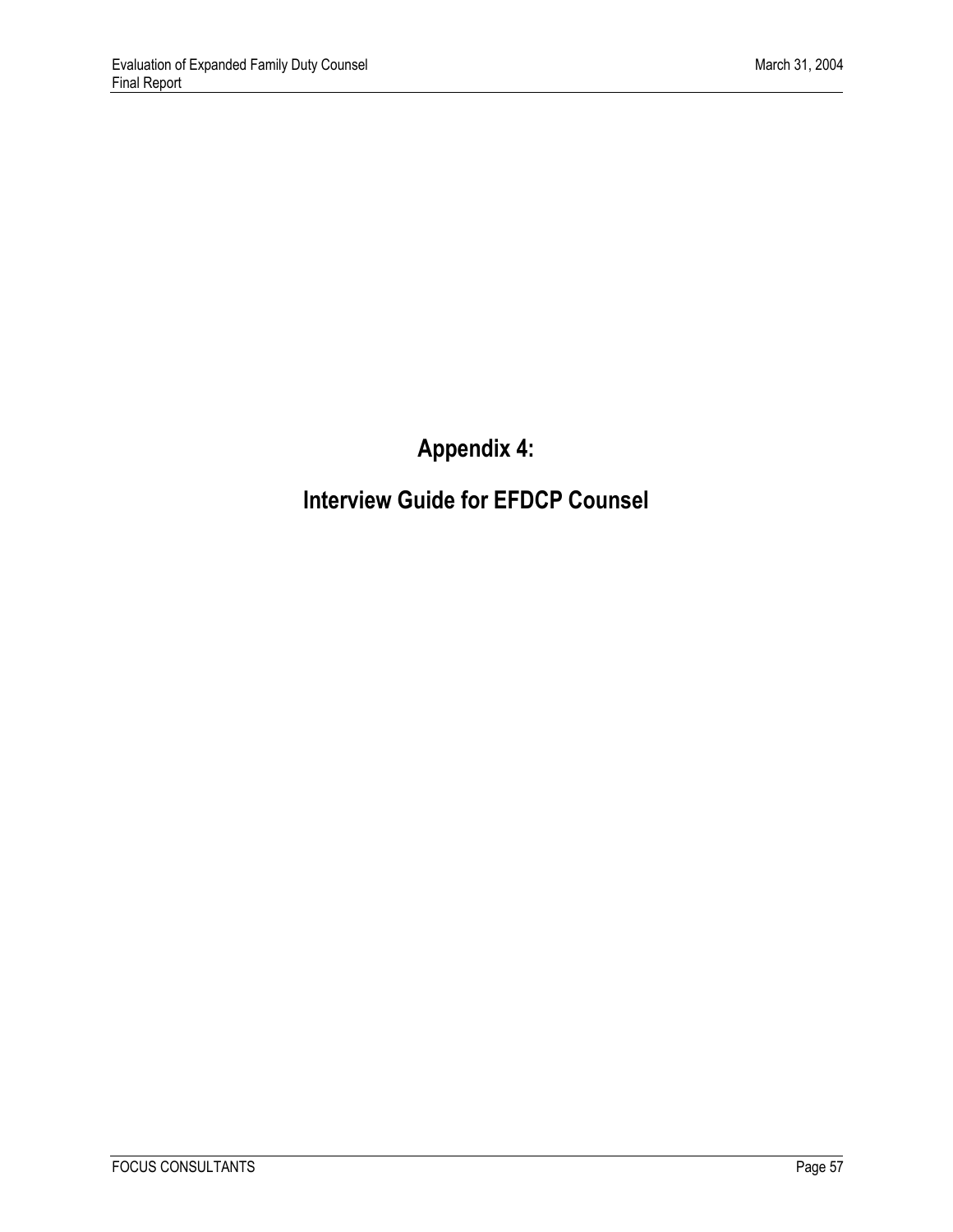#### **Interview Guide: Issues for Counsel**

- 1. Whether clients understand limitations or parameters of service that can be provided.
- 2. Clients' ability to understand, and factors affecting understanding of:
	- legal issues;
	- how to proceed with case;
	- how to complete forms, documents.

(Note: explore in relation to educational level of client, English as a Second Language, present level of conflict in case, etc)

- 3. Utility of "Next Steps" sheet as an aid for clients.
- 4. Counsel's use of printed materials as aid for clients.
	- % of cases in which counsel suggests or refers to specific materials.
- 5. Typical types of and reason for referrals.
	- how often do you refer clients to the computer kiosk? To the web-site for use on their own computer? Why do you or do you not make such referrals?
	- How often do you refer clients back to FJCs? For what purposes? What are the benefits or disadvantages of being co-housed with the FJC? (Clarify whether lawyer has also been on rosters where they are not co-housed with FJCs.)
- 6. Problems, limitations in using data system (Web Time):

- e.g. any uncertainties in terms of appropriate categories when entering certain items (e.g. outcomes, activities)

- 7. Assessment of limitations, barriers in making project an effective aid for self-represented litigants:
	- how much can clients reasonably do on own, and what are factors?

- is there a ladder of degrees of client self-sufficiency? What are the steps on the ladder and what types of support are needed at each step to make a critical difference?

- in approximately what % of cases where client did not qualify financially did you exceed 45 minutes of assistance? What can reasonably be achieved in this time period?

8. Structure, operation of program:

- structural factors that have enhanced or hindered your effectiveness as counsel for self-represented litigants;

- where structural changes could be made to improve the project as a resource for self-represented litigants;

- are there resources of a modest nature that could make a critical difference to the effectiveness of the project?

9. Any other issues, observations, recommendations.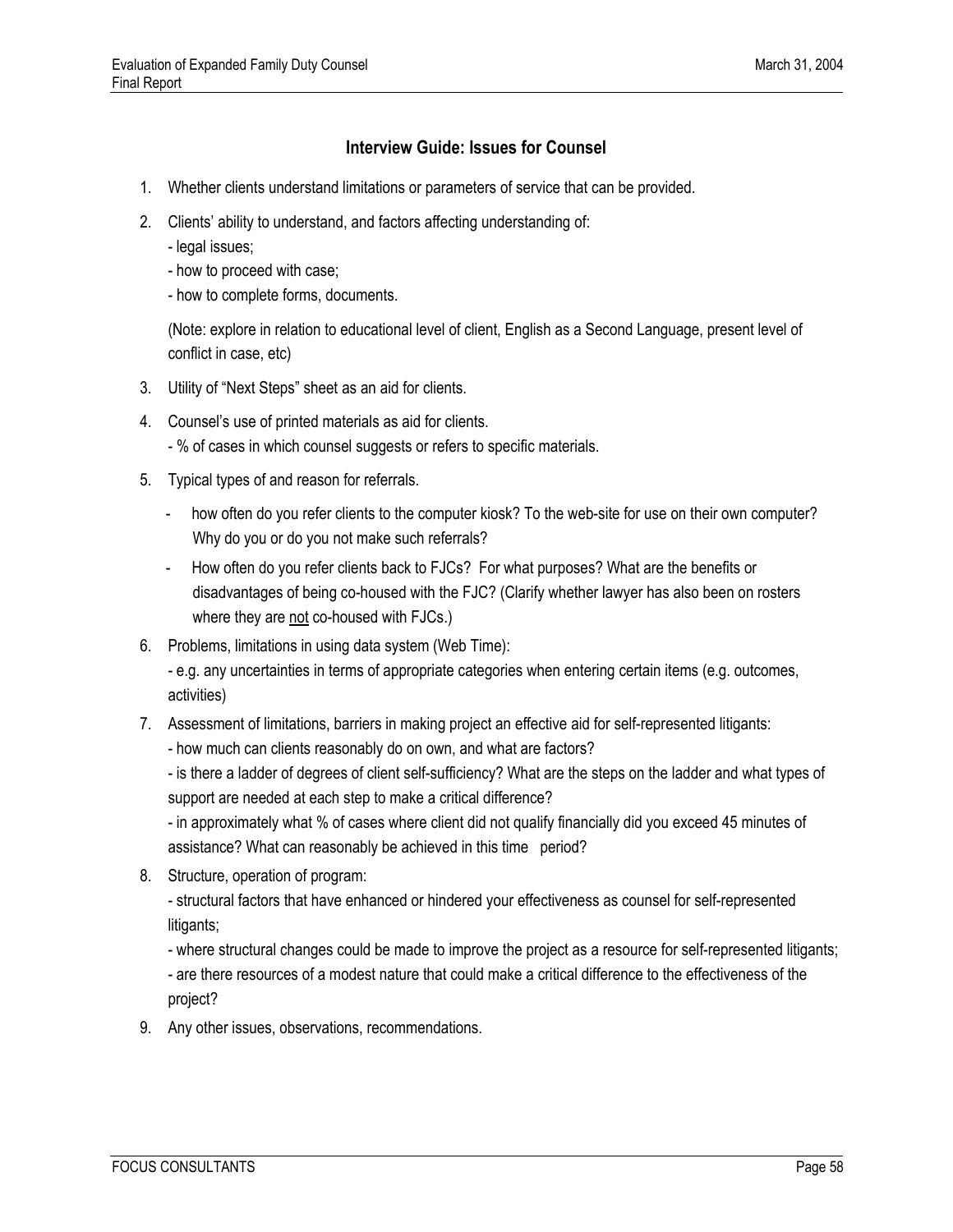# **Appendix 5:**

# <span id="page-66-0"></span>**Interview Guide for MCFD, FMEP and Other Counsel**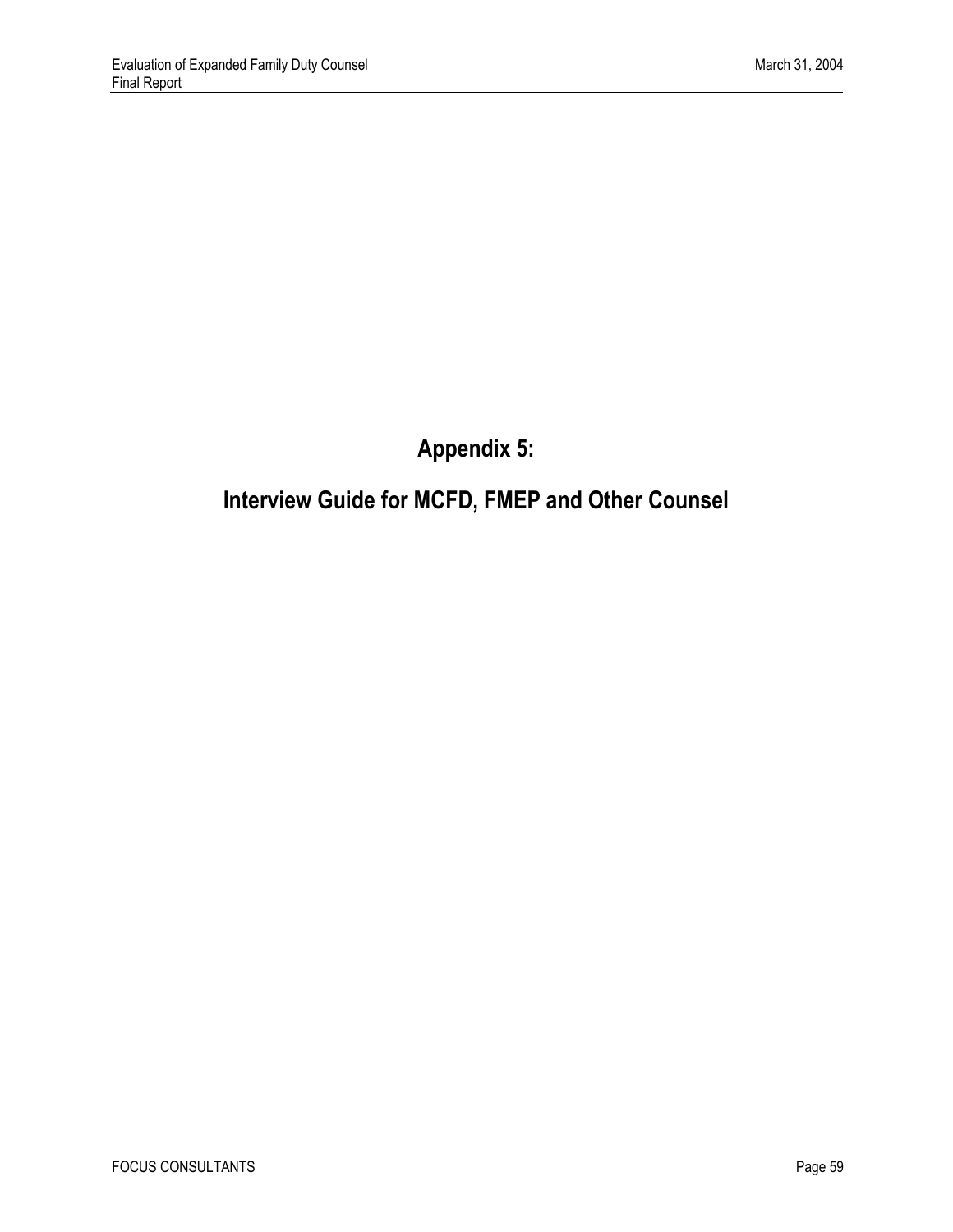#### **Interview Guide: Issues for Counsel**

- 1. Please describe the types of situations in which you have had contact with counsel from the Family Duty Counsel Project.
- 2. Please describe any impacts the project has had on your work either prior to or in Family Court, either negative or positive. Include issues related to time expenditure, the way the case is resolved, attitude of the parties etc.
- 3. Are self-represented litigants who have received some assistance from the project any better prepared or more able to understand procedures than they would have without such assistance?
- 4. Are there further specific resources or information that could make a critical add-on difference to increase the capacity of self-represented litigants?
- 5. Do you have any other observations or suggestions for improvement to the project?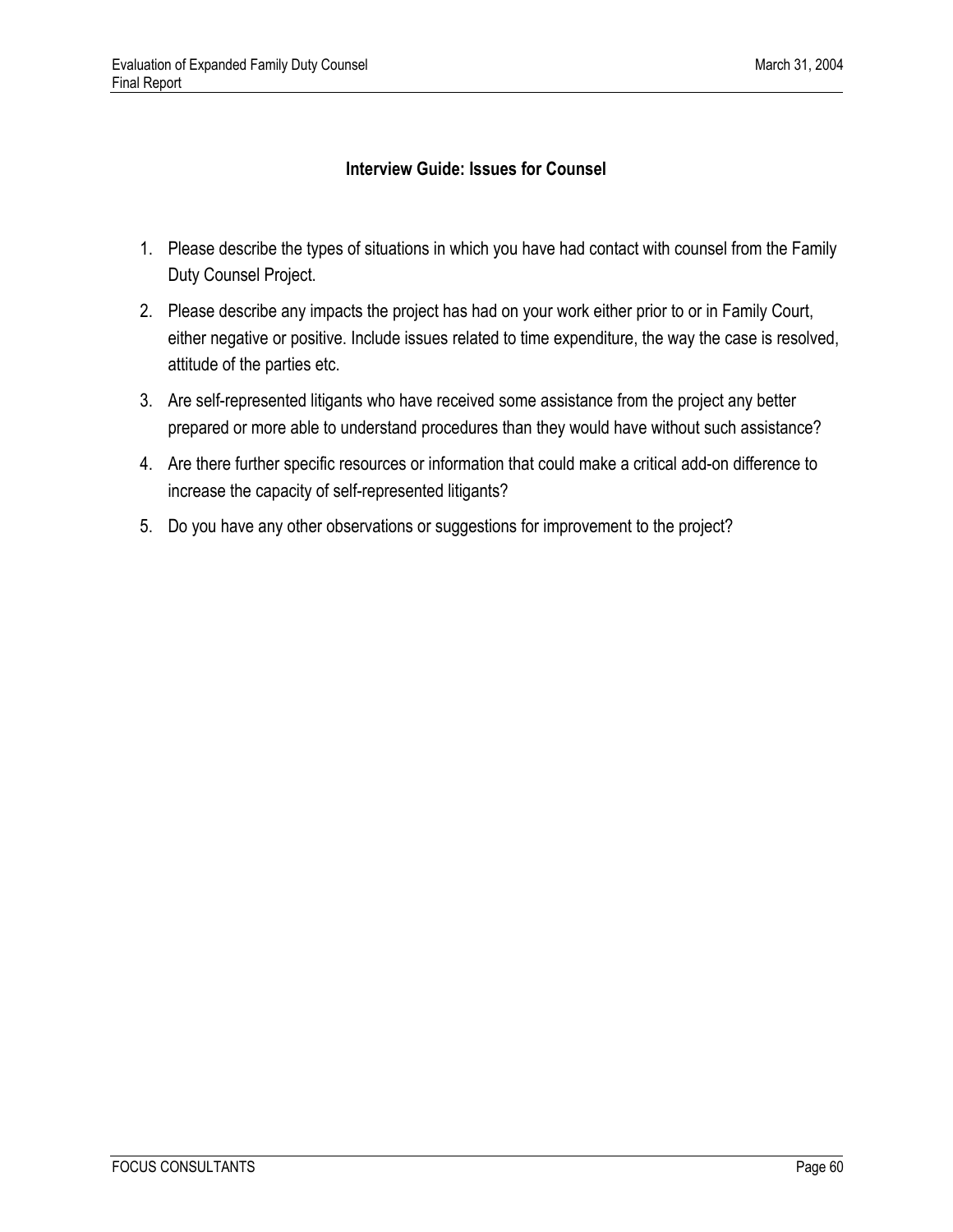**Appendix 6:** 

<span id="page-68-0"></span>**Interview Guide for Judges**